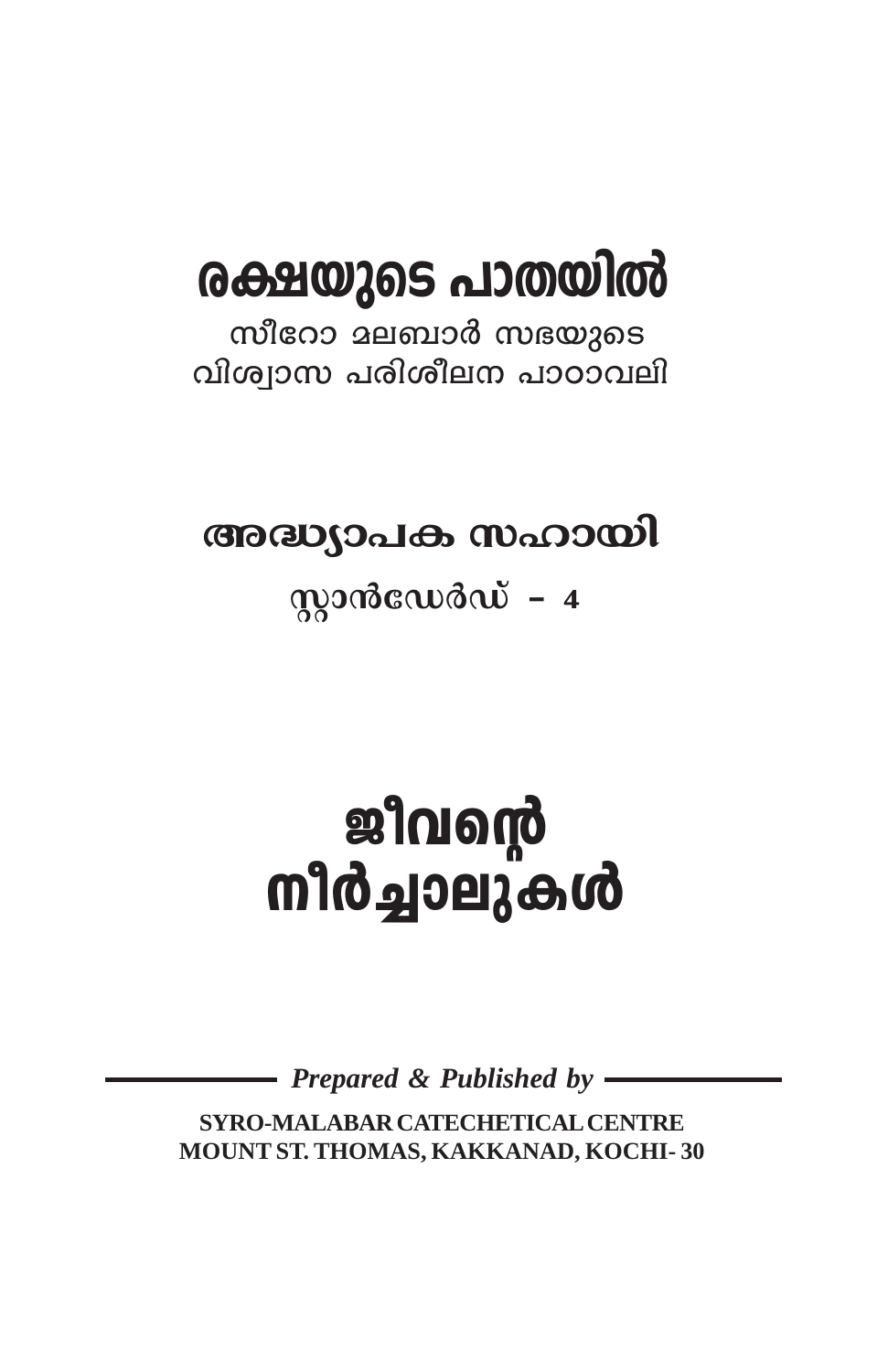*Title :* **JEEVANTE NEERCHALUKAL (Malayalam)**

*Text Prepared by* FR. JOSE PUTHIYEDATH

*Published by* SYRO-MALABAR CATECHETICAL CENTRE MOUNT ST. THOMAS, KAKKANAD, KOCHI- 30

*Distributed by* SMCC, MOUNT ST. THOMAS KAKKANAD, KOCHI-30

*Printed at*

Year of Publication 2009 Price : Rs. 15/-

a,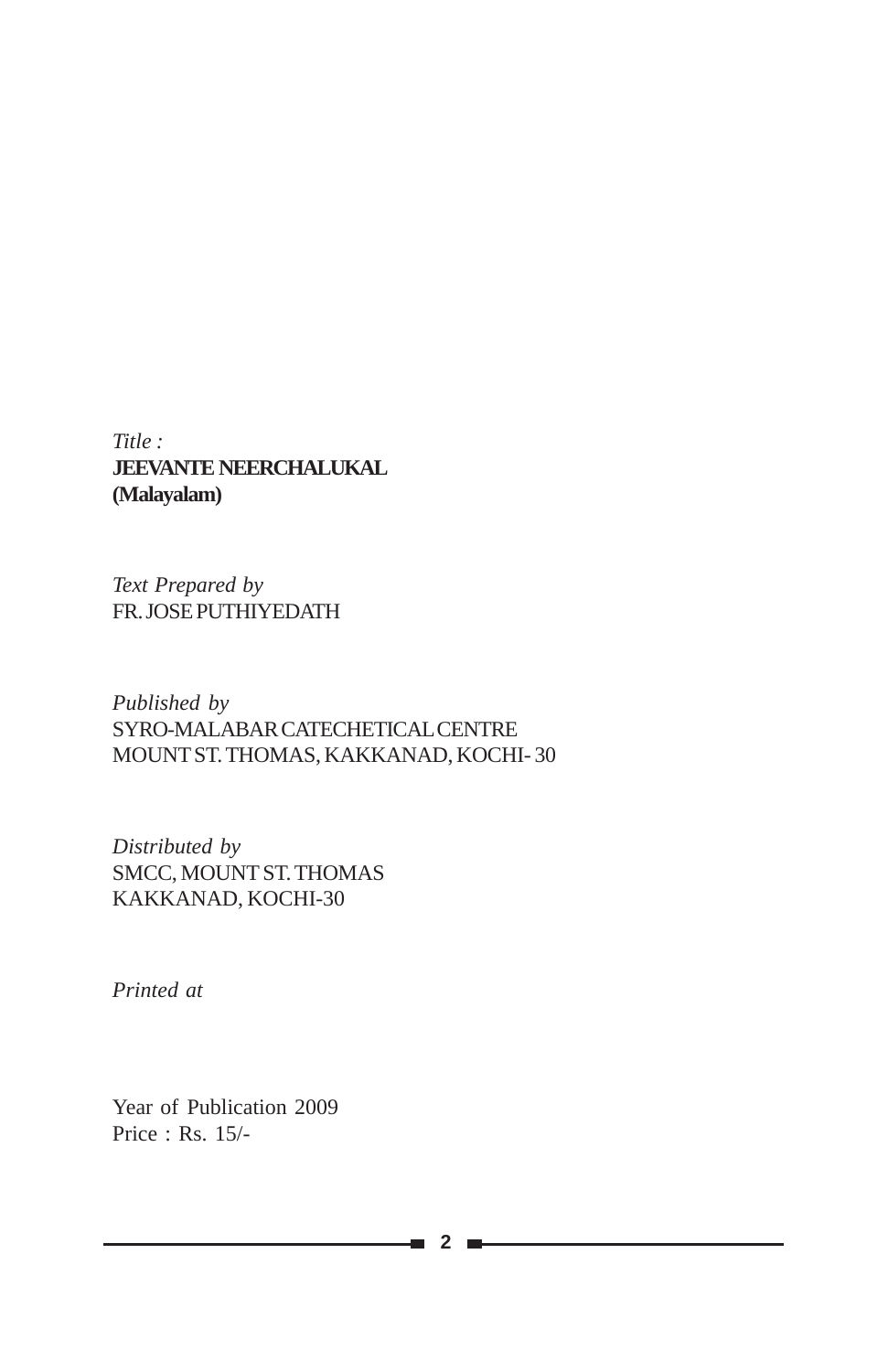#### ആമുഖം

നിങ്ങൾ നന്നേ ചെറുപ്പത്തിൽ മതബോധനക്ലാസ്സിൽ പഠിച്ചിരുന്ന നാളുകളെക്കുറിച്ച് ഓർമ്മിക്കുവാൻ കഴിയുമോ? അവിടെ നിങ്ങൾ ഏറ്റവും ഇഷ്ടപ്പെട്ട കാര്യങ്ങൾ എന്തൊക്കെയായിരുന്നു? അവയെല്ലാം ഇന്ന് നിങ്ങൾ പഠിപ്പിക്കുന്ന കുട്ടികൾക്കും നൽകേണ്ടതല്ലേ? സൺഡേ സ്കൂളിൽ നിന്ന് നിങ്ങൾക്ക് ഉണ്ടായിട്ടുള്ള സന്തോഷാനുഭവങ്ങൾ ഓർമ്മയില്ലേ? അത്തരം അനുഭവങ്ങൾ ഇന്നത്തെ കുട്ടികൾക്കും നൽകണ്ടേ?

അക്കാലത്ത് നിങ്ങൾക്ക് പ്രയാസമുണ്ടാക്കിയ കാര്യങ്ങൾ ഓർക്കു ന്നുണ്ടോ? മതബോധനത്തിലുള്ള താൽപര്യം കുറയ്ക്കുന്ന എന്തെങ്കിലും അനുഭവങ്ങൾ ഉണ്ടായിട്ടുണ്ടോ? എങ്കിൽ അവയൊന്നും നമ്മുടെ കുട്ടി കൾക്ക് ഉണ്ടാകാതെ നോക്കേണ്ടതല്ലേ?

നിങ്ങളുടെ മുന്നിലിരിക്കുന്ന നാലാം ക്ലാസ്സിലെ കുട്ടികൾക്ക് ശരി യായ വിശ്വാസപരിശീലനം നൽകാനുള്ള പരിശ്രമത്തിൽ മേൽപ്പറഞ്ഞ കാര്യങ്ങൾക്ക് പ്രാധാന്യമുണ്ട്.

ഒപ്പം മറ്റൊരു കാര്യവും കൂടി ഓർമ്മിക്കണം. കാലം മാറിക്കൊ ണ്ടിരിക്കുകയാണ്. കുട്ടികളുടെ ജീവിതസാഹചര്യങ്ങളിലും അനുഭ വങ്ങളിലും അഭിരുചികളിലും മാറ്റങ്ങൾ ഏറെയുണ്ട്. അതു പരിഗ ണിച്ചാലേ മതിയാവൂ. അതേസമയം മാറ്റങ്ങളുടെ ലോകത്ത് മാറ്റമി ല്ലാത്ത ദൈവത്തെയും മാറ്റം വരാത്ത ക്രിസ്തീയ സതൃങ്ങളെയും കുട്ടികളിൽ ഉറപ്പിക്കുകയാണ് മതബോധനത്തിന്റെ ലക്ഷ്യം. അതിന് ഉപകരിക്കുന്ന പുതിയ പാഠപുസ്തകമാണ് നിങ്ങൾക്ക് പഠിപ്പിക്കാനു ള്ളത്. പാഠപുസ്തകത്തോടൊപ്പം അദ്ധ്യാപകർക്കായി പ്രത്യേകം തയ്യാറാക്കിയ അദ്ധ്യാപകസഹായിയാണ് നിങ്ങളുടെ കൈയ്യിലുള്ള ത്. കഴിവുകൾ വളർത്തിയും കുറവുകൾ പരിഹരിച്ചും നല്ലൊരു അദ്ധ്യാ പകൻ / അദ്ധ്യാപിക ആയിത്തീരാൻ ഇതു നിങ്ങളെ സഹായിക്കും.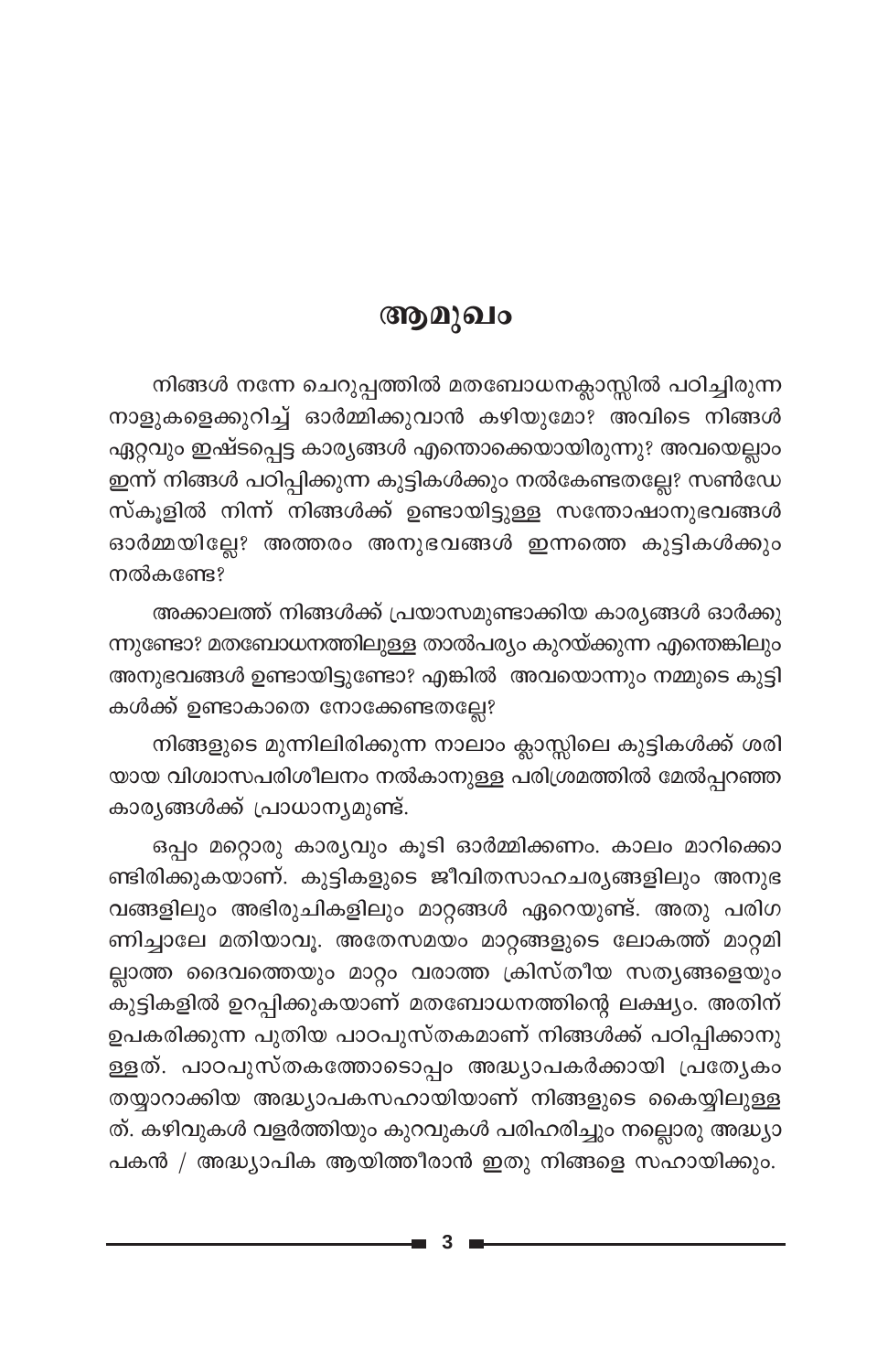## അദ്ധ്യാപകസഹായി എന്ത്? എന്തിന്?

#### ഒരു അദ്ധ്യാപക സഹായി

- പാഠപുസ്തകത്തിന്റെ അനുബന്ധമാണ്
- അദ്ധ്യാപകന്റെ വഴികാട്ടിയാണ്
- പാഠങ്ങളുടെ വ്യാഖ്യാന രൂപമാണ് ഒരു അദ്ധ്യാപകസഹായി പലവിധത്തിൽ അദ്ധ്യാപകന്/അദ്ധ്യാ പികയ്ക്ക് ഉപകരിക്കുന്നു:
- പാഠങ്ങൾ ശരിയായി മനസ്സിലാക്കാൻ  $\blacktriangleright$
- പാഠങ്ങൾ നേരായ മാർഗ്ഗത്തിൽ പഠിപ്പിക്കാൻ  $\blacktriangleright$
- പാഠങ്ങളുമായി ബന്ധപ്പെട്ട സംശയങ്ങൾ സ്വയം ദൂരീകരിക്കാൻ  $\blacktriangleright$
- കുട്ടികളുടെ സംശയങ്ങൾക്ക് തൃപ്തികരമായ മറുപടി നൽകാൻ ➤
- ക്ലാസ്സിലെ പ്രവർത്തനങ്ങൾ ശരിയായി സംഘടിപ്പിക്കാൻ ➤
- ചോദ്യങ്ങൾക്ക് ഉത്തരം കണ്ടെത്താൻ  $\blacktriangleright$
- പാഠപുസ്തകം പൂർണ്ണമായി ഉപയോഗപ്പെടുത്താൻ  $\blacktriangleright$
- അധിക വിവരങ്ങൾ ശേഖരിക്കാൻ  $\blacktriangleright$
- ≻ സ്വന്തം അധ്യാപനരീതികളെ മെച്ചപ്പെടുത്താൻ
- പുതിയ പാഠപുസ്തകത്തിന്റെ സമീപനം ഉൾക്കൊണ്ടു നടപ്പി ➤ ലാക്കാൻ

#### അദ്ധ്യാപനവുമായി ബന്ധപ്പെട്ട മൂന്ന് പ്രധാന ചോദ്യങ്ങളുണ്ട്

- എന്താണ് പഠിപ്പിക്കേണ്ടത്? എന്ത് ലക്ഷ്യത്തോടെയാണ് പഠി  $1<sub>1</sub>$ പ്പിക്കേണ്ടത്?
- 2. ആരെയാണ് പഠിപ്പിക്കേണ്ടത്?
- എങ്ങനെയാണ് പഠിപ്പിക്കേണ്ടത്?  $3.$

മതബോധനപ്രക്രിയയിൽ ഏർപ്പെട്ടിരിക്കുന്ന എല്ലാ അദ്ധ്യാപകരും ഈ ചോദ്യങ്ങൾക്ക് ഉത്തരം കണ്ടെത്തേണ്ടതാണ്.

#### മതബോധനം എന്തെന്ന് അറിയണം.  $1.$

മാമ്മോദീസ സ്വീകരിച്ചവരെ ക്രിസ്തീയ വിശ്വാസത്തിന്റെ പക്വ തയിലേക്കും ക്രിസ്തിയ ജീവിതത്തിന്റെ പൂർണ്ണതയിലേക്കും നയിച്ചുകൊണ്ട് ക്രിസ്തുവിൽ വളരുവാൻ സഹായിക്കുകയാണ് മതബോധനത്തിന്റെ അടിസ്ഥാന ലക്ഷ്യം. ഇതിനായി വിശ്വാസ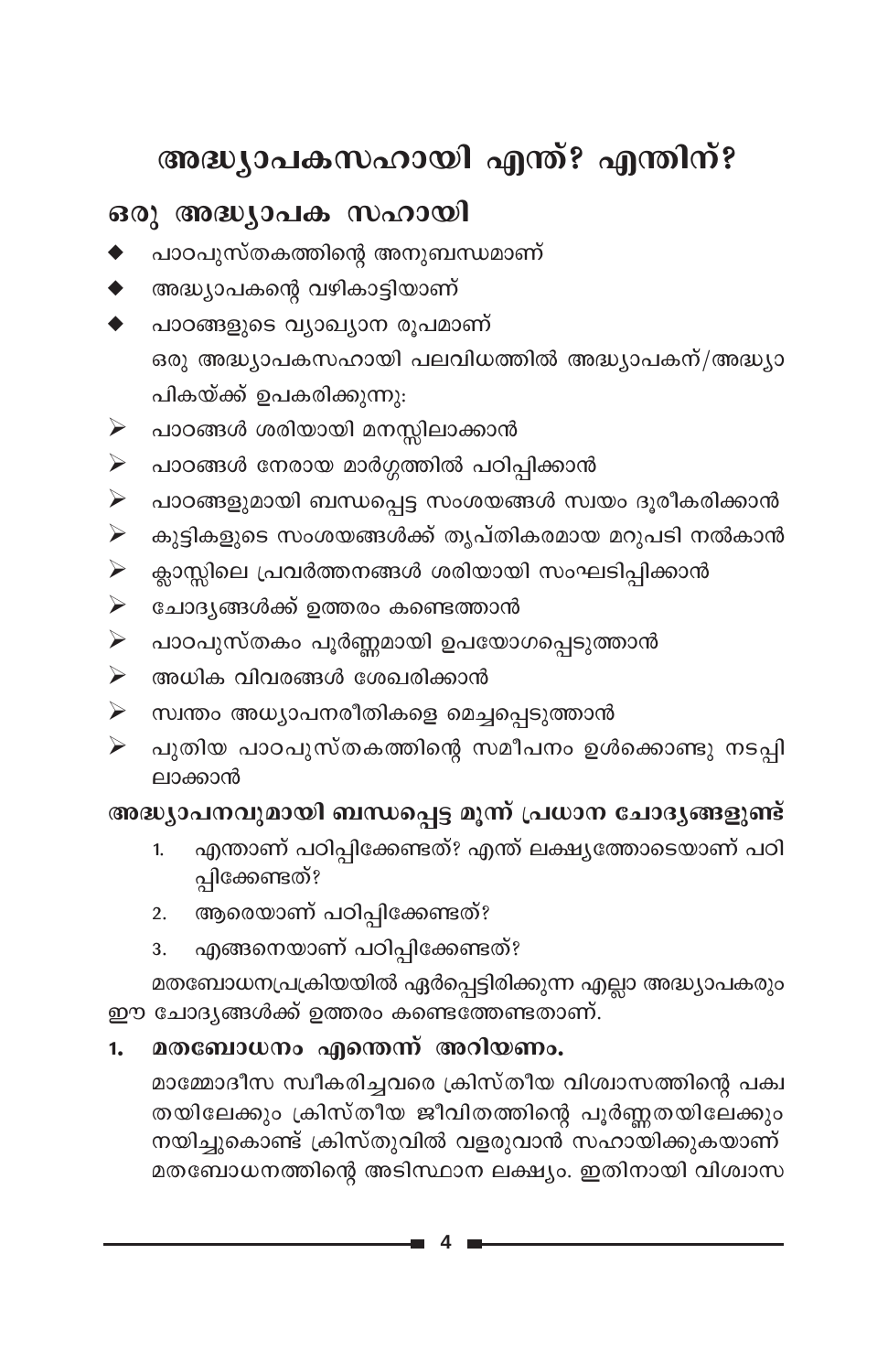ത്തിന്റെ അറിവിലേക്കും അനുഭവത്തിലേക്കും ജീവിതത്തി ലേയ്ക്കും കുട്ടികൾക്ക് വഴികാട്ടുകയാണ് ശരിയായ വിശ്വാസപ രിശീലനം. "മിശിഹാ നിങ്ങളിൽ രൂപപ്പെടുവോളം ഞാൻ ഈറ്റു നോവനുഭവിക്കുന്നു" എന്ന വി. പൗലോസിന്റെ തീക്ഷ്ണതയാ വണം മതബോധനത്തിന്റെ പ്രചോദനഹേതു. പരിശുദ്ധ ത്രിത്വ ത്തിലുള്ള സഭയുടെ അടിസ്ഥാന വിശ്വാസത്തിന്റെ ബാലപാഠ ങ്ങളിലേക്ക് കുട്ടികളെ ആനയിക്കുക, കൂദാശകളെക്കുറിച്ച് അറിവു നൽകുക എന്നിവയ്ക്കാണ് പ്രാഥമിക ക്ലാസ്സുകളിലെ മതബോധ നത്തിൽ ഊന്നൽ നൽകുന്നത്. എന്താണ് പ്ഠിപ്പിക്കേണ്ടത് എന്ന ചോദ്യത്തിന്റെ ആന്തരാർത്ഥം ഈ വിധത്തിൽ നാം ഗ്രഹിക്കണം.

#### കുട്ടികളെ അറിയണം  $2.$

നാം പഠിപ്പിക്കേണ്ടതും വിശ്വാസപരിശീലനം നൽകേണ്ടതും കുട്ടി കൾക്കാണ്. അവരെ നാം ശരിയായി മനസ്സിലാക്കണം. കുട്ടിക ളുടെ പ്രായം, പ്രകൃതം, കഴിവുകൾ, കുറവുകൾ, താൽപര്യങ്ങൾ, സാധ്യതകൾ എന്നിവയെല്ലാം അറിയണം.

കുട്ടികളുടെ കഴിവുകളെക്കുറിച്ച് ഒന്നോർത്തു നോക്കൂ. അവർക്ക് എന്തെല്ലാം ചെയ്യാൻ കഴിയും?

- ചിരിക്കാൻ
- കരയാൻ
- ചിന്തിക്കാൻ
- കാണാൻ
- കേൾക്കാൻ
- ഓടാൻ
- ചാടാൻ
- കളിക്കാൻ
- സംസാരിക്കാൻ ... ഇങ്ങനെ ഒത്തിരിയൊത്തിരി കാര്യങ്ങൾ ചെയ്യാൻ സാധിക്കും.

കുട്ടികളുടെ സംസാരിക്കാനുള്ള കഴിവുമാത്രം പരിഗണിച്ചാലോ? ഏതൊക്കെ വിധത്തിലുള്ള സംസാരരീതികൾ കുട്ടികൾ ക്ലാസ്സിൽ പ്രകടിപ്പിക്കും? നിരവധി കാര്യങ്ങൾ വാമൊഴിയിലൂടെ കുട്ടി കൾക്ക് ചെയ്യാനുള്ള കഴിവുണ്ട് ? അവയൊന്ന് നമുക്ക് കുറിച്ചുവ യ്ക്കാം.

- കഥ പറയാൻ
- പാട്ടുപാടാൻ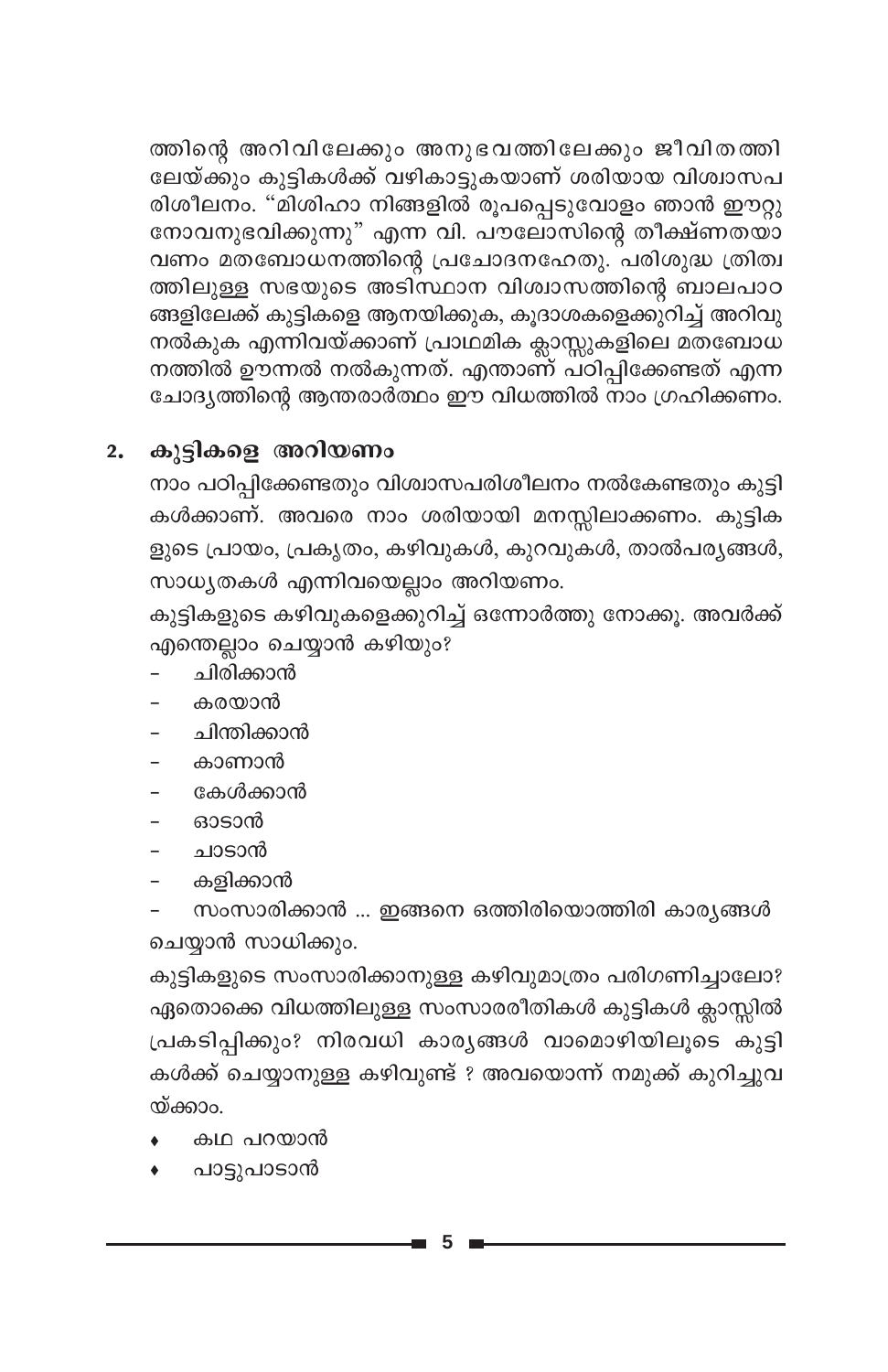- ചോദ്യം ചോദിക്കാൻ  $\bullet$
- ഉത്തരം പറയാൻ
- വിശേഷങ്ങൾ പങ്കുവയ്ക്കാൻ
- അറിയാവുന്ന കാര്യങ്ങൾ വിവരിക്കാൻ
- ഭാവനാപരമായി ചിന്തിച്ചുപറയാൻ
- സംഭവങ്ങളെക്കുറിച്ച് വിവരിക്കാൻ
- പരാതികൾ പറയാൻ
- നിർദ്ദേശങ്ങൾ ഉന്നയിക്കാൻ
- ചിത്രം നോക്കി ആശയം പറയാൻ...

#### കളിക്കാൻ ഇഷ്ടപ്പെടുന്ന കുട്ടികൾക്ക് അതിലൂടെ സാധിക്കുന്ന ഒത്തിരികാരൃങ്ങളുണ്ട്. അവ എന്തൊക്കെയാവാം?

- നിർദ്ദേശങ്ങൾ മനസ്സിലാക്കാൻ
- നിയമങ്ങൾ അനുസരിക്കാൻ  $\bullet$
- നിയമം തെറ്റിച്ചാൽ പ്രതികരിക്കാൻ
- തെറ്റുകൾ തിരുത്താൻ
- സന്തോഷം പ്രകടിപ്പിക്കാൻ
- വികാരങ്ങൾ പ്രകടിപ്പിക്കാൻ  $\bullet$
- സംഘമായി പ്രവർത്തിക്കാൻ
- പ്രവർത്തനങ്ങളിൽ ഉത്സാഹത്തോടെ ഏർപ്പെടാൻ....

കുട്ടികളെക്കുറിച്ച് അറിയാൻ ഇങ്ങനെ ഒട്ടേറെ കാര്യങ്ങളുണ്ട്. അദ്ധ്യാ പകൻ/അദ്ധ്യാപിക അവയെല്ലാം അറിഞ്ഞിരുന്നാൽ അദ്ധ്യാപനം കൂടു തൽ അർത്ഥവത്താകും.

കുട്ടികളെ മനസ്സിലാക്കാൻ അദ്ധ്യാപകരെ സഹായിക്കുന്ന പല മാർഗ്ഗങ്ങളുണ്ട്.

- □ കുട്ടികളുമായുള്ള ഇടപെടൽ
- ◘ സൂക്ഷ്മനിരീക്ഷണം
- $\Box$  ശിശുമനഃശാസ്ത്രത്തിലുള്ള അറിവ്
- ◘ അത്തരം പുസ്തകങ്ങളുടെ വായന

#### <u>3. പഠനരീതി അറിയണം</u>

പുതിയ കാലം, പുതിയ കുട്ടികൾ, പുതിയ പാഠപുസ്തകം... ഇങ്ങ നെയൊരു പുതിയ സാഹചര്യത്തിൽ പുത്തൻപഠനരീതികൾ നാം കുട്ടികൾക്ക് നൽകണം. അദ്ധ്യാപനത്തിൽ നൂതനമാർഗ്ഗങ്ങൾ സ്വീക രിക്കണം.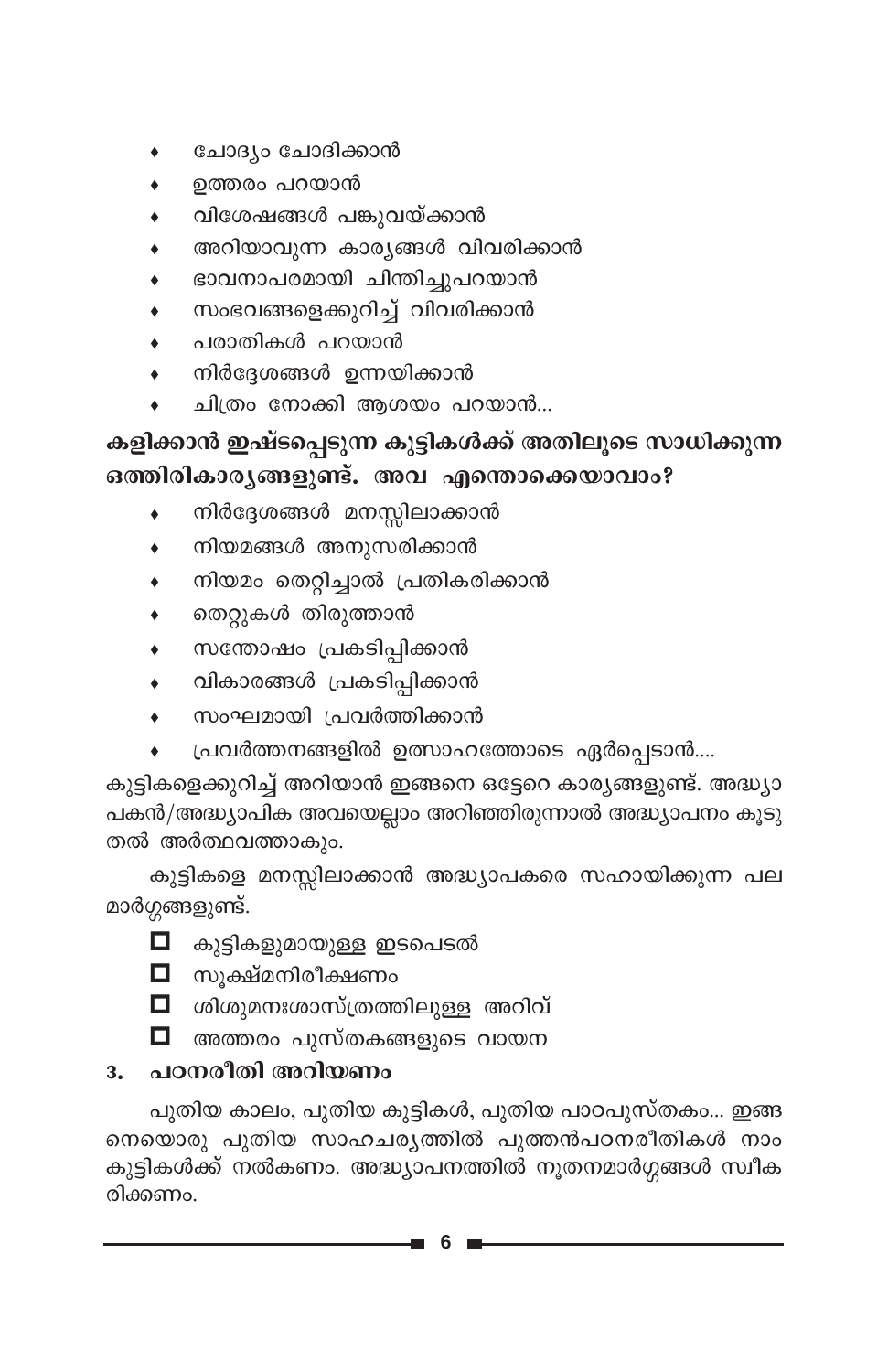നേരത്തെ നാം കണ്ടതുപോലെ നാനാതരം കഴിവുകൾ ഓരോ കുട്ടിയിലുമുണ്ട്. അവ യഥോചിതം ഉപയോഗപ്പെടുത്തിക്കൊണ്ടുള്ള പഠനസമ്പ്രദായമാണ് വേണ്ടത്. കളിക്കാനും പ്രവർത്തിക്കാനും ഉത്സാ ഹമുള്ള കുട്ടികൾക്ക് നാം അതിനവസരം നൽകണം. ഈ വിചാര ത്തോടെയാണ് പുതിയ പാഠപുസ്തകങ്ങൾ തയ്യാറാക്കിയിട്ടുള്ളത്.

കേൾക്കാൻ മാത്രമല്ല, പറയാനും കാണാനും വരയ്ക്കാനും എഴുതാനും കളിക്കാനും ഒക്കെ പറ്റിയ നിരവധി പ്രവർത്തനങ്ങൾ പാഠ്പുസ്തകത്തിലുണ്ട്. അവയൊന്നും നിസ്സാരങ്ങളല്ല. ലളിതമാണെ ങ്കിലും ഓരോ പ്രവർത്തനത്തിലൂടെയും ന്മ്മുടെ വിശ്വാസത്തിന്റെ വിവിധ അംശങ്ങളാണ് കുട്ടികൾ നേടുന്നത്. ഈശോയെയും അവി ടുന്ന് നൽകുന്ന രക്ഷയേയും കുട്ടികൾക്ക് നൽകാനുള്ള പരിശ്രമത്തിൽ കഴിവുള്ള എല്ലാ മാർഗ്ഗങ്ങളും നാം ഉപയോഗിക്കേണ്ടതാണ്. അതി  $\,$ നുവേണ്ടി പുതിയ ബോധനരീതികൾ ഗ്രഹിക്കാൻ മതാദ്ധ്യാപകർ തയ്യാറാകണം. ഇക്കാര്യത്തിൽ അദ്ധ്യാപകർക്ക് ഒരളവുവരെ സഹാ യമേകാൻ ഈ അദ്ധ്യാപക സഹായിക്കു കഴിയും. കിട്ടാവുന്ന ഇടങ്ങ ളിൽ നിന്നൊക്കെ അദ്ധ്യാപനരീതികളിലുള്ള അറിവും പരിചയവും അദ്ധ്യാപകൻ നേടിയെടുക്കാൻ ശ്രമിക്കേണ്ടതുമാണ്.

#### **പ്രവർത്തനങ്ങളുടെ സവിശേഷതകൾ**

മതബോധനക്ലാസ്സിൽ അവതരിപ്പിക്കുന്ന ഏതു പ്രവർത്തനവും വിജയിക്കണമെങ്കി്ത് ``അതിന് ചില<sup>്</sup>സവിശേഷതകൾ ഉണ്ടാകണം. എങ്കിലേ അതുകൊണ്ട് ഫലം കിട്ടുകയുള്ളൂ.

എന്തൊക്കെയാവും ആ സവിശേഷതകൾ? പഠനത്തിനുവേണ്ടി നാം നൽകുന്ന ഒരു പ്രവർത്തനം-

- കുട്ടികളിൽ താൽപര്യം ഉണ്ടാക്കുന്നത്
- കുട്ടികളുടെ പ്രകൃതത്തിന് ചേർന്നത്
- കുട്ടികൾക്ക് സ്വാതന്ത്ര്യ നൽകുന്നത്
- ഒരു ലക്ഷ്യത്തെ മുൻനിറുത്തിയുള്ളത്
- വിഷയവുമായി ബന്ധമുള്ളത്
- സമയബന്ധിതമായി ചെയ്യാവുന്നത്
- കുട്ടികളുടെ നിലവാരത്തിന് യോജിക്കുന്നത്
- കുട്ടികളിൽ വെല്ലുവിളി ഉയർത്തുന്നത്
- അദ്ധ്യാപകന്/അദ്ധ്യാപികയ്ക്ക് വിലയിരുത്തുവാൻ കഴിയു ന്നത് ആയിരിക്കണം.

പാഠപുസ്തകത്തിലെയും അദ്ധ്യാപകസഹായിയിലെയും (പവർത്തനങ്ങൾ കുട്ടികൾക്കു നൽകുമ്പോഴും പുതിയ പ്രവർത്ത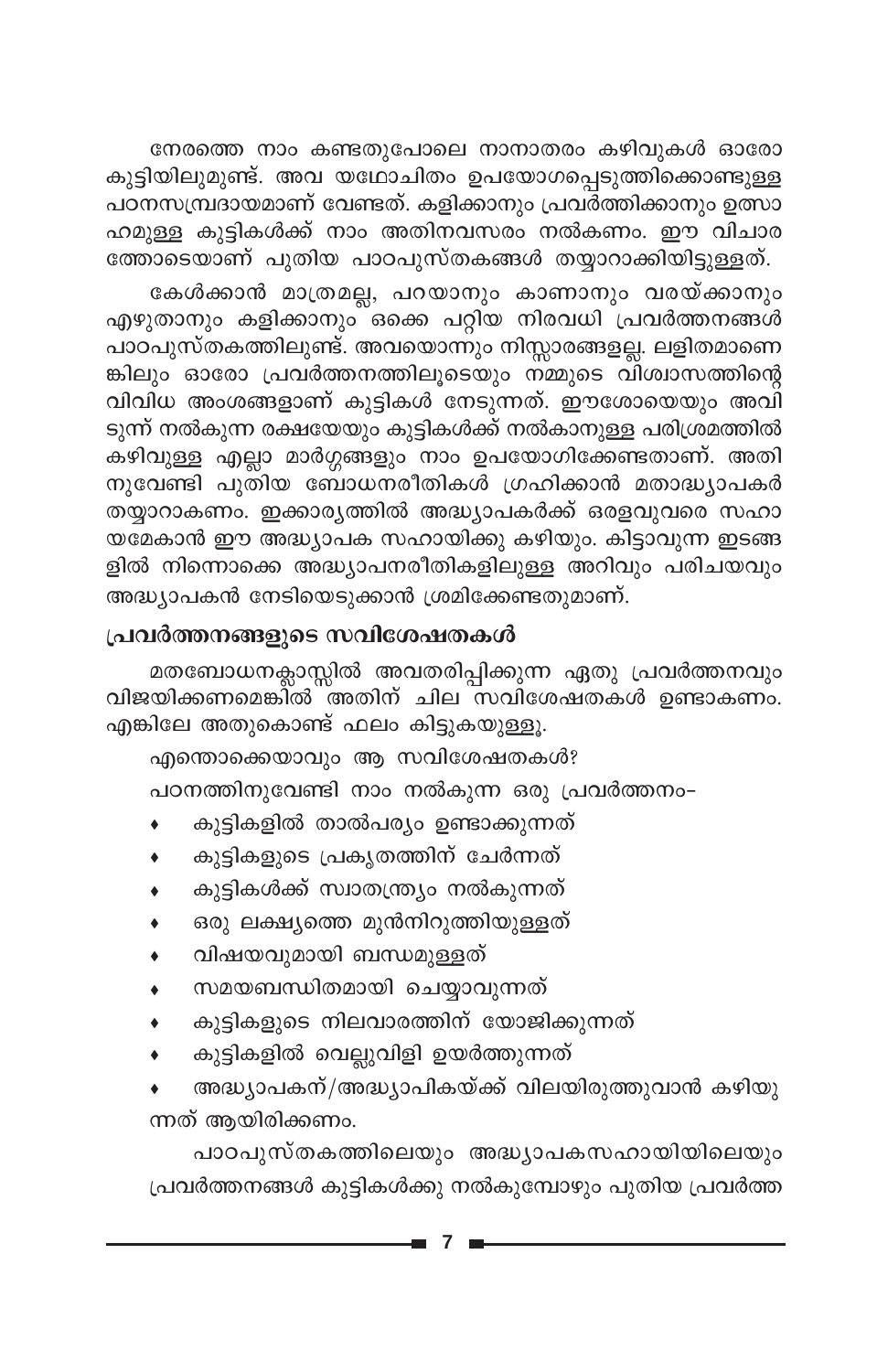നങ്ങൾ അദ്ധ്യാപകർ കണ്ടെത്തുമ്പോഴും ഇപ്പറഞ്ഞ സവിശേഷ തകൾ ഓർമ്മയിൽ സൂക്ഷിക്കണം.

#### അദ്ധ്യാപകൻ / അദ്ധ്യാപിക പ്രത്യേകം ശ്രദ്ധിക്കേണ്ട കാര്യ ങ്ങൾ

- എല്ലാ കുട്ടികൾക്കും പാഠപുസ്തകം ഉണ്ടെന്ന് ഉറപ്പുവരുത്തണം.  $1.$ അതു തുടക്കത്തിലെ വാങ്ങാൻ നിർദ്ദേശിക്കുകയും വേണം.
- ഒന്നും രണ്ടും ക്ലാസ്സുകളിൽ വരയ്ക്കാനും നിറം കൊടുക്കാനു  $2.$ മുള്ള നിരവധി അവസരങ്ങളുണ്ട്. അതിനാൽ എല്ലാ കുട്ടികൾക്കും പലനിറത്തിലുള്ള സ്കെച്ച് പേനയോ, കളർപെൻസിലോ, ക്രെയോൺസോ ഉണ്ടായിരിക്കണം. പാഠപുസ്തകത്തോടൊപ്പം ഇതും കുട്ടികൾ ക്ലാസ്സിൽ കൊണ്ടുവരേണ്ടതാണ്.
- പാഠപുസ്തകത്തിൽ വരയ്ക്കാനും എഴുതാനുമുള്ള കാര്യങ്ങൾ  $3.$ ക്ലാസ്സിൽ വച്ചുമാത്രം ചെയ്യാനുള്ളതാണ്. ഇക്കാര്യം മുൻകൂട്ടി കുട്ടി കളെ ബോധ്യപ്പെടുത്തണം. അദ്ധ്യാപകന്റെ / അദ്ധ്യാപികയുടെ നിർദ്ദേശാനുസരണം മാത്രമേ കുട്ടി പാഠപുസ്തകം ഉപയോഗി ക്കാവൂ.
- കുട്ടികൾക്ക് വീട്ടിൽ വച്ച് ചെയ്യാനുള്ള അധിക പ്രവർത്തനങ്ങൾ 4. നൽകാവുന്നതാണ്. അത് വ്യക്തമായി പറഞ്ഞുവിടണം. അങ്ങനെ വരയ്ക്കാനും എഴുതുവാനും ചിത്രങ്ങൾ ഒട്ടിക്കാനുമൊക്കെ പ്രത്യേകം നോട്ടുബുക്ക് കുട്ടികൾക്ക് ഉണ്ടായിരിക്കുന്നത് നല്ലതാ

ണ്. അദ്ധ്യാപകന്റെ / അദ്ധ്യാപികയുടെ താൽപര്യം പോലെ, സാഹ ചര്യങ്ങൾ കണക്കിലെടുത്ത് ഇക്കാര്യം ചെയ്യേണ്ടതാണ്.

#### പാഠത്തിലേക്ക് പ്രവേശിക്കുമ്പോൾ

മതബോധനത്തെക്കുറിച്ചും കുട്ടികളെക്കുറിച്ചും പുതിയ പഠനരീ തിയെക്കുറിച്ചുമൊക്കെ നാം് മനസ്സിലാക്കി. ഇനി ഓരോ പാഠവും പ്രത്യേകമായി വിശകലനം ചെയ്യുക്യാണ്. പാഠങ്ങളുടെ വിശകലന ത്തിൽ പ്രത്യേകമായൊരു രൂപഘടന സ്വീകരിച്ചിട്ടുമുണ്ട്. അതു താഴെ പ്പറയും വിധമാണ്.

#### കുട്ടികൾ സ്വായത്തമാക്കേണ്ടവ 1.

ഒരു പാഠത്തിലൂടെ കുട്ടി നേടിയിരിക്കേണ്ട ഉദ്ദേശ്യങ്ങൾ തന്നെ യാണ് ഇവിടെ സൂചിപ്പിക്കുന്നത്. അവയെ മൂന്നായി തിരിച്ച് അവത രിപ്പിക്കുന്നു. ഒരു പാഠ്പ് കുട്ടികൾ പഠിച്ചുകഴിയുമ്പോൾ എന്തൊക്കെ അവർ സ്വന്തമാക്കിയിരിക്കണമെന്ന് അദ്ധ്യാപകന്/അദ്ധ്യാപികയ്ക്ക് വ്യക്തമാകുന്നു. ചോദ്യോത്തരങ്ങൾക്കും പ്രവർത്തനങ്ങൾക്കും അപ്പു റത്ത് കുട്ടികളുടെ വിശ്വാസപരിശീലനത്തിന് ഇപ്പറഞ്ഞ കാര്യങ്ങൾ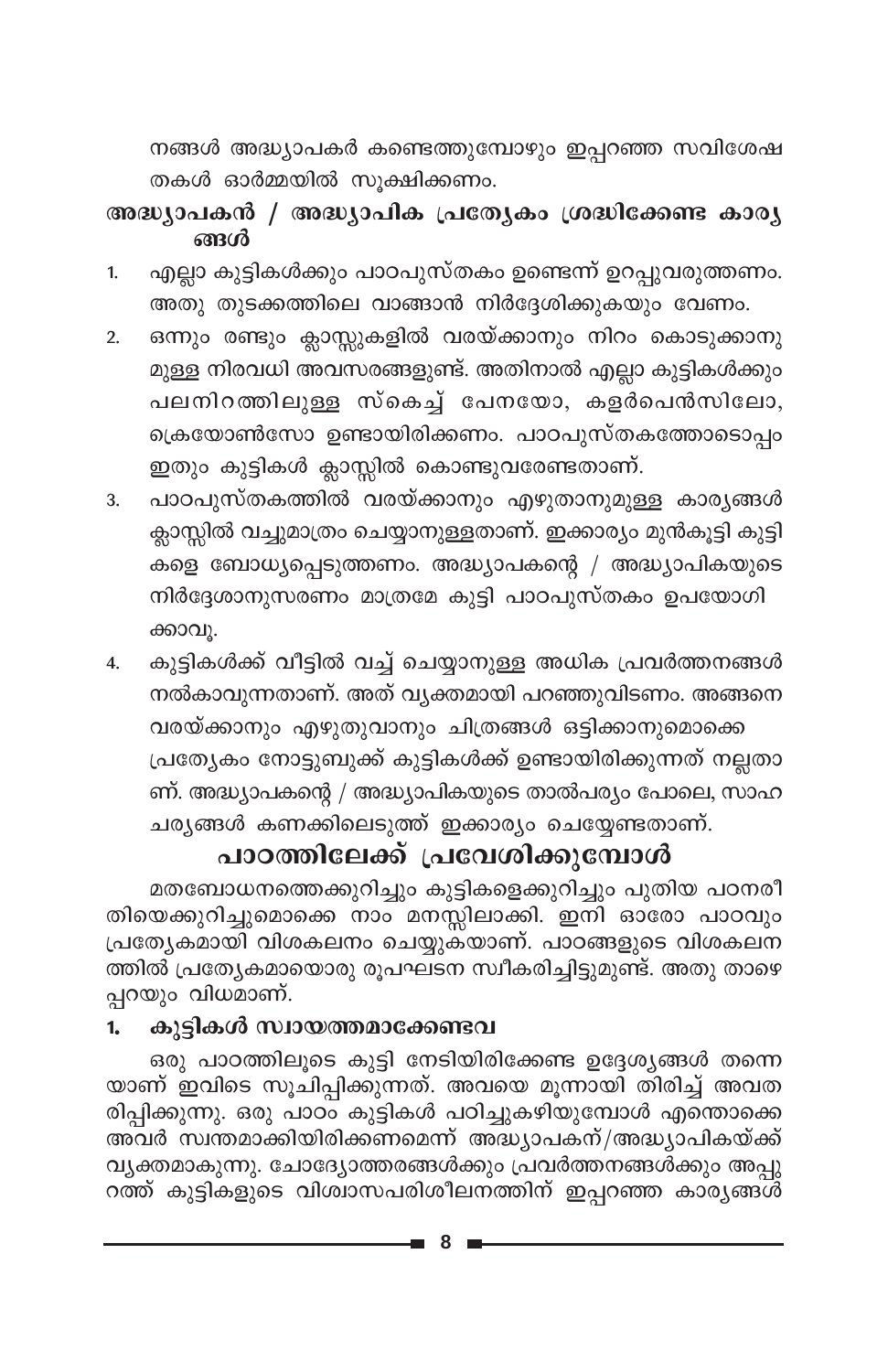സ്വായത്തമാക്കിയേ മതിയാവു.



 $\Box$  മനോഭാവങ്ങൾ

 $\Box$  ശീലങ്ങൾ

എന്നിങ്ങനെ വേർതിരിച്ച് നൽകിയിരിക്കുന്ന കാര്യങ്ങൾ കുട്ടി കൾക്ക് പകരാനാണ് നാം മറ്റുകാര്യങ്ങളെല്ലാം ചെയ്യുന്നത്.

#### അദ്ധ്യാപകൻ / അദ്ധ്യാപിക കരുതേണ്ട ബോധനോപാധികൾ  $2.$

ഓരോ പാഠവും നന്നായി അവതരിപ്പിക്കുന്നതിന് ചില പഠനോപ കരണങ്ങൾ ആവശ്യമാണ്. ഒന്നാം/രണ്ടാം/മൂന്നാം/നാലാം ക്ലാസ്സിൽ ചിത്രങ്ങൾ, ചാർട്ടുകൾ എളുപ്പത്തിൽ ശേഖരിക്കാവുന്ന വസ്തുക്കൾ എന്നിവയൊക്കെ അദ്ധ്യാപ്കൻ/അദ്ധ്യാപിക മുൻകൂട്ടി ഒരുക്കി ക്ലാസ്സിൽ കൊണ്ടുപോകണം. അദ്ധ്യാപകസഹായിയിൽ ചേർത്തിരി ക്കുന്നവ കൂടാതെ യുക്തമെന്നു തോന്നുന്നവ, ലഭ്യമാണെങ്കിൽ ഉപ യോഗിക്കുന്നത് കൂടുതൽ പ്രയോജനകരമായിരിക്കും. അതിനുള്ള ഒരു മാർഗ്ഗനിർദ്ദേശമായി മാത്രം ഇതിലെ സൂചനകൾ കണക്കാക്കിയാൽ മതി.

ഗാനങ്ങൾ, കഥകൾ, കളികൾ, നാടകരൂപങ്ങൾ തുടങ്ങിയവ യൊക്കെ ചില പാഠങ്ങളിൽ ആവശ്യമായി വരും. അവയെല്ലാം മനസ്സി ലെങ്കിലും തയ്യാറാക്കിയേ ക്ലാസ്സിൽ പോകാവൂ. അവയും ബോധനോ പാധികൾ തന്നെയാണ്.

#### $3.$ പാഠാവതരണം

ഓരോ പാഠവും എങ്ങനെ അവതരിപ്പിക്കണം, എവിടെ തുടങ്ങ ണം, എന്തെല്ലാം കാര്യങ്ങൾ ഉൾക്കൊള്ളിക്കണം എന്നൊക്കെ വിവരി ക്കുന്ന ഭാഗമാണിത്. പാഠം തുടക്കം മുതൽ ഒടുക്കം വരെ വായിച്ച് അവതരിപ്പിക്കുന്ന രീതി എന്തായാലും ഒഴിവാക്കണം. കുട്ടികൾക്ക് ആകർഷകമായ വിധത്തിൽ പാഠം തുടങ്ങാനും തുടരാനും അവസാ നിപ്പിക്കുവാനും കഴിയണം. അതിനുള്ള ചില സൂചനകൾ പാഠാവതര ണഭാഗത്ത് നൽകുന്നുണ്ട്. അവയെക്കാൾ നല്ലതെന്നു തോന്നുന്നവ കണ്ടെത്തിയാൽ അത് ഉപയോഗിച്ചാൽ മതി. ഏറ്റ്വും കൂടുതൽ ഒരുക്കം ആവശ്യമുള്ള കാര്യമാണ് പാഠവതരണമെന്ന് മറക്കരുത്.

കഥപറച്ചിൽ, ചിത്രവായന, അഭിനയം, റോൾപ്ലേ, പാട്ടുകൾ, സംഭാ ഷണം, ഗ്രൂപ്പുപ്രവർത്തനം തുടങ്ങി ഏതുവിധത്തിലും പാഠാവതര ണമാകാം. അദ്ധ്യാപകന്/അദ്ധ്യാപികയ്ക്ക് താൽപര്യവും കഴിവുമുള്ള ഉപാധികൾ ഉപയോഗിച്ചാൽ കൂടുതൽ കാര്യക്ഷമമാകും. കുട്ടികളെ ഈ വിധ പ്രവൃത്തികളിൽ ഉൾപ്പെടുത്തിക്കൊണ്ടും പാഠം അവതരിപ്പി ക്കാവുന്നതാണ്.

#### പാഠബന്ധിത പ്രവർത്തനങ്ങൾ  $\overline{4}$ .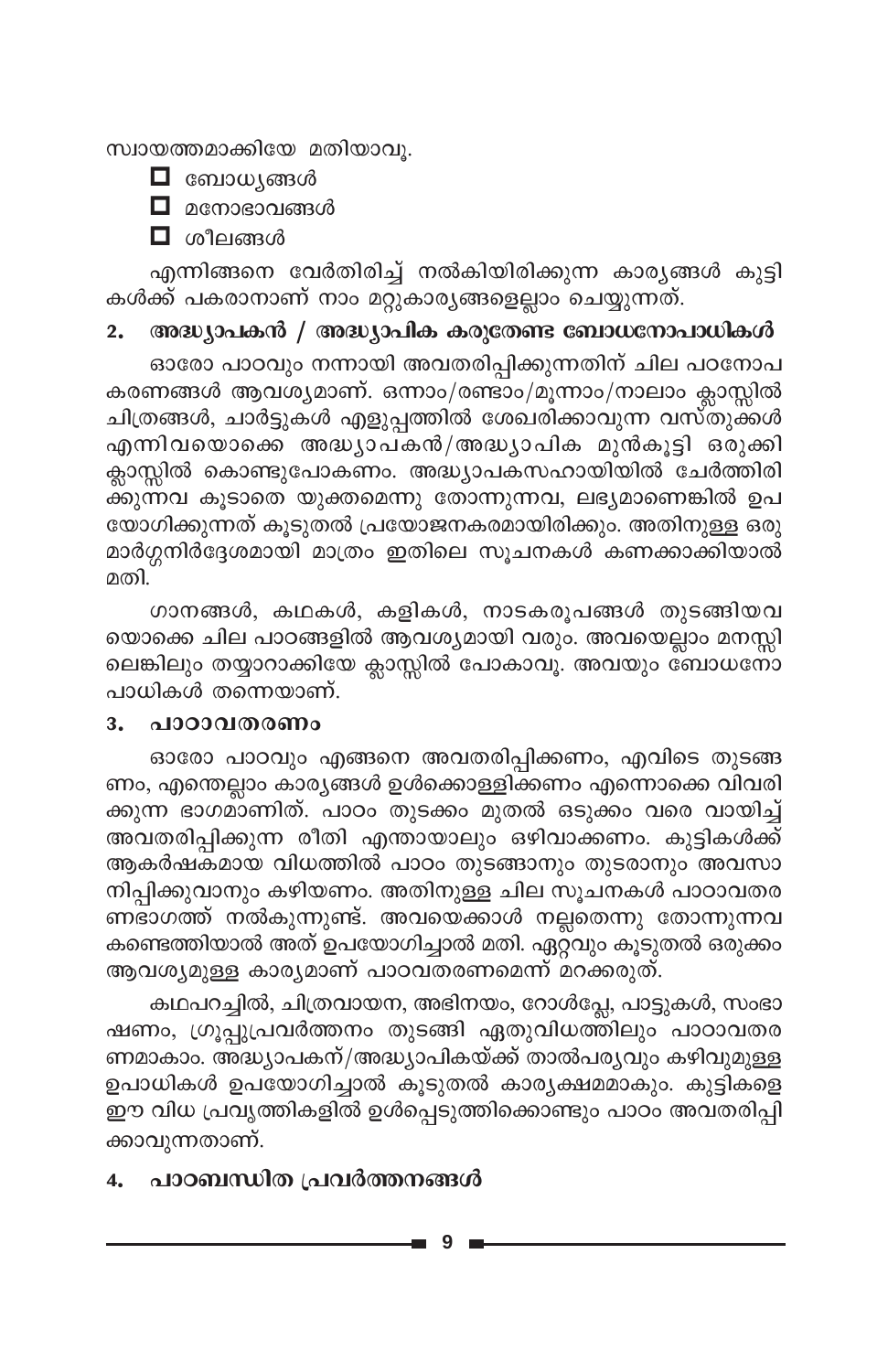പാഠപുസ്തകത്തിലെ എല്ലാ പ്രവർത്തനങ്ങളെക്കുറിച്ചുമുള്ള നിർദ്ദേശങ്ങൾ ചേർത്തിരിക്കുന്നു. ചോദ്യങ്ങൾക്കുള്ള ഉത്തരങ്ങളും നൽകിയിട്ടുണ്ട്. അത് കണ്ടെത്തി എഴുതാനും സ്വയമേവ എഴുതാനു മുള്ളത് കുട്ടികൾ തനിച്ച് എഴുതട്ടെ. അവർക്ക് സഹായം നൽകിയാൽ മതി. അദ്ധ്യാപക സഹായിയിലെ വാക്കുകളോ, വാക്യങ്ങളോ തന്നെ കുട്ടികൾ എഴുതിക്കാണണമെന്ന് നിർബന്ധം പാടില്ല. ആവശ്യമുള്ളി ടത്ത് കുട്ടികളെ സഹായിക്കാൻ അദ്ധ്യാപകർക്ക് നൽ്കിയിട്ടുള്ള സൂച നകൾ മാത്രമായി അവയെ കണ്ടാൽ മതി. കുട്ടികൾക്ക് പൂർത്തിയാ ക്കാൻ പറ്റാത്തവ അദ്ധ്യാപകസഹായി നോക്കി, അദ്ധ്യാപകന്/അദ്ധ്യാ പികയ്ക്ക് പറഞ്ഞുകൊടുക്കാൻ കഴിയുമല്ലോ. ഓരോ പാഠത്തിലെയും മുഴുവൻ പ്രവർത്തനങ്ങളും നിർബന്ധമായും ചെയ്തിരിക്കണം.

#### അനുബന്ധിത പ്രവർത്തനങ്ങൾ 5.

പാഠങ്ങളിൽ ഇല്ലാത്തതും അവയോടു കൂട്ടിച്ചേർക്കാവുന്നതുമായ പ്രവർത്തനങ്ങളാണിവ. ഇവയോരോന്നും അദ്ധ്യാപകന്റെ/അദ്ധ്യാപിക യുടെ ഇഷ്ടാനുസരണം സ്ഥീകരിക്കാവുന്നതാണ്. സന്ദർഭത്തിന് ഇണങ്ങും വിധം കഴിവുള്ളിടത്തോളം അനുബന്ധിത പ്രവർത്തനങ്ങൾ നൽകുന്ന താണ് നല്ലത്. അദ്ധ്യാപക സഹായിയിൽ ചേർക്കാത്ത പ്രവർത്തനങ്ങൾ കിട്ടുമെങ്കിൽ അവയും ക്ലാസ്സിൽ ഉപയോഗിക്കാം. കൂടുതൽ ചോദ്യങ്ങൾ പാഠഭാഗത്തുനിന്നും തയ്യാറാക്കി ചേർത്തിട്ടുണ്ട്. അവയുടെ ഉത്തരങ്ങൾ കണ്ടെത്തി കുട്ടികൾക്ക് നൽകുന്നത് നല്ലതാണ്. അനുബന്ധിത പ്രവർത്ത നങ്ങളെല്ലാം തന്നെ അദ്ധ്യാപകന്റെ/അദ്ധ്യാപികയുടെ മനോഭാവത്തിന നുസൃതമായി ചെയ്യേണ്ടതാണെന്ന് ഓർമ്മിക്കുക.

#### ഓരോ പാഠത്തിലും ഓർമ്മിക്കേണ്ട കാരൃങ്ങൾ

ഓരോ പാഠവും രണ്ട് ദിവസം (2 ഞായറാഴ്ചകൾ) കൊണ്ട് പഠി പ്പിച്ചുതീർക്കണം എന്നാണ് വിഭാവനം ചെയ്തിരിക്കുന്നത്. അതിനാൽ ഓരോ പാഠത്തിലെയും കാര്യങ്ങൾ രണ്ടായി വിഭജിച്ച് ഒരുങ്ങുന്ന താണ് സൗകര്യം. കഴിയുമെങ്കിൽ പാഠൃവസ്തുക്കളും (Content) പ്രവർത്തനങ്ങളും രണ്ടു ദിവസങ്ങളിലും ഉൾപ്പെടുന്ന വിധത്തിൽ ക്രമീ കരിക്കുന്നതാണ് നല്ലത്.

പ്രവർത്തനങ്ങൾ എല്ലാം തന്നെ കുട്ടികൾ ചെയ്യേണ്ടത് ക്ലാസ്സിൽ  $2.$ വച്ചാണ്. അതിനുള്ള സമയം രണ്ടുദിവസങ്ങളിലായി ലഭിക്കും.

ഓരോന്നും ചെയ്യാനുള്ള നിർദ്ദേശങ്ങൾ വ്യക്തമായും കൃത്യ 3. മായും നൽകണം. വീട്ടിൽ വച്ച് മാതാപിതാക്കളുടെ സഹായത്തോടെ ചെയ്യേണ്ടവ ഉണ്ടെങ്കിൽ അത് രണ്ടാം ദിവസം ചെയ്തുകൊണ്ടുവര ത്തക്കവിധം ഒന്നാംദിവസം തന്നെ കുട്ടികളോടു പറഞ്ഞുവിടണം. നാലാംക്ലാസ്സിലെ എല്ലാ പാഠത്തിലും ഓരോ പ്രാർത്ഥന (നമുക്ക് പ്രാർത്ഥിക്കാം) ചേർത്തിട്ടുണ്ട്. അവ ക്ലാസ്സിൽ വച്ച് ആവർത്തിച്ച് ചൊല്ലിക്കൊടുക്കണം. കൈകൾ കൂപ്പാനും ഭക്തിയോടെ പ്രാർത്ഥി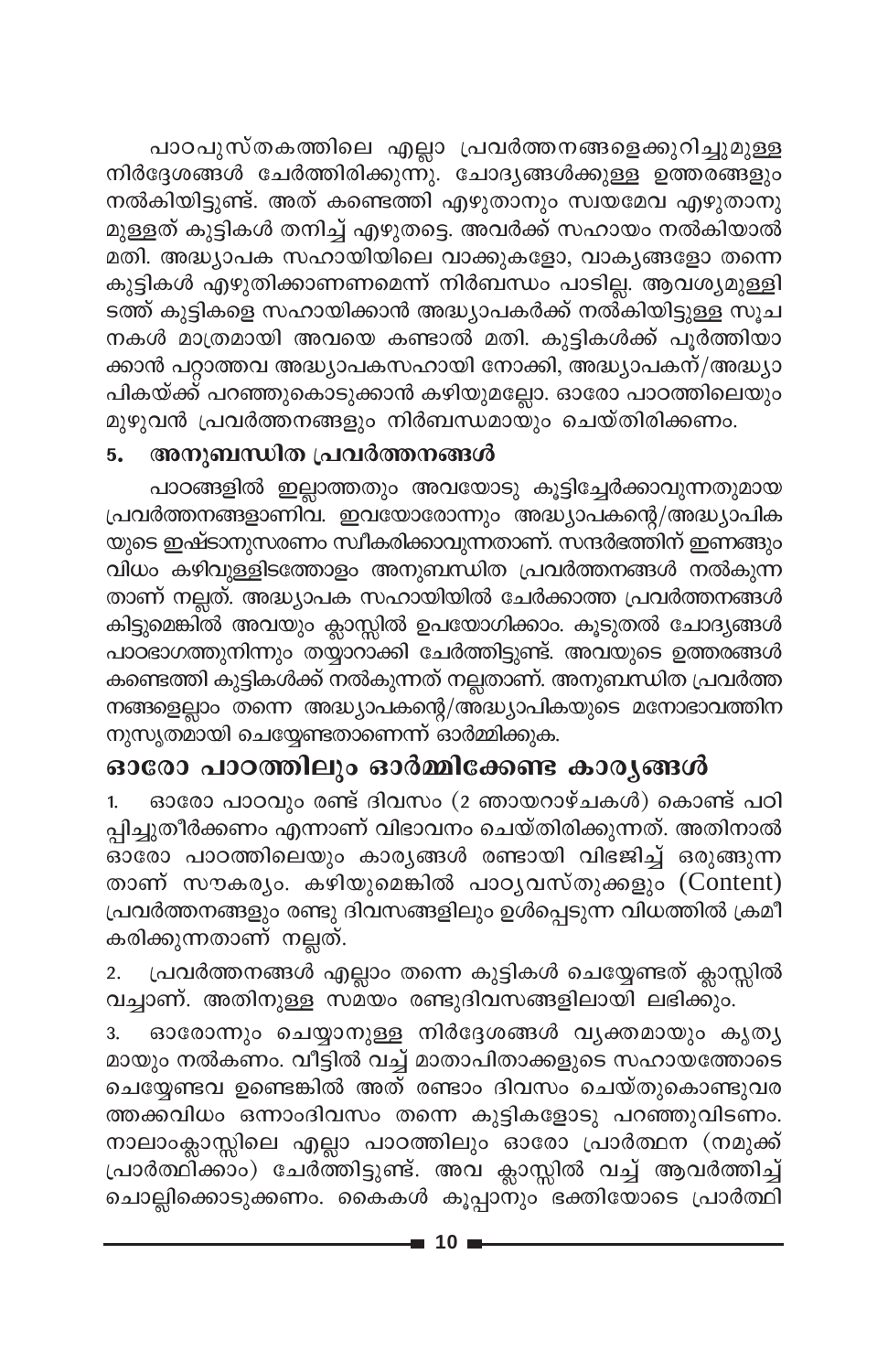ക്കാനും പഠിപ്പിക്കണം.

ഓരോ പാഠത്തിലും ഒന്നോ രണ്ടോ പാട്ട് (നമുക്കു പാടാം) കൊടു  $\overline{4}$ . ത്തിട്ടുണ്ട്. അവ ഈണത്തിൽ പാടാൻ കുട്ടികൾക്ക് അവസരം നൽക ണം. ഒറ്റയ്ക്കും സംഘമായും പല ഗ്രൂപ്പുകളായി തിരിഞ്ഞും കുട്ടി കൾ ആവർത്തിച്ച് പാടട്ടെ. അനുയോജ്യമായ മറ്റുപാട്ടുകളും നൽകാം. പ്രാർത്ഥനയും പാട്ടും പാഠഭാഗവുമായി ബന്ധമുള്ളതാണെന്ന് ശ്രദ്ധി ക്കുമല്ലോ.

മനഃപാഠമാക്കാൻ കൊടുത്തിട്ടുള്ളവ കഴിവതും ക്ലാസ്സിൽ വച്ചു 5. തന്നെ ചെയ്യിക്കുക. ഒന്നോ രണ്ടോ തവണ വായിച്ചുകൊടുക്കാം. ഒറ്റയ്ക്കും ഗ്രൂപ്പായും വായിച്ചു പഠിക്കാൻ നിർദ്ദേശിക്കാം. മനഃപാഠ മാക്കി ചൊല്ലിക്കേൾപ്പിക്കുന്നവർക്ക് ചെറിയ സമ്മാനങ്ങളോ കൈയ്യ ടിയോ മറ്റെന്തെങ്കിലും അംഗീകാരമോ നൽകാം. ആദ്യമാദ്യം പഠിച്ചു കേൾപ്പിക്കാൻ പ്രചോദനം നൽകുന്നത് നല്ലതാണ്.

എന്റെ തീരുമാനം എന്നപേരിൽ കൊടുത്തിരിക്കുന്നവ കുട്ടിയിൽ 6. രൂപപ്പെടേണ്ട മനോഭാവങ്ങളോ ശീലങ്ങളോ ആണ്. ഓരോ പാഠ ത്തിലെയും എന്റെ തീരുമാനം കുട്ടികൾക്ക് വിശദമാക്കിക്കൊടുക്ക ണം. അത് അവരുടെ തീരുമാനമാക്കി മാറ്റണം. പിറ്റേ ആഴ്ചയിൽ തീരുമാനം എത്രത്തോളം നടപ്പിലാക്കി എന്ന് അന്വേഷിക്കണം.

ബൈബിൾ വായന, എന്റെ ബൈബിൾ വാക്യം എന്ന പ്രവർത്തനം 7. കുട്ടികളുടെ ബൈബിൾ പഠനവും പാരായണവും വളർത്താനുള്ളതാ ണ്. ബൈബിൾ വായിച്ച്, ഇഷ്ടപെട്ട വാക്യം എഴുതിക്കൊണ്ടുവരാ നുള്ള നിർദേശം ഒന്നാം ദിവസം നൽകണം. രണ്ടാംദിവസം അതു പരിശോധിക്കുകയും വേണം. ഒന്നാം പാഠം പഠിപ്പിക്കുമ്പോൾ അദ്ധ്യാ പകൻ/അദ്ധ്യാപിക സമ്പൂർണ്ണ ബൈബിൾ ക്ലാസ്സിൽ കൊണ്ടുപോയി ഉൽപത്തി 1:26–31 ഭാഗം വായി്ച്ചു കേൾപ്പിക്കണം. അതിൽ നിന്ന് ഇഷ്ട പ്പെട്ട ഒരു വാക്യം ഓരോ കുട്ടിയോടും ചോദിച്ച് അത് എഴുതാൻ ആവ ശ്യപ്പെടണം. ഇതുപോലെ മറ്റുപാഠങ്ങളിൽ മാതാപിതാക്കളുടെ സഹാ യത്തോടെ കുട്ടികൾ വായിച്ച് എഴുതണം.

മിക്ക പാഠങ്ങളിലും കഥപറയാൻ അവസരങ്ങളുണ്ട്. പരമാവധി 8. സന്ദർഭങ്ങളിൽ കഥപറയാൻ ശ്രമിക്കണം. ഇടയ്ക്ക് കഥ പറയാൻ കുട്ടികൾക്കും അവസരം നൽകണം. താൽപര്യം ഉണർത്തി, ആകാംക്ഷ വളർത്തി, ആശയങ്ങൾ സ്ഥീകരിക്കാൻ തക്കവിധം കഥ അവതരിപ്പി ക്കണം. അതിനു താഴെ പറയുന്ന കാര്യങ്ങൾ ശ്രദ്ധിക്കണം.

വിശദാംശങ്ങൾ വിട്ടുകളയാതെ പറയണം.

- $\Box$  വ്യക്തികളെയും സംഭവങ്ങളെയും വർണ്ണിക്കണം.
- $\Box$  കുട്ടികൾക്കിണങ്ങുന്ന പദങ്ങളും ഭാഷാശൈലിയും ഉപയോ ഗിക്കണം.
- 

 $\Box$  കഥയ്ക്കിടയിൽ ചെറിയ ചോദ്യങ്ങൾ ചോദിക്കണം.

 $\Box$  കുട്ടികളുടെ സഹായത്തോടെ കഥ പൂർത്തിയാക്കാൻ കഴി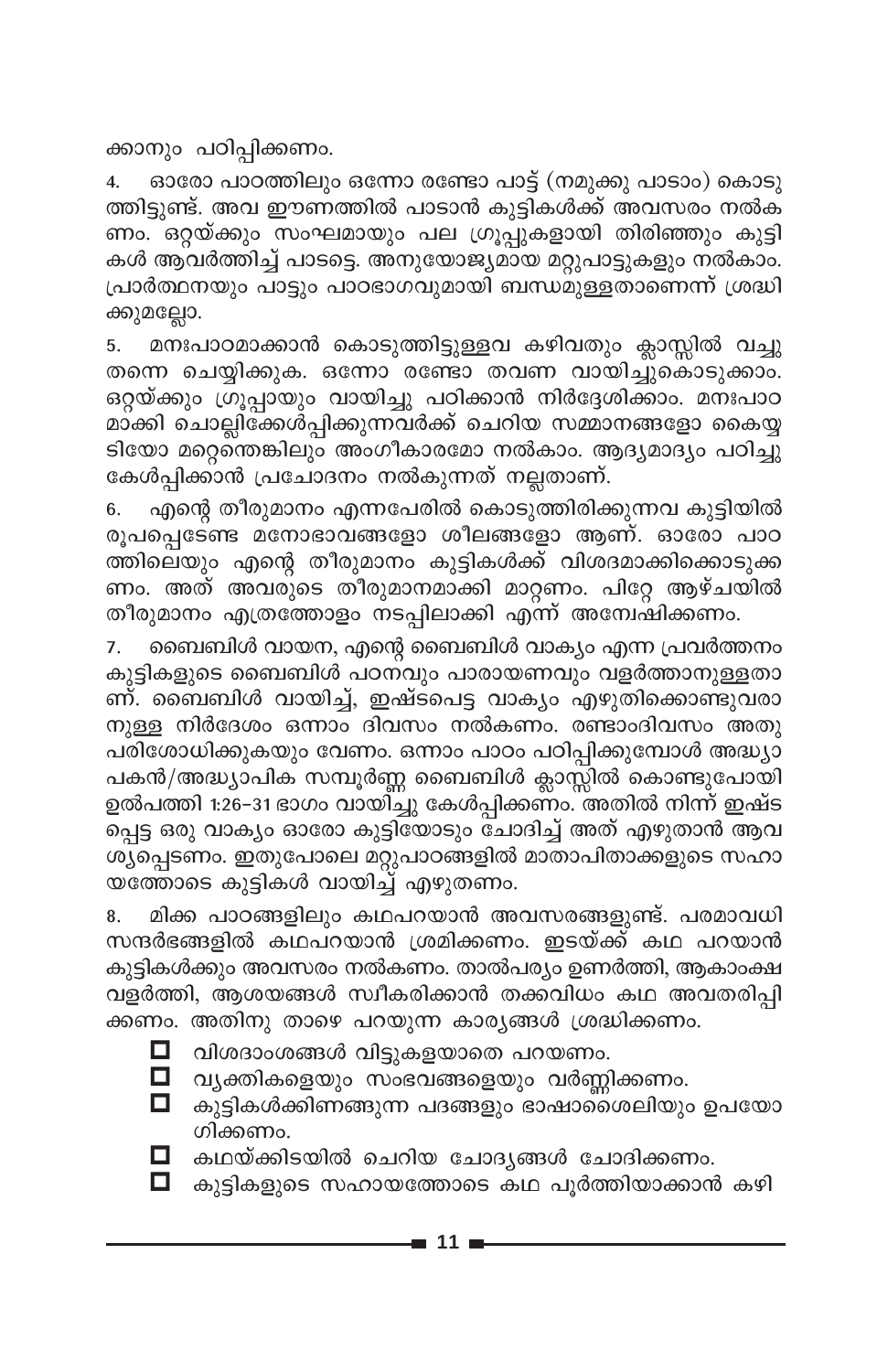ഞ്ഞാൽ നന്ന്.



 $\Box$  എന്തെങ്കിലുമൊരു കഥ പറഞ്ഞ് അവസാനിപ്പിക്കാതെ വിശ്വാ ...<br>സപരിശീലനത്തിന് ഉപകരിക്കുന്ന ആശയങ്ങൾ ഉൾക്കൊള്ളുന്ന കഥകൾ കണ്ടെത്തി അവതരിപ്പിക്കുക.

കളികൾ സംഘടിപ്പിക്കാനുള്ള നിരവധി സന്ദർഭങ്ങൾ പാഠപുസ്ത 9. കത്തിലുണ്ട്. അവയൊന്നും പാഴാക്കരുത്. കൂടുതൽ കളികൾ കണ്ടെത്തി കുട്ടികൾക്കു നൽകുകയും വേണം. മത്ബോധനക്ലാസ്സിൽ കളികൾ നൽകു മ്പോൾ ചില കാര്യങ്ങൾ ശ്രദ്ധിക്കണം.

- $\blacklozenge$  ക്ലാസ്സിന്റെ അന്തരീക്ഷത്തിനുചേർന്ന കളികൾ തെരഞ്ഞെടുക്കണം.
- $\blacklozenge$  നിർദ്ദേശങ്ങൾ കൃത്യമായും വ്യക്തമായും നൽകണം.
- ▶ നിയമങ്ങൾ പാലിക്കാൻ നിഷ്കർഷിക്കണം.
- വിജയപരാജയങ്ങൾക്കപ്പുറം കളിക്കുക എന്ന പ്രക്രിയയിൽ ഊന്നൽ നൽകണം.
- എല്ലാ കുട്ടികളുടെയും പങ്കാളിത്തം ഉറപ്പാക്കണം.
- കളിയിൽകൂടി ഉദ്ദേശിക്കുന്ന ലക്ഷ്യം കൈവരിക്കുന്നുണ്ടോ യെന്ന് നിരീക്ഷിക്കണം.
- കുട്ടികളുടെ മനോഭാവങ്ങളെയും ശീലങ്ങളെയും വിലയി രുത്താനും തിരുത്താനുമുള്ള അവസരങ്ങളായും കളികളെ ഉപയോഗപ്പെടുത്തണം.

#### ഓർമ്മിക്കാൻ മൂന്നുകാര്യങ്ങൾ കൂടി

1. ഈ അദ്ധ്യാപനസഹായി പൂർണ്ണമായി ശ്രദ്ധാപൂർവ്വം വായി ക്കണം. ഓരോ പാഠവിശകലനവും വായിച്ചു മനസ്സിലാക്കണം. ഒന്നും രണ്ടും മൂന്നും ക്ലാസ്സുകളിലെ പാഠപുസ്തകങ്ങളും അദ്ധ്യാപകസഹായി യിലെ പാഠവിശ്കലനങ്ങളും വായിക്കുന്നത് അദ്ധ്യാപനത്തെ കൂടുതൽ സമഗ്രമാക്കാൻ സഹായിക്കും.

2. ഓരോ പാഠവും പഠിപ്പിക്കുന്നതിനുമുമ്പായി അതാത് പാഠവിശ കലനത്തിന്റെ സഹായത്തോടെ നല്ല ഒരുക്കം നടത്തണം. പാഠാസൂ ത്രണം നന്നായാൽ ക്ലാസ്സെടുക്കാൻ ഏറെ എളുപ്പമാകും. എന്തെല്ലാം കാര്യങ്ങൾ, ഏതു വിധ്ത്തിൽ കുട്ടികൾക്കു നൽകണം. എന്തെല്ലാം പ്രവൃ ത്തികൾ അവരെക്കൊണ്ടുചെയ്യിക്കണം എന്നെല്ലാം മുൻകൂട്ടി തീരുമാ നിക്കുന്നതാണ് ആസൂത്രണം.

പാഠാസൂത്രണത്തിൽ തീരുമാനിച്ച് കാര്യങ്ങൾ ഒരു നോട്ടുബു 3. ക്കിൽ എഴുതിവച്ചാൽ എളുപ്പമായി. അതുനോക്കി ക്ലാസ്സ് നയിക്കാം. ഓരോ അദ്ധ്യാപകനും അദ്ധ്യാപികയ്ക്കും സൗകര്യമെന്നു തോന്നുന്ന വിധ ത്തിൽ എഴുതിയാൽ മതി. പാഠക്കുറിപ്പുകൾ എഴുതിശീലിക്കുന്നത് കൂടു തൽ നന്നായി ഒരുങ്ങാൻ ഇടവരുത്തും. പലയിടത്തുനിന്നായി ലഭിക്കുന്ന അധിക വിവരങ്ങളും പ്രവർത്തനങ്ങളും ഈ ബുക്കിൽ എഴുതാനും കഴിയും.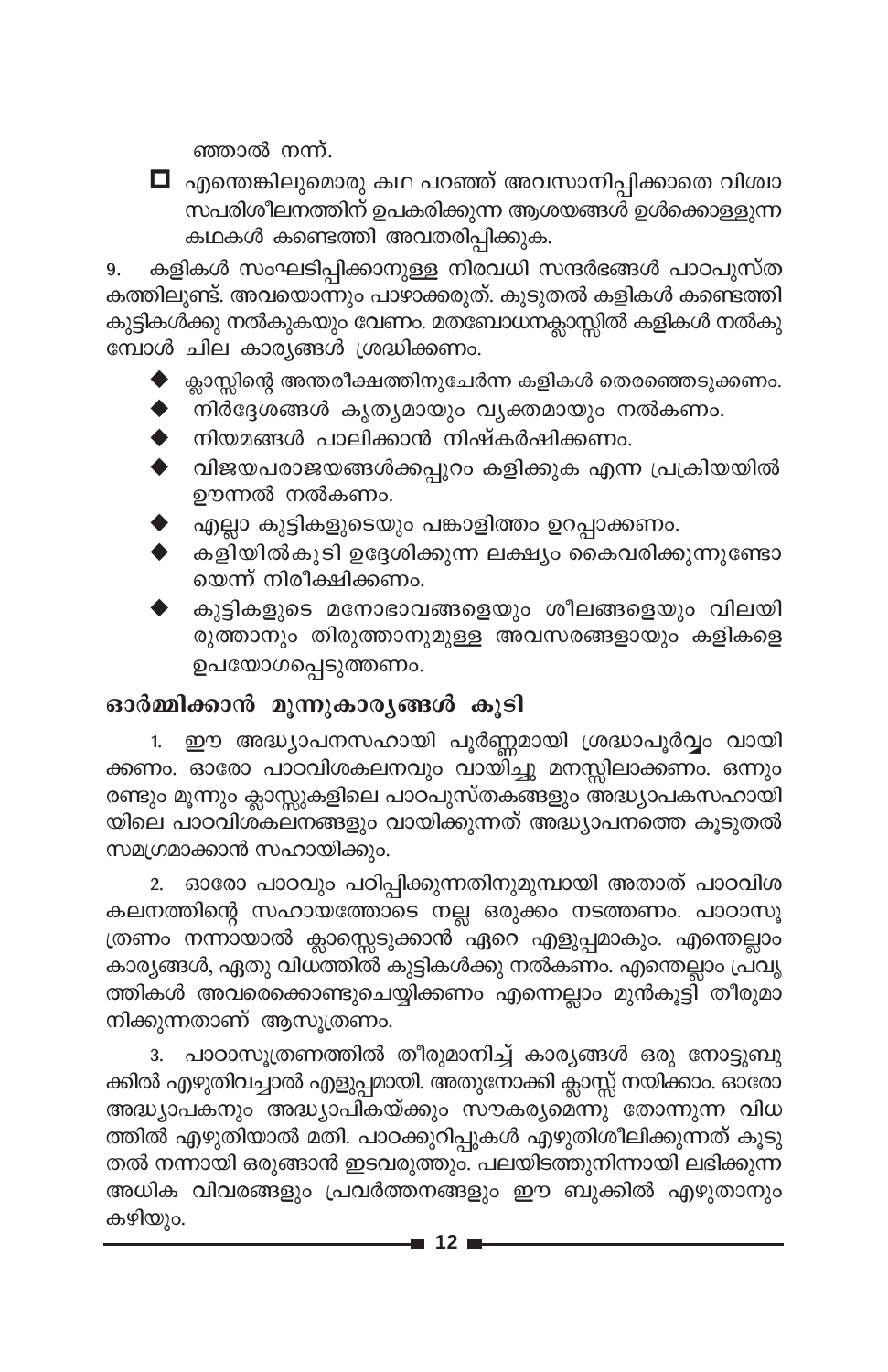# $0.0001$ ഈശോ ജീവന്റെ ഉറവിടം

#### I. കൂട്ടികൾ സ്വന്തമാക്കേണ്ടത്

#### a)  $\cos\omega$   $\sin\omega$

- ഈശോയാണ് ജീവൻ നൽകുന്നത്.  $1<sub>1</sub>$
- ഈശോ നൽകുന്ന ജീവൻ ദൈവിക ജീവനാണ്.  $2.$
- ഈശോയുടെ വചനം പാലിക്കുമ്പോൾ ദൈവിക ജീവൻ ലഭി 3 ക്കുന്നു.
- $\mathbf b$ ) മനോഭാവങ്ങൾ
	- നമുക്ക് ജീവൻ നൽകിയ ദൈവത്തിന് നാം നന്ദിയർപ്പിക്കണം.  $\mathbf{1}$
	- നമുക്ക് ദൈവികജീവൻ നൽകുന്ന ഈശോയ്ക്ക് നാം നന്ദി  $\overline{2}$ . പറയണം.
	- ജീവനെ ഞാൻ ആദരിക്കും. 3.
- c) ശീലങ്ങൾ
	- ജീവനുള്ളവയോട് ഞാൻ സഹിഷ്ണുതയോടെ പെരുമാറും 1.
	- ഈശോയുടെ വചനമനുസരിച്ച് ഞാൻ ജീവിക്കും.  $\overline{2}$ .
	- ഞാൻ ഈശോയെ സ്നേഹിക്കും. 3.

#### $\mathbf H$ . ബോധനോപാധികൾ

പുതിയ നിയമം, മുന്തിരിച്ചെടിയുടെ ചിത്രം, സസ്യത്തിന്റെ വാടി പ്പോയ ഒരു ശാഖ, ചാർട്ട്.

#### $III.$  പാഠാവതരണം

ഉണങ്ങിയ ശാഖ കാണിച്ചുകൊണ്ട് ചർച്ചയിലൂടെ പാഠം അവത രിപ്പിക്കാം. എന്തുകൊണ്ട് ഈ ശാഖ ഉണങ്ങിപ്പോയി?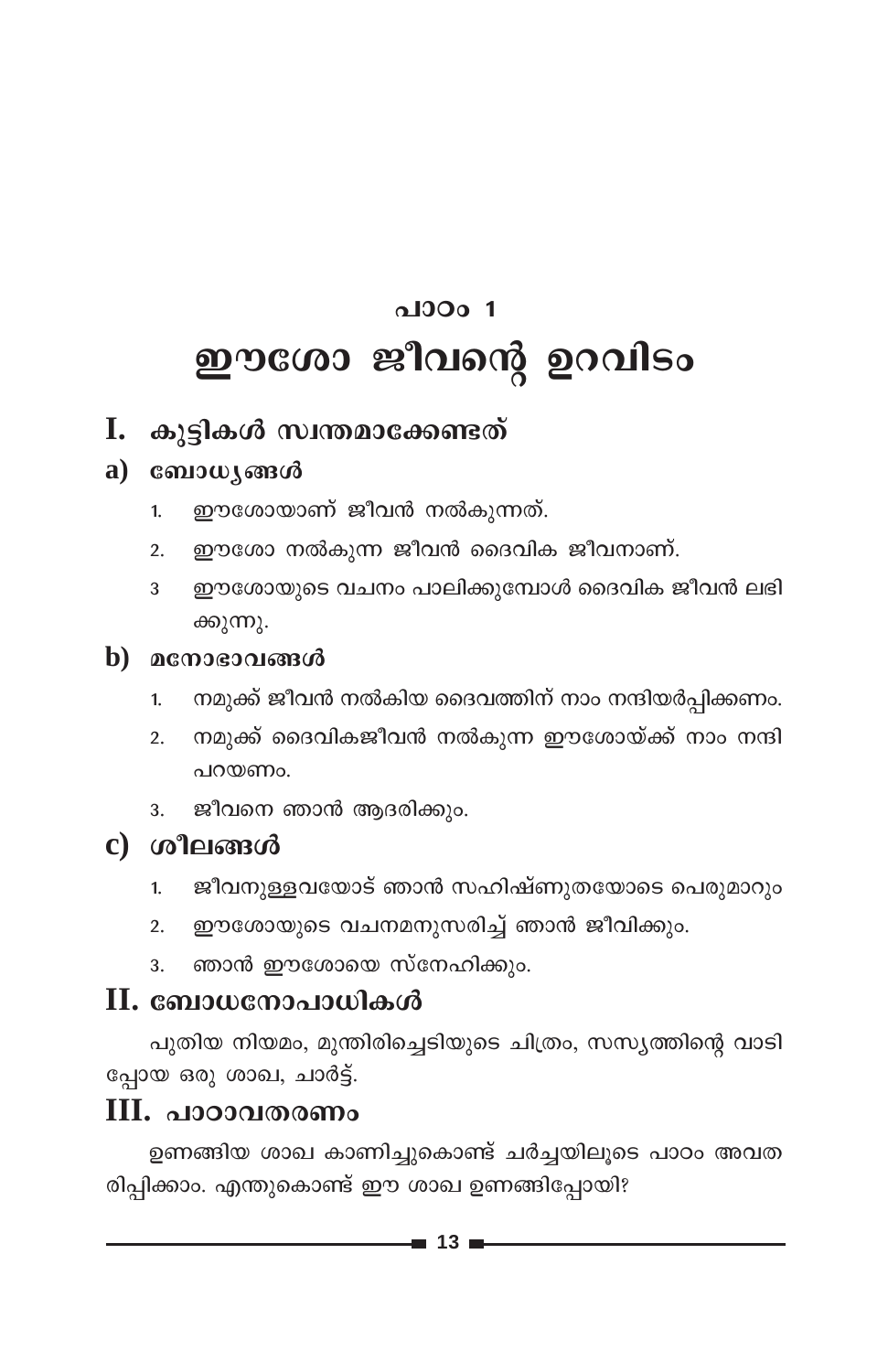## IV. പാഠബന്ധിത പ്രവർത്തനങ്ങൾ

#### നമുക്കു പാടാം

സ്വയം ഈണം കണ്ടെത്തുവാനും, തനിച്ചും സംഘമായും ആല പിക്കുവാനും കുട്ടികൾക്ക് അവസരം നൽകാവുന്നതാണ്.

#### നമുക്കു പ്രാർത്ഥിക്കാം

കൈകൾ കൂപ്പി, ഭക്തിപൂർവ്വം പ്രാർത്ഥന ചൊല്ലാൻ ക്ലാസ്സിൽ അവസരം നൽകണം.

#### വചനം വായിക്കാം

വി. ഗ്രന്ഥം ക്ലാസ്സിൽ കൊണ്ടുവരുവാനും പൂജ്യതയോടെ കൈകാര്യം ചെയ്യുവാനും കുട്ടികളെ പരിശീലിപ്പിക്കണം. ഓരോ പാഠത്തോടുമനു ബന്ധിച്ച് കൊടുത്തിട്ടുള്ള ബൈബിൾഭാഗം അദ്ധ്യാപിക ആദ്യം വായി ച്ചുകൊടുക്കുകയും പിന്നീട് മൗനമായും ഉച്ചത്തിലും വായിക്കുവാൻ കുട്ടികൾക്ക് നിർദ്ദേശം നൽകുകയും വേണം. മനഃപാഠമാക്കുവാനുള്ള വചനം കുട്ടികളെ നിർബന്ധമായും പഠിപ്പിക്കണം.

#### എന്റെ തീരുമാനം

കൂട്ടികളിൽ ശീലമായിത്തീരേണ്ട തീരുമാനങ്ങൾ പാലിക്കുന്നതിൽ അവർ ശ്രദ്ധാലുക്കളാണോ എന്ന കാര്യം പരിശോധിച്ചറിയേണ്ടതാ ണ്

#### നമുക്കു പ്രവർത്തിക്കാം

പാഠപുസ്തകത്തിലെ നിർദ്ദേശം പാലിക്കുക.

#### നമുക്ക് ആടാം പാടാം

അഭിനയഗാനം പരിശീലിപ്പിക്കുക. (നൃത്തത്തിൽ കഴിവുള്ള കുട്ടി കളുടെ സഹായം തേടാവുന്നതാണ്.)

#### നമുക്ക് ഉത്തരം കണ്ടെത്താം

- മുന്തിരിച്ചെടിയോടാണ് ഈശോ തന്നെത്തന്നെ ഉപമിച്ചിരി 1. ക്കുന്നത്.
- ദൈവികജീവൻ ലഭിക്കാൻ നാം ഈശോയിൽ വിശ്വസിച്ച്  $2.$ വചനം പാലിക്കണം.
- അവിടുത്തെ വചനങ്ങൾ പാലിച്ചുകൊണ്ട് ജീവിക്കണം.  $3.$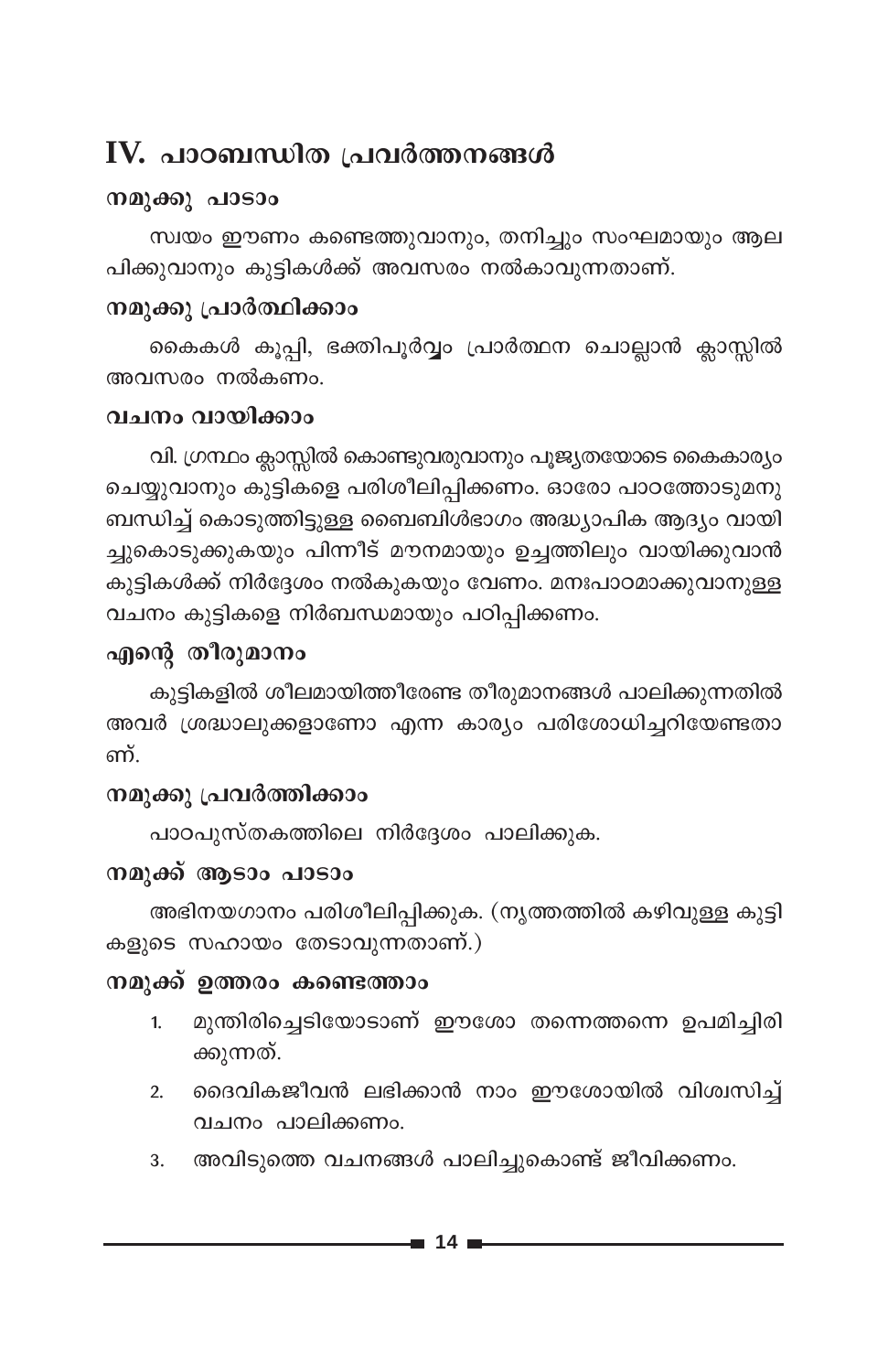ഈശോയിൽ നിന്നകലുമ്പോൾ നമുക്ക് ദൈവികജീവൻ  $\overline{4}$ . നഷ്ടമാകുന്നു.

- ഒരു ചാർട്ടിന്റെ മധ്യഭാഗത്ത് ഈശോയുടെ ചിത്രം ഒട്ടിക്കു  $1<sub>1</sub>$ ക. അതിനുചുറ്റും വരച്ചിരിക്കുന്ന വൃത്തത്തിനുള്ളിൽ കുട്ടി കൾ തങ്ങളുടെ പേരുകൾ എഴുതട്ടെ.
- മുന്തിരിച്ചെടിയുടെ ചിത്രം വരച്ച് നിറം കൊടുക്കുക.  $2<sub>1</sub>$
- മുന്തിരിച്ചെടിയല്ലോ ഞാൻ നിങ്ങളതിൻ ശാഖകളും എന്ന  $3.$ ഗാനം കണ്ടെത്തി എഴുതിക്കൊണ്ടുവരട്ടെ.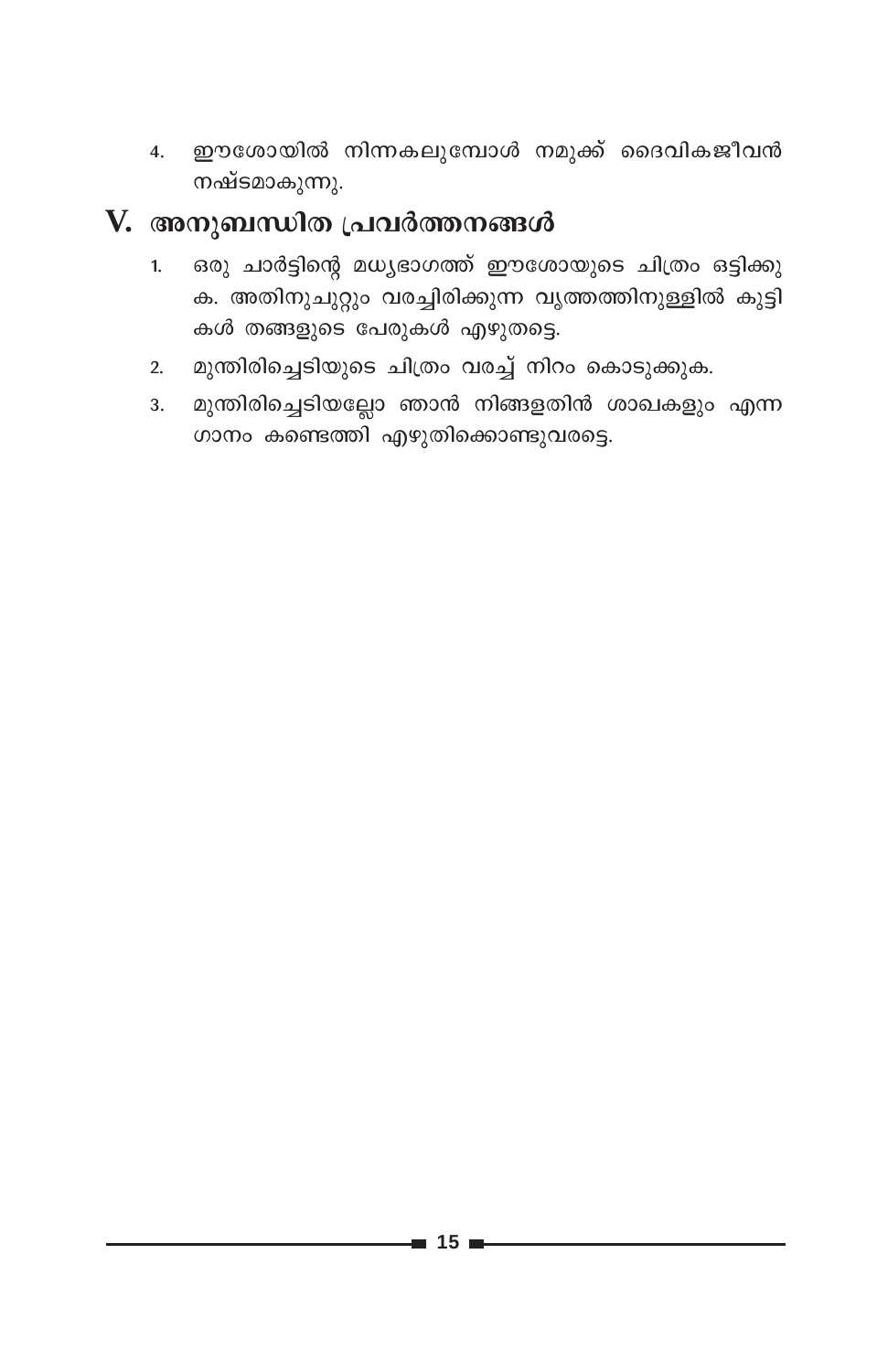# $\Omega$ <sub>0</sub>  $\Omega$ <sub>0</sub>  $\Omega$ സഭയിലൂടെ ജീവൻ നൽകുന്ന ഈശോ

#### I. കുട്ടികൾ സ്വന്തമാക്കേണ്ടത്

#### $a)$  computes  $a$

- ഈശോ സഭയിലൂടെ ജീവിക്കുകയും പ്രവർത്തിക്കുകയും  $1<sup>1</sup>$ ചെയ്യുന്നു.
- സഭാശരീരത്തിന്റെ ശിരസ്സ് മിശിഹായാണ്.  $2.$
- ഈശോ സ്ഥാപിച്ച കൂദാശകളിലൂടെ നമുക്ക് ദൈവിക ജീവൻ 3. ലഭിക്കുന്നു.

#### $\mathbf b$ ) മനോഭാവങ്ങൾ

- സഭയിൽ ജീവിക്കുകയും പ്രവർത്തിക്കുകയും ചെയ്യുന്ന  $1<sub>1</sub>$ ഈശോയെ ഞാൻ മഹത്വപ്പെടുത്തണം.
- കൂദാശകളിലൂടെ ഈശോ നൽകുന്ന ദൈവിക ജീവൻ നമ്മൾ  $\overline{2}$ . സ്ഥീകരിക്കണം.
- സഭയിലെ അംഗമെന്ന നിലയിൽ ഞാൻ എന്റെ ദൗത്യം നിർവ്വ 3. ഹിക്കണം.

#### $c)$  ശീലങ്ങൾ

- ഈശോ സ്ഥാപിച്ച കുദാശകളെ ഞാൻ ഭക്തിപൂർവ്വം സ്വീക  $\mathbf{1}$ രിക്കും.
- സഭയുടെ പ്രവർത്തനങ്ങളിൽ ഞാൻ പങ്കാളിയാകും.  $2.$

#### II. ബോധനോപാധികൾ

വി. ഗ്രന്ഥം, ചാർട്ട്, ഉചിതമായ ചിത്രങ്ങൾ, ഒരു സമ്പൂർണ്ണ സസ്യം.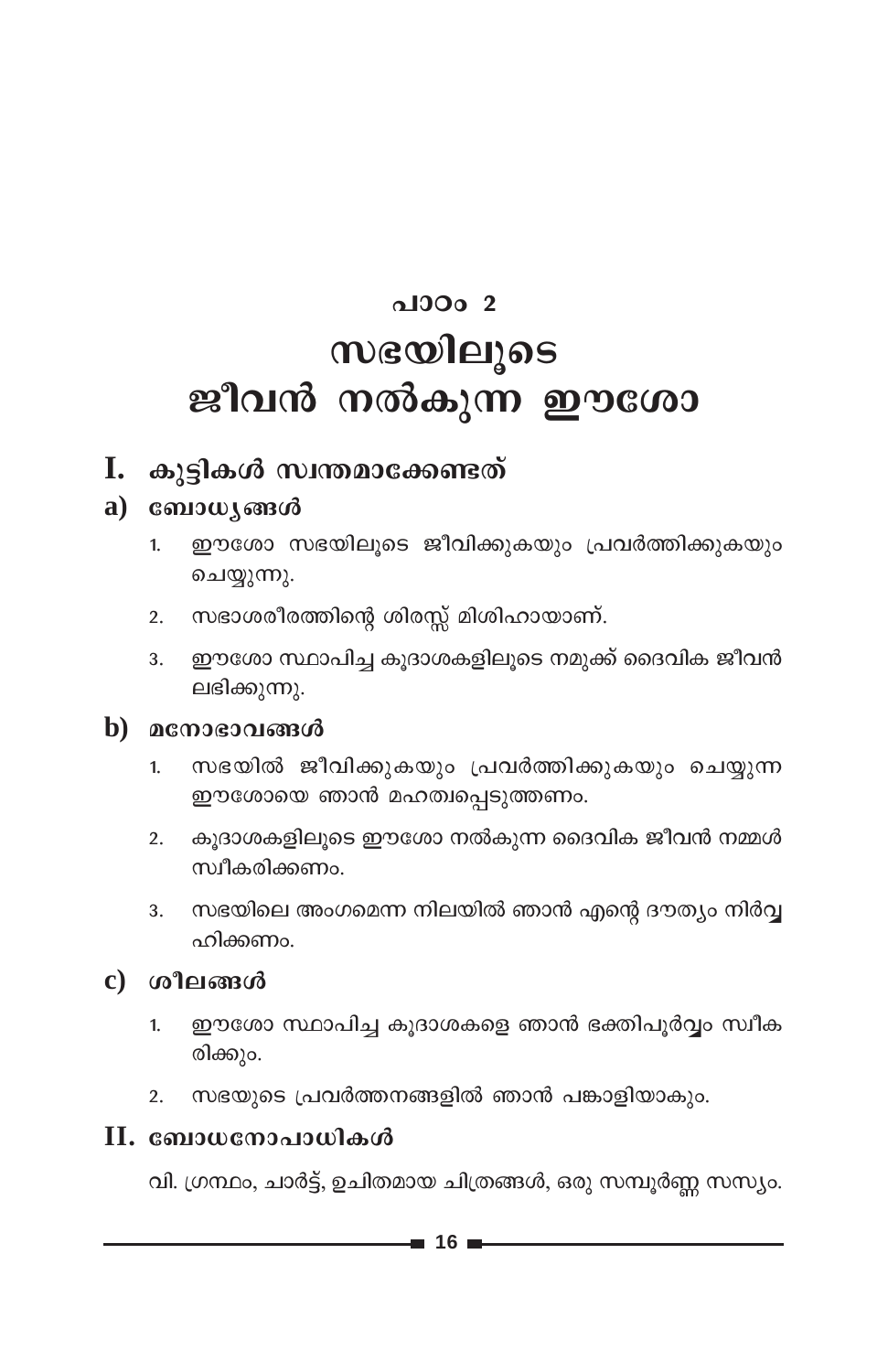#### **III. പാഠാവതരണം**

ഒരു സമ്പൂർണ്ണ സസ്യത്തിന്റെ വിവിധ ഭാഗങ്ങളെയും അവയുടെ ധർമ്മങ്ങളെയും കുറിച്ചുള്ള ചർച്ചയിലൂടെ പാഠഭാഗത്തേക്ക് കടക്കാ വുന്നതാണ്.

#### IV. പാഠബന്ധിത പ്രവർത്തനങ്ങൾ

N.B. ഓരോ പാഠത്തിലെയും നമുക്കു പാടാം, നമുക്കു പ്രാർത്ഥി ക്കാം, ഭക്തിപൂർവ്വം വചനം വായിക്കാം, നമുക്ക് ആടാം പാടാം എന്നി വയെക്കുറിച്ചുള്ള നിർദ്ദേശങ്ങൾ മുൻ പാഠബന്ധിത പ്രവർത്തനത്തിൽ സൂചിപ്പിച്ചിട്ടുണ്ട്.

#### നമുക്കു പ്രവർത്തിക്കാം

| കണ്ണുകൾ | കാണുന്നു       |
|---------|----------------|
| കാതുകൾ  | കേൾക്കുന്നു    |
| അധരങ്ങൾ | സംസാരിക്കുന്നു |
| മിശിഹാ  | സഭയുടെ ശിരസ്സ് |
| കൂദാശകൾ | ദൈവിക ജീവൻ     |

#### ഉത്തരം കണ്ടെത്താം

- ഈശോയിൽ വിശ്വസിച്ച് അവിടുത്തെ വചനമനുസരിച്ച് ജീവി  $1.$ ക്കുന്നവരുടെ സമൂഹമാണ് തിരുസ്സഭ.
- മിശിഹായാണ് സഭാശരീരത്തിന്റെ ശിരസ്സ്.  $2.$
- ദൈവിക ജീവൻ നമുക്കു നൽകുന്നതിനാണ് ഈശോ കൂദാ  $3<sub>1</sub>$ ശകൾ സ്ഥപിച്ചത്.
- കുദാശകളിലൂടെ ഈശോ തന്റെ ദൈവിക ജീവൻ നമുക്ക്  $\overline{4}$ . പകർന്നു നൽകുന്നു.
- ഈശോയോട് ചേർന്നുനിന്നുകൊണ്ട് നമ്മുടെ കടമകളും 5. ഉത്തരവാദിത്വങ്ങളും നിറവേറ്റുമ്പോഴാണ് നാം ദൈവിക ജീവ നിൽ വളരുന്നത്.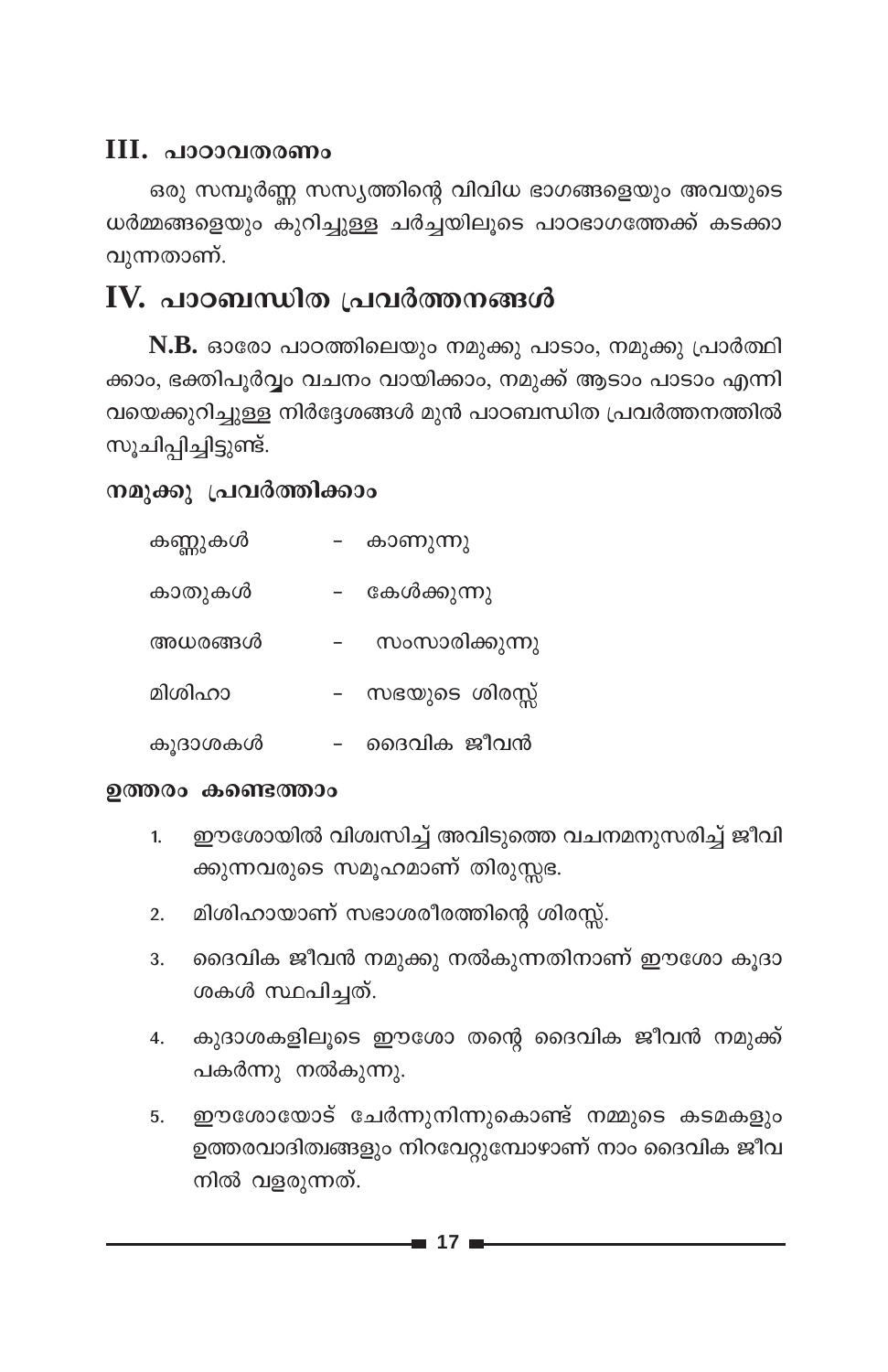## V. അനുബന്ധിത പ്രവർത്തനങ്ങൾ

#### പട്ടികപ്പെടുത്താം

സഭയുടെ അംഗമെന്ന നിലയിൽ നിങ്ങൾക്ക് നിർവ്വഹിക്കുവാൻ  $1<sub>1</sub>$ സാധിക്കുന്ന കാര്യങ്ങൾ ഏതെല്ലാമെന്ന് പട്ടികപ്പെടുത്തി നോക്കൂ.

തിരുസഭയുടെ കല്പനകൾ അനുസരിക്കും.  $1<sub>1</sub>$ 

- $2<sub>1</sub>$
- $\mathcal{R}$

2. സഭാശരീരത്തിന്റെ ശിരസ്സ് മിശിഹായും നാം അവയവങ്ങളുമാ ണ്. ബോർഡിലോ ചാർട്ടുപേപ്പറിലോ മനുഷ്യശരീരത്തിന്റെ ഔട്ട്ലൈൻ വരക്കുക. അതിൽ ശിരസ്സിന്റെ ഭാഗത്ത് യേശു എന്നെഴു തുക. ബാക്കി ഭാഗങ്ങളിൽ കുട്ടികൾ അവരവരുടെ പേരുകൾ എഴുത ട്ടെ.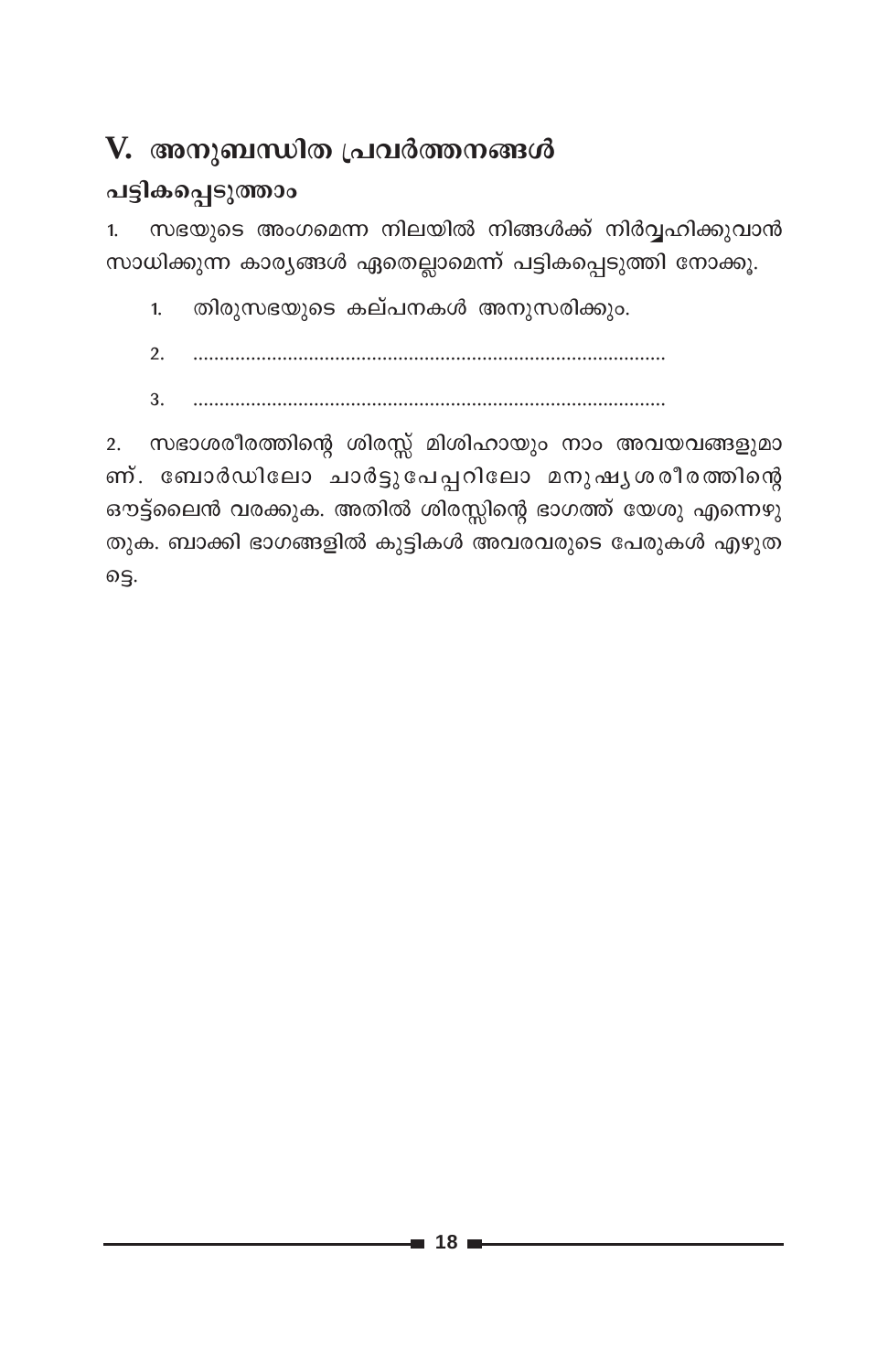# $0.10003$ കൂദാശകൾ – ജീവൻ നൽകുന്ന ചാലുകൾ

#### I. കൂട്ടികൾ സ്വന്തമാക്കേണ്ടത്.

#### a)  $\cos\omega$   $\sin\omega$

- ഈശോ വാഗ്ദാനം ചെയ്ത ജീവജലമാണ് ദൈവിക ജീവൻ.  $\mathbf{1}$
- നമ്മിലേക്ക് ദൈവിക ജീവൻ എത്തിക്കുന്ന നീർച്ചാലുകളാണ്  $2.$ കൂദാശകൾ.
- ദൈവിക ജീവനിൽ വളരുവാൻ കൂദാശകൾ നമ്മെ സഹായി 3. ക്കുന്നു.

#### $\mathbf b$ ) മനോഭാവങ്ങൾ

- കുദാശകൾ ഒരുക്കത്തോടും ഭക്തിയോടും കൂടി സ്വീകരിക്കാ  $\overline{1}$ . നുള്ള അനുഗ്രഹത്തിനായി പ്രാർത്ഥിക്കണം.
- 2. കൂദാശകളെക്കുറിച്ച് ആദരവോടെ ചിന്തിക്കുകയും പറയു കയും വേണം.

#### $c)$  ശീലങ്ങൾ

- മാമ്മോദീസാ വഴി ലഭിച്ച ദൈവിക ജീവൻ പാപം മൂലം നഷ്ട 1. പ്പെടുത്തുകയില്ല.
- ദൈവിക ജീവൻ പ്രദാനം ചെയ്ത ദൈവത്തിന് നന്ദി പറ  $\overline{2}$ .  $ω$ ).

#### $\mathbf H$ . ബോധനോപാധികൾ

റോൾ പ്ലേ (സമരിയാക്കാരിയും ഈശോയും), ചാർട്ടുകൾ, ചിത്ര ങ്ങൾ, വിശുദ്ധഗ്രന്ഥം.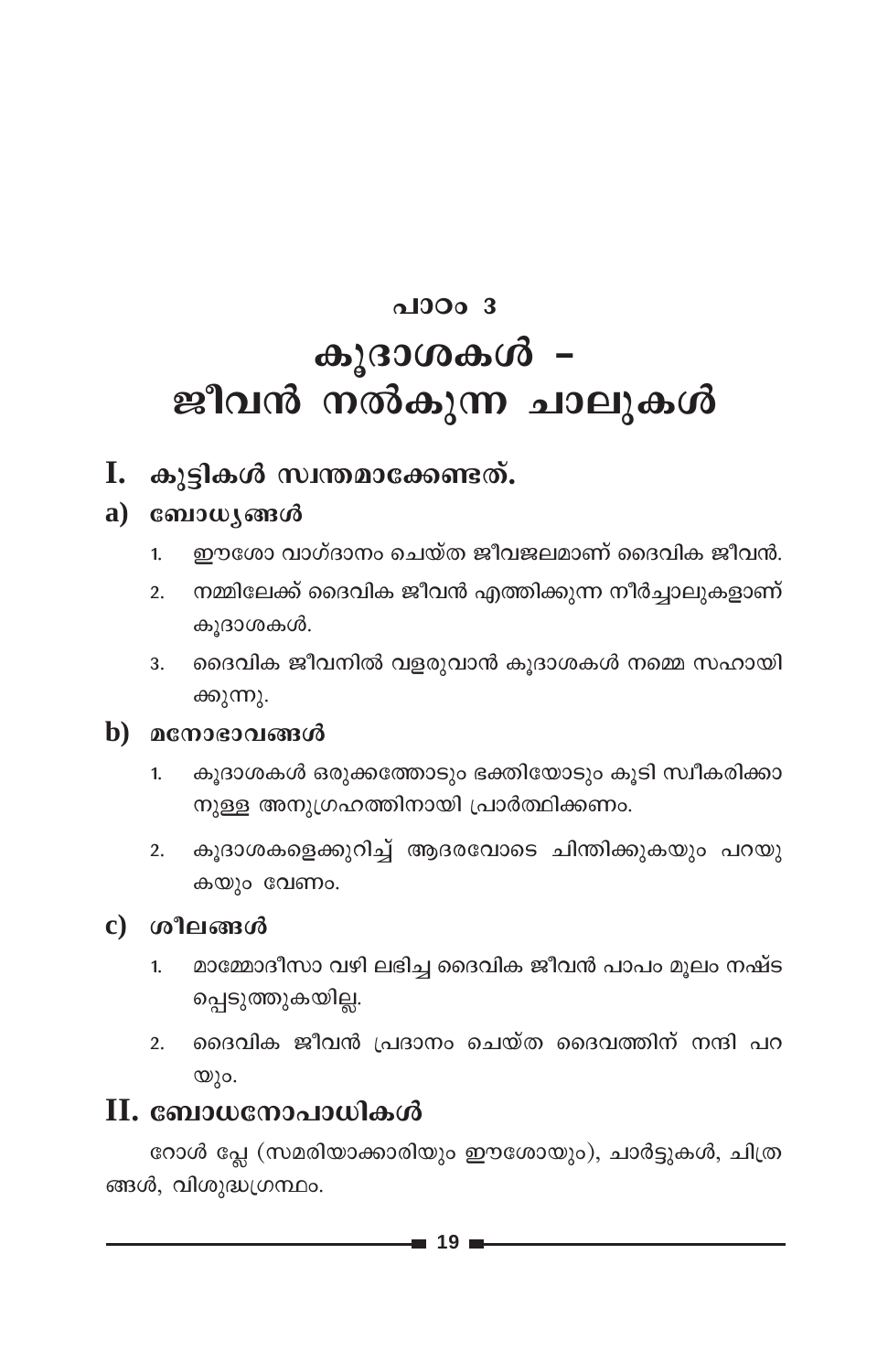#### **III. പാഠാവതരണം**

റോൾ പ്ലേ (കിണറ്റിൻ കരയിലെ ഈശോയും സമരിയാക്കാ രിയും), ഫ്ളാഷ് കാർഡുകളിലൂടെയുള്ള കഥാവതരണം.

#### $IV.$  പാഠബന്ധിത പ്രവർത്തനങ്ങൾ

#### നമുക്കു പ്രവർത്തിക്കാം

തൈലാഭിഷേകം, അനുരഞ്ജനം, തിരുപ്പട്ടം, വിവാഹം.

#### നമുക്ക് ഉത്തരം കണ്ടെത്താം

- നമുക്ക് ദൈവിക ജീവൻ പകർന്നു നൽകുന്ന നീർച്ചാലുക  $1<sup>1</sup>$ ളാണ് കൂദാശകൾ.
- അദൃശ്യമായ ദൈവിക ജീവൻ നൽകി നമ്മെ വിശുദ്ധീകരി  $\overline{2}$ . ക്കുകയും ശക്തിപ്പെടുത്തുകയും ചെയ്യുന്ന, ഈശോ സ്ഥാപി ച്ചതും തിരുസഭപരികർമ്മം ചെയ്യുന്നതുമായ ദൃശ്യമായ അട യാളങ്ങളാണ് കൂദാശകൾ.
- കൂദാശകൾ ഏഴ്: മാമ്മോദീസ, തൈലാഭിഷേകം, വിശുദ്ധ  $3<sub>1</sub>$ കുർബ്ബാന, അനുരഞ്ജനം, രോഗീലേപനം, തിരുപ്പട്ടം, വിവാഹം.
- ഒരുക്കത്തോടും ഭക്തിയോടും കൂടിയാണ് കൂദാശകൾ സ്വീക  $\overline{4}$ . രിക്കേണ്ടത്

#### V. അനുബന്ധിത പ്രവർത്തനങ്ങൾ

'നട്ടുച്ചനേരത്ത് കിണറിന്റെ തീരത്ത്' എന്ന ഗാനം അഭിനയ  $1.$ രൂപത്തിലോ നൃത്തരൂപത്തിലോ അവതരിപ്പിക്കുക.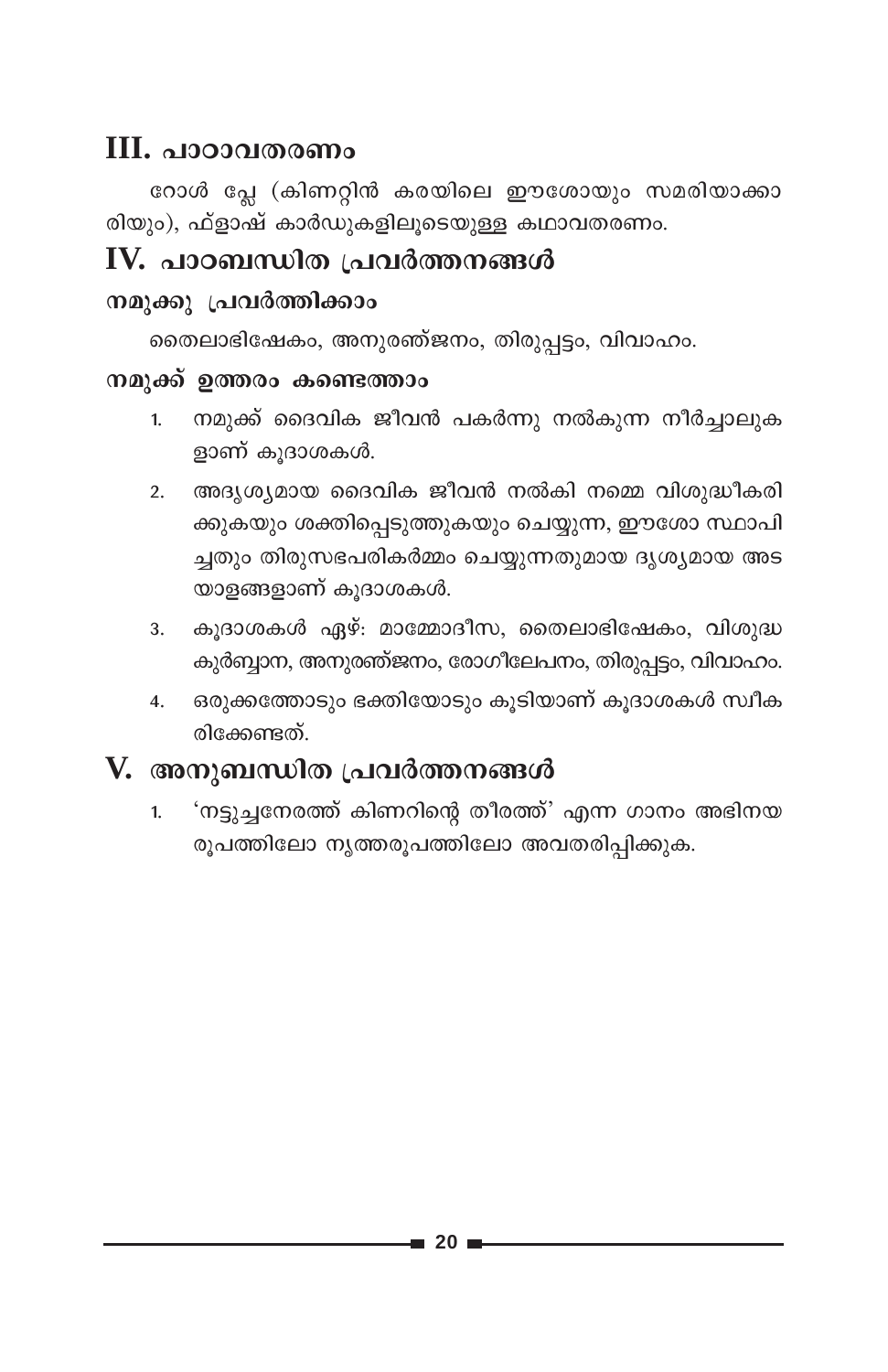# $\triangle$ 100 $\angle$ 4 മാമ്മോദീസ ഈശോയിലുള്ള ജനനം

#### I. കൂട്ടികൾ സ്വായത്തമാക്കേണ്ടത്

#### $a)$   $\cos\omega$   $\sin\omega$

- ദൈവമക്കൾ എന്ന അവസ്ഥയിലേക്കുള്ള ജനനമാണ് മാമ്മോ  $\overline{1}$ . ദീസ
- മാമ്മോദീസായിലുടെ ജന്മപാപത്തിൽ നിന്നും കർമ്മപാപ  $\overline{2}$ . ത്തിൽ നിന്നും നാം മോചിക്കപ്പെടുന്നു.
- സഭയുടെ അംഗങ്ങളും സ്വർഗ്ഗത്തിന് അവകാശികളുമാകുന്നു.  $3<sub>1</sub>$

#### $\mathbf b$ ) മനോഭാവങ്ങൾ

- ദൈവിക ജീവനും ദൈവപുത്രസ്ഥാനവും മാമ്മോദീസായി  $\mathbf{1}$ ലൂടെ നൽകിയ ദൈവത്തിന് നന്ദിയർപ്പിക്കണം.
- ദൈവമക്കളുടെ സ്വാതന്ത്ര്യത്തോടെ സഭയിൽ ജീവിക്കണം.  $2.$

#### c) ശീലങ്ങൾ

- എല്ലാ ദിവസവും ഭക്തിപൂർവ്വം വിശ്വാസപ്രമാണം ചൊല്ലും.  $1.$
- എന്നിലുള്ള ദൈവിക ജീവൻ നഷ്ടപ്പെടുത്താതെ ജീവിക്കും.  $2.$

#### II. ബോധനോപാധികൾ

ചാർട്ട്, വിശ്വാസപ്രമാണം എഴുതിയ ചാർട്ട്, മാമ്മോദീസാ നൽകുന്ന ഫോട്ടോ, വി. ഗ്രന്ഥം, ചെറിയ വേദോപദേശം.

#### $III.$  പാഠാവതരണം

മാമ്മോദീസ നൽകുന്ന ചിത്രത്തിന്റെയോ ഫോട്ടോയുടെയോ സഹായത്തോടെ ഉള്ള ചർച്ചയിലൂടെ പാഠാവതരണം നടത്താം.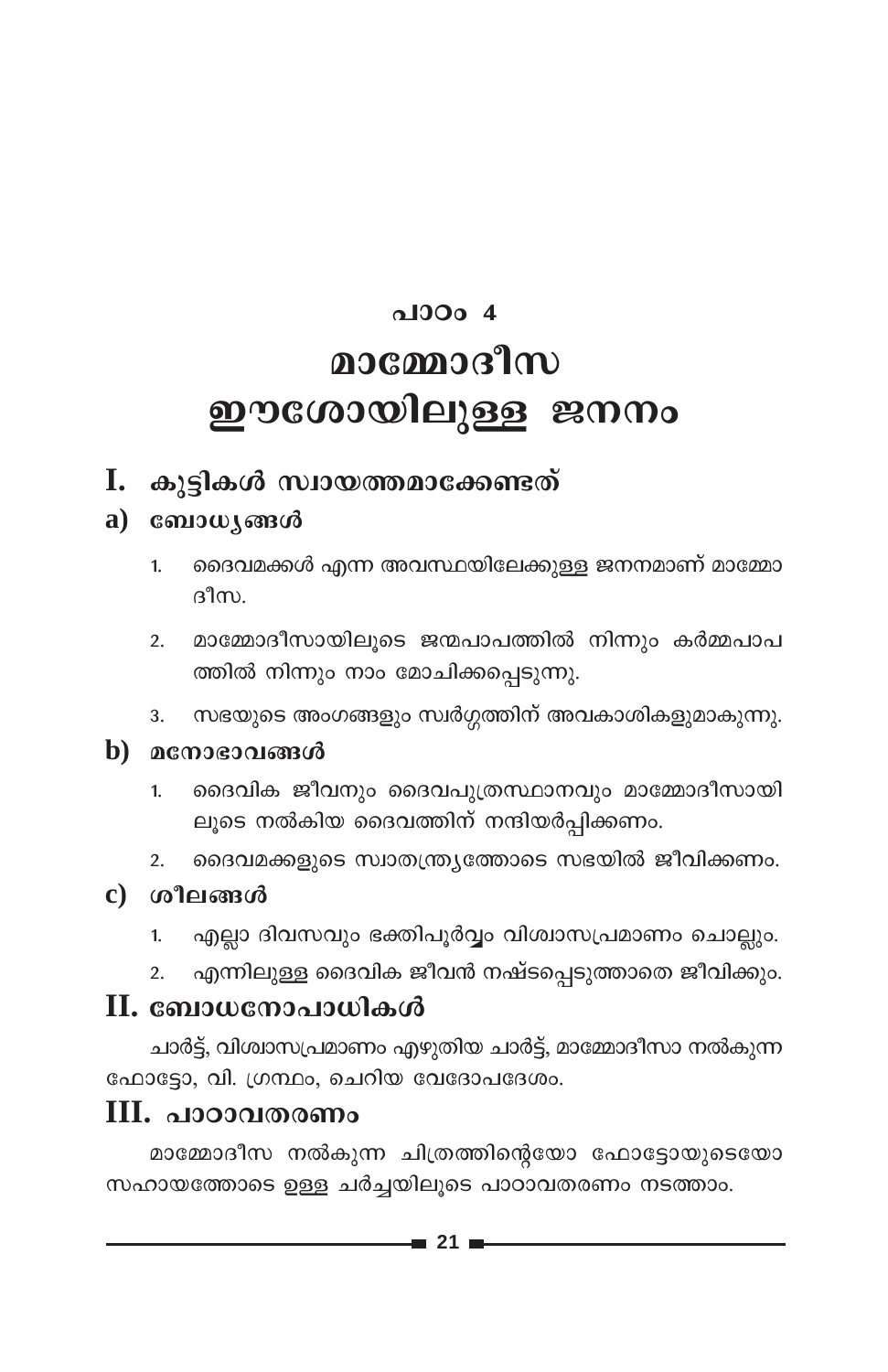## $\mathbf I$ V. പാഠബന്ധിത പ്രവർത്തനങ്ങൾ

#### നമുക്കു പ്രവർത്തിക്കാം

വിവരങ്ങൾ ആധികാരികമായിരിക്കണം. അതിനായി മാതാപിതാ ക്കളുടെ സഹായം തേടാൻ പ്രത്യേകം നിർദ്ദേശം നൽകണം.

#### നമുക്ക് ഉത്തരം കണ്ടെത്താം

- മുങ്ങുക അഥവാ സ്നാനം ചെയ്യുക എന്നതാണ് മാമ്മോദീസ  $1.$ എന്ന വാക്കിന്റെ മുലാർത്ഥം.
- മാമ്മോദീസായിലൂടെ നാം പാപത്തിൽ നിന്ന് മോചിക്കപ്പെടു  $\overline{2}$ . കയും ഈശോയിലുള്ള ജീവിതം ആരംഭിക്കുകയും ചെയ്യു ന്നു. അതുകൊണ്ടാണ് മാമ്മോദീസായെ ക്രൈസ്തവജീവി തത്തിന്റെ വാതിൽ എന്ന് വിളിക്കുന്നത്.
- തൈലം പൂശൽ, തലയിൽ വെള്ളം ഒഴിക്കൽ, വെള്ളവസ്ത്രം 3. ധരിപ്പിക്കൽ, കത്തിച്ച തിരി നൽകൽ എന്നിവയാണ് മാമ്മോ ദീസായിലെ ദൃശ്യമായ അടയാളങ്ങൾ.
- പാപമോചനവും ദൈവിക ജീവനും ലഭിക്കുക, ദൈവമക്കളും  $4.$ സഭാംഗങ്ങളും സ്ഥർഗരാജ്യത്തിന് അവകാശികളുമായി തീരുക എന്നിവയാണ് മാമ്മോദീസായുടെ ഫലങ്ങൾ.

- താഴെ പറയുന്ന കർമ്മങ്ങളുടെ അർത്ഥമെന്ത്?  $1<sub>1</sub>$ രണ്ടാമത്തെ തൈലം പൂശൽ, തലയിൽ വെള്ളമൊഴിക്കൽ, വെള്ളവസ്ത്രം ധരിപ്പിക്കൽ, കത്തിച്ച തിരി നൽകൽ.
- ദൈവാലയങ്ങളിൽ കാണപ്പെടുന്ന മാമ്മോദീസ തൊട്ടിയുടെ  $2.$ അർത്ഥവും പ്രസക്തിയും എന്തെന്ന് അന്വേഷിച്ചറിയുക.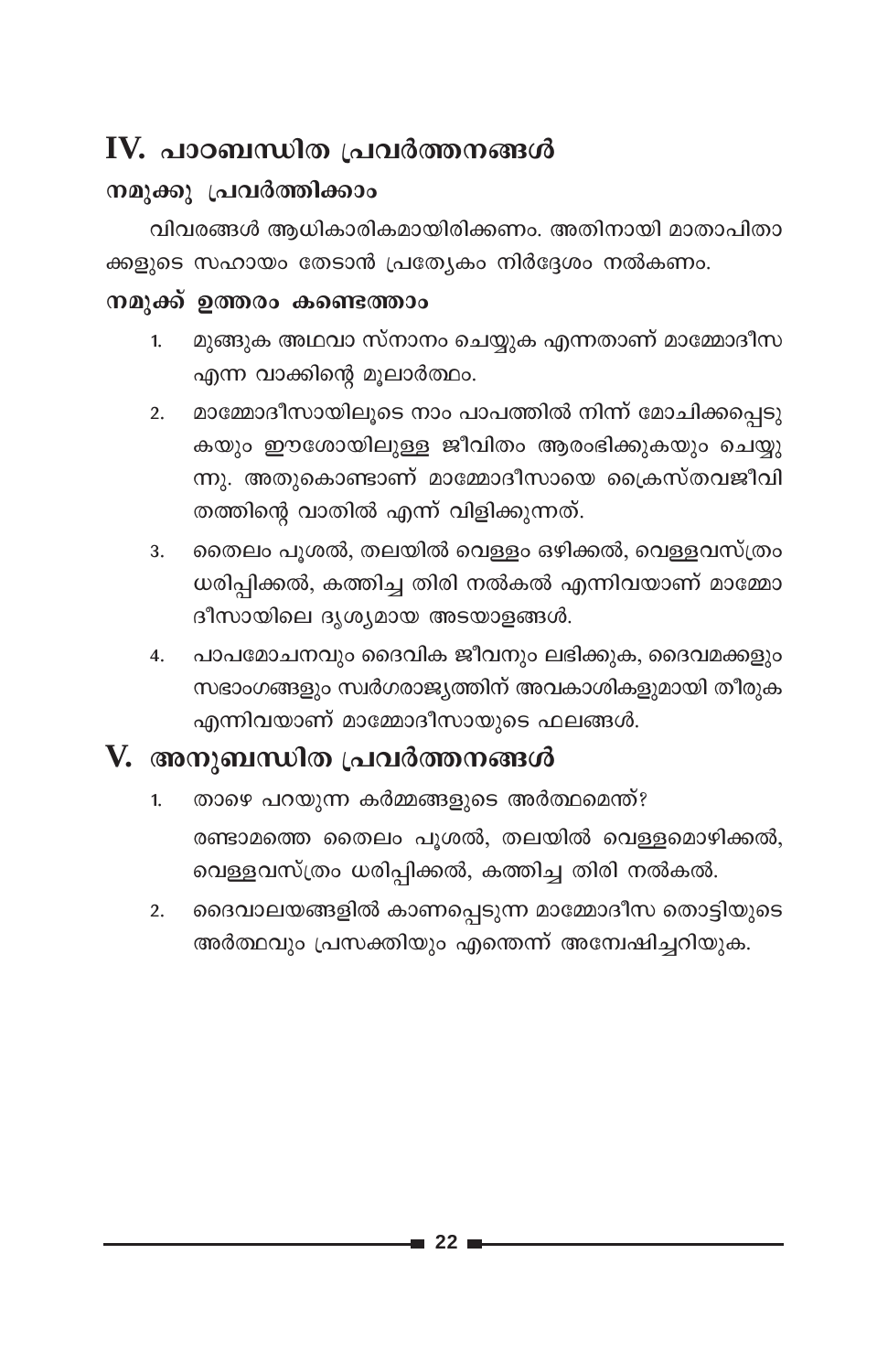#### $0.10005$

## തൈലാഭിഷേകം ആത്മാവിലുള്ള അഭിഷേകം

#### I. കൂട്ടികൾ സ്വായത്തമാക്കേണ്ടത്

#### $a)$  computes  $a$

- പരിശുദ്ധാത്മാവിന്റെ അഭിഷേകത്തിൽ ധൈര്യവും ശക്തിയും  $1.$ ലഭിക്കുന്നു.
- തൈലാഭിഷേകമെന്ന കൂദാശ ഈശോയ്ക്കു സാക്ഷ്യം വഹി  $2.$ ക്കുവാൻ നമ്മെ ശക്തരാക്കുന്നു.
- 3. ആത്മാവിന്റ ഫലങ്ങൾ നമ്മിൽ പരിശുദ്ധാത്മാവ് ജീവിക്കു ന്നതിന്റെ അടയാളമാണ്.

#### $\mathbf b$ ) മനോഭാവങ്ങൾ

- പരിശുദ്ധാത്മാവിന്റെ വരങ്ങളും ദാനങ്ങളും ഫലങ്ങളും ലഭി  $1.$ ക്കുന്നതിനുവേണ്ടി നാം പ്രാർത്ഥിക്കണം.
- 2. നന്മ തിരഞ്ഞെടുക്കുവാനും തിന്മയെ അകറ്റി നിർത്തുവാനും നാം ശ്രദ്ധിക്കണം.
- രൈലാഭിഷേകമെന്ന കൂദാശ വേണ്ടത്ര ഒരുക്കത്തോടെ 3. സ്വീകരിക്കണം.

#### $c)$  ശീലങ്ങൾ

- ഞാൻ എപ്പോഴും നന്മ പ്രവർത്തിക്കും.  $\mathbf{1}$
- 2. ഈശോയുടെ സാക്ഷിയായി ജീവിക്കും.
- എന്നെ വിഷമിപ്പിക്കുന്നവരോടു ക്ഷമിക്കുകയും അവർക്കു 3. വേണ്ടി പ്രാർത്ഥിക്കുകയും ചെയ്യും.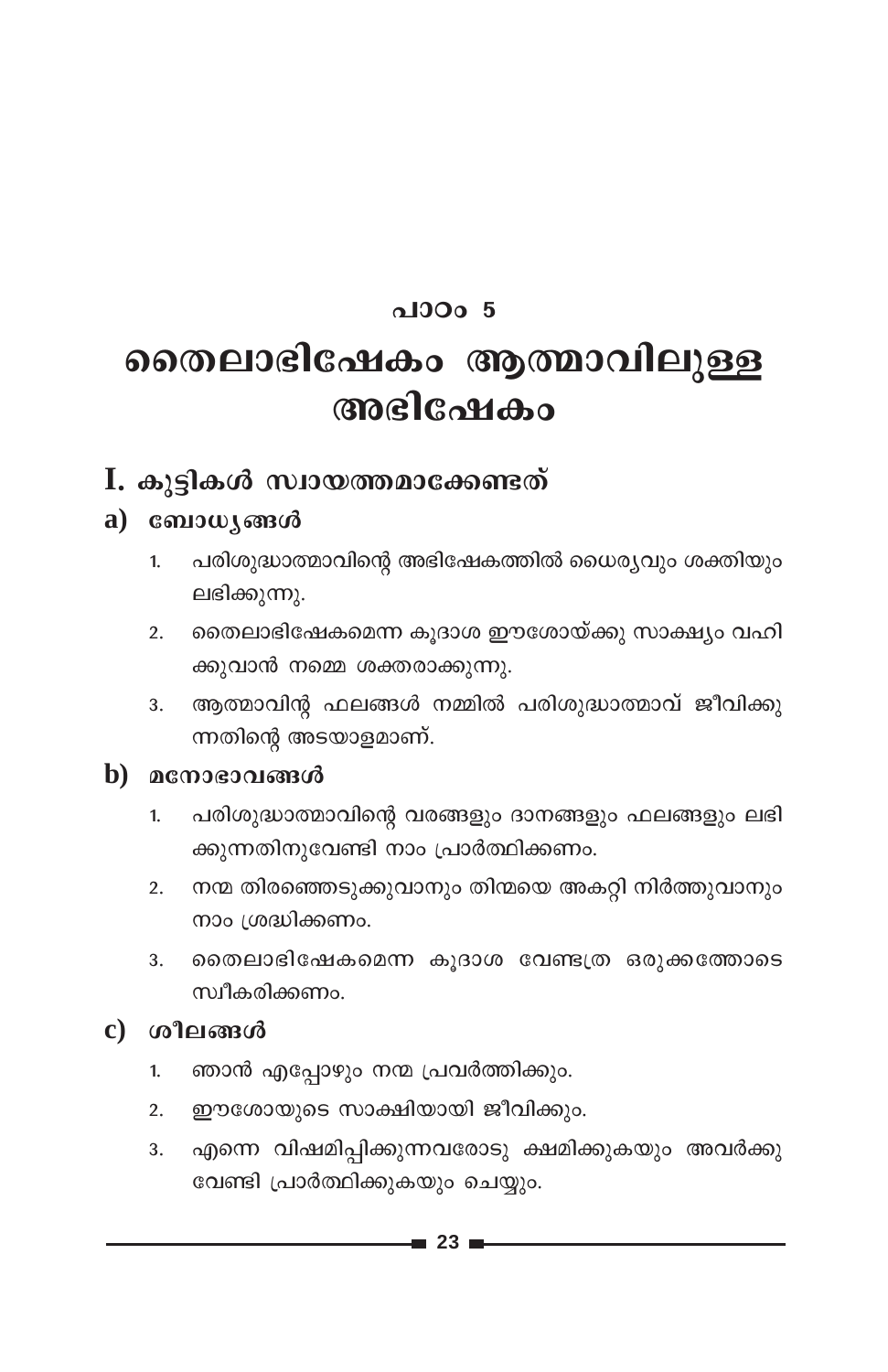#### II. ബോധനോപാധികൾ

പരിശുദ്ധാത്മാവിനെ പ്രതീകവൽക്കരിക്കുന്ന ചിത്രങ്ങൾ (തീനാ വ്, പ്രാവ് etc...) ചാർട്ടുകൾ (പരിശുദ്ധാത്മാവിന്റെ വരങ്ങൾ, ദാന ങ്ങൾ, ഫലങ്ങൾ തുടങ്ങിയവ എഴുതിയത്).

#### Ш പാറാവതരണം

ചിത്രവായന: പേജ് 30-ലെ ചിത്രം ഇതിനായി ഉപയോഗിക്കാവു ന്നതാണ്. പരിശുദ്ധാത്മാവിന്റെ ഗാനങ്ങൾ ആലപിച്ചുകൊണ്ടും പാഠാ വതരണം നടത്താവുന്നതാണ്.

#### IV പാഠബന്ധിത പ്രവർത്തനങ്ങൾ

(ഒന്നാമത്തെ പാഠത്തിലെ നിർദ്ദേശങ്ങൾ ശ്രദ്ധിക്കുക).

#### നമുക്കു പ്രവർത്തിക്കാം

ജപമാല രഹസ്യം കുട്ടികൾ നോട്ടുബുക്കിൽ എഴുതുകയും മനഃ പാഠ മാക്കുകയും ചെയ്യട്ടെ. (മഹിമ - 3-ാം രഹസ്യം).

#### നമുക്ക് ഉത്തരം കണ്ടെത്താം

- പേജ് 32 ബോക്സ് കാണുക.  $\mathbf{1}$
- അർത്ഥിയുടെ മേൽ കാർമ്മികൻ കൈവയ്പു പ്രാർത്ഥന നട  $2.$ ത്തുകയും നെറ്റിയിൽ തൈലം പുശുകയും ചെയ്യുന്നതാണ് തൈലാഭിഷേകമെന്ന കൂദാശയുടെ പ്രധാന അടയാളങ്ങൾ.
- മാമ്മോദീസ, തൈലാഭിഷേകം, വി. കുർബ്ബാന എന്നിവയാണ് 3. സഭയുടെ പ്രവേശക കുദാശകൾ.
- പരിശുദ്ധാത്മാവിന്റെ ദാനങ്ങൾ ഏഴ് ജ്ഞാനം, ബുദ്ധി,  $4.$ ആലോചന, അറിവ്, ആത്മശക്തി, ഭക്തി, ദൈവഭയം.
- പേജ് 33 ബോക്സ് കാണുക. 5

- പരിശുദ്ധാത്മാവിന്റെ ദാനങ്ങൾ ചിത്രീകരിച്ചിരിക്കുന്നത് (പേജ്  $1<sub>1</sub>$ 32) കുട്ടികൾ വരയ്ക്കട്ടെ.
- സെഹിയോൻ ഊട്ടുശാലയിൽ പ. കന്യകാമറിയത്തിന്റെയും  $2.$ ശ്ലീഹന്മാരുടെയും മേൽ പരിശുദ്ധാത്മാവ് എഴുന്നള്ളിവന്ന സംഭവം കുട്ടികൾ വിവരിക്കട്ടെ.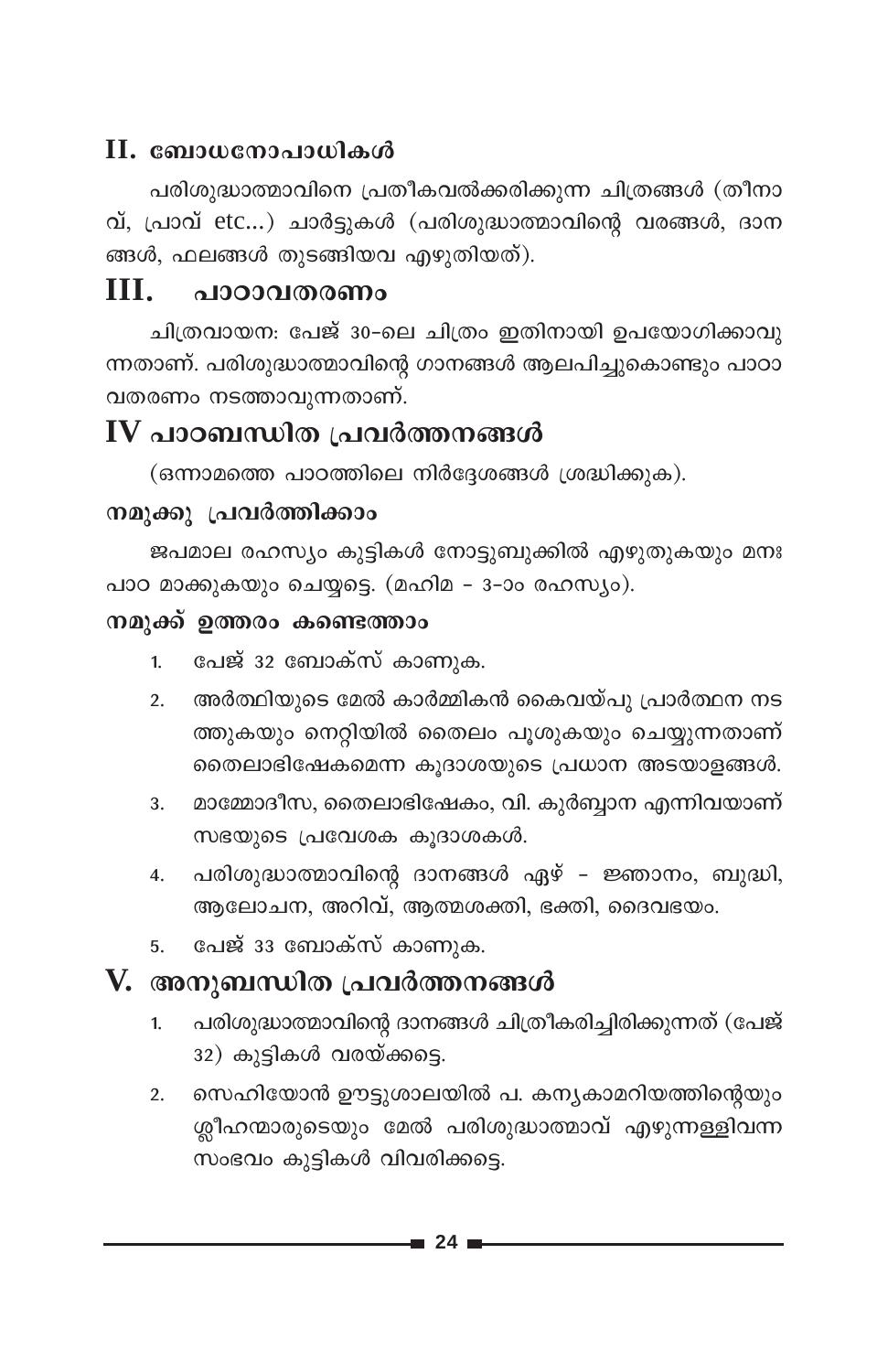# $0.10006$ വി. കുർബ്ബാന – ജീവൻ നൽകുന്ന ബലി

#### I. കുട്ടികൾ സ്വന്തമാക്കേണ്ടത്

#### $a)$  comoulous and

- നമ്മുടെ പാപങ്ങൾക്കു പരിഹാരമായി ഈശോ സ്വയം ജീവ  $1.$ നർപ്പിച്ചു.
- പിതാവായ ദൈവത്തിന് നമ്മോടുള്ള സ്നേഹത്തിന്റെ  $2<sup>1</sup>$ ഏറ്റവും വലിയ അടയാളമാണ് ഈശോയുടെ കുരിശിലെ ബലി.
- വി. കുർബ്ബാനയാകുന്ന ബലി അർപ്പിക്കുന്നത് ഈശോയുടെ 3. കല്പനയനുസരിച്ചാണ്.
- $\mathbf b$ ) മനോഭാവങ്ങൾ
	- നമുക്കുവേണ്ടി ജീവനർപ്പിച്ച ഈശോയോട് നന്ദിയും  $\mathbf{1}$ സ്നേഹവും ഉള്ളവരായിരിക്കണം.
	- പിതാവിന്റെ ഇഷ്ടം നിറവേറ്റിയ ഈശോയെപ്പോലെ നാമും  $\overline{2}$ . ഈശോയുടെ ഇഷ്ടം നിറവേറ്റണം.

#### $c)$  ശീലങ്ങൾ

- മറ്റുള്ളവർക്കുവേണ്ടി ഞാൻ ത്യാഗങ്ങൾ അനുഷ്ഠിക്കും.  $\mathbf{1}$
- വി. കുർബ്ബാനയിൽ ഭക്തിപൂർവ്വം പങ്കെടുക്കും.  $2.$
- രക്ഷയുടെ അടയാളമായ കുരിശ് ഞാൻ ധരിക്കും. 3.

#### II. ബോധനോപാധികൾ

വി. ഗ്രന്ഥം, ചിത്രങ്ങൾ, ചാർട്ടുകൾ, ഗാനങ്ങൾ.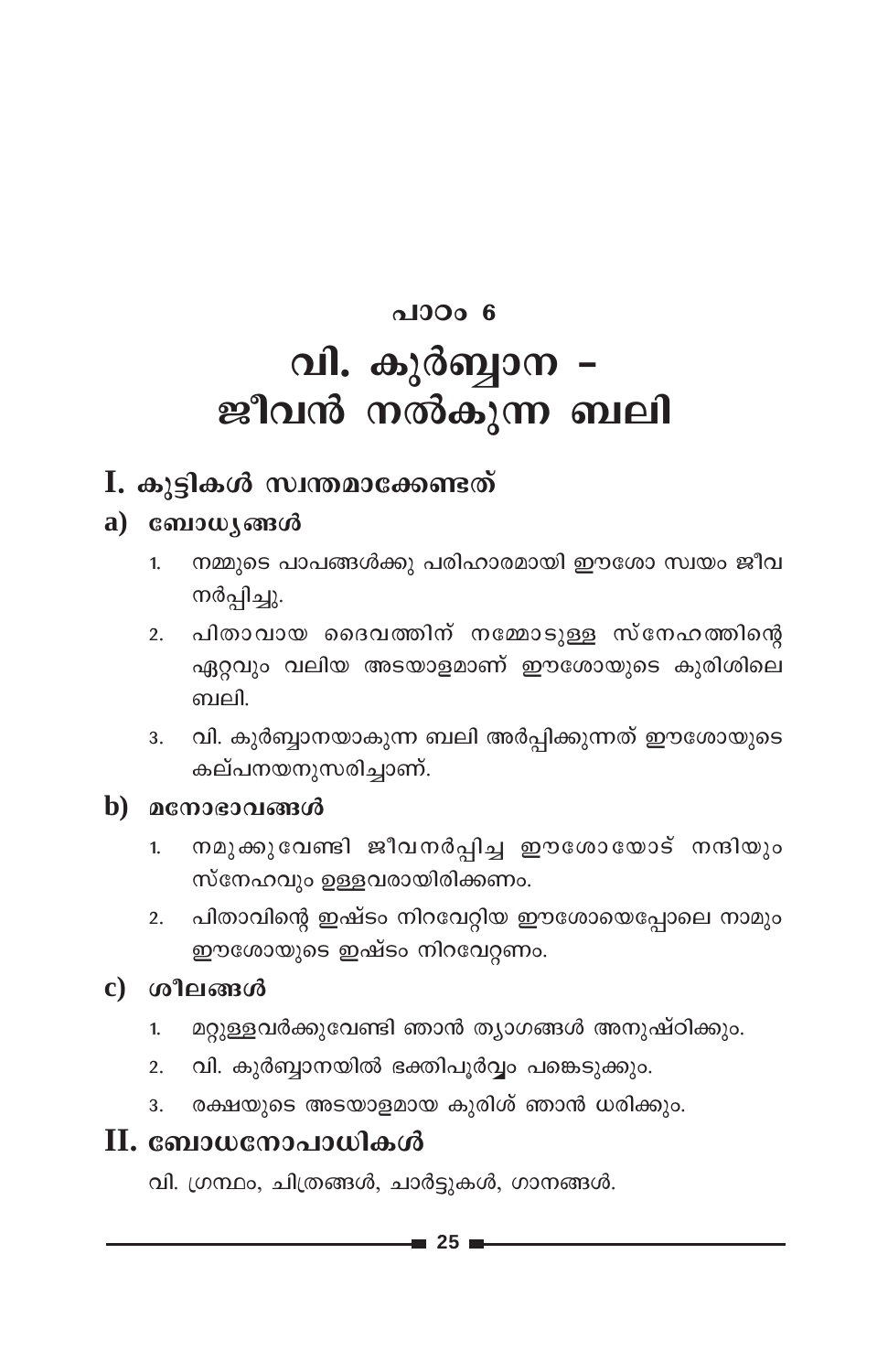#### III. പാഠാവതരണം

കുട്ടികൾ കടലാസുകൊണ്ട് കുരിശ് ഉണ്ടാക്കട്ടെ. തുടർന്ന് കുരി .<br>ശിനെക്കുറിച്ചുള്ള ചർച്ചയിലൂടെ പാഠഭാഗത്തേക്ക് പ്രവേശിക്കാം.

## IV. പാഠബന്ധിത പ്രവർത്തനങ്ങൾ

#### നമുക്കു പ്രവർത്തിക്കാം

ദുഃഖത്തിന്റെ 5-ാം രഹസ്യം കുട്ടികൾ നോട്ടുബുക്കിൽ എഴുതു കയും മനഃപാഠമാക്കുകയും ചെയ്യട്ടെ.

#### നമുക്ക് ഉത്തരം കണ്ടെത്താം

- ദൈവത്തെ ആരാധിക്കുക, ദൈവത്തിനു നന്ദിപറയുക, പാപ  $1.$ ങ്ങൾക്കു മാപ്പപേക്ഷിക്കുക, ദൈവത്തിൽ നിന്ന് അനുഗ്രഹ ങ്ങൾ പ്രാപിക്കുക എന്നിവയായിരുന്നു പഴയനിയമകാലത്തെ ബലിയർപ്പണത്തിന്റെ ഉദ്ദേശങ്ങൾ.
- മനുഷ്യവർഗ്ഗത്തിന്റെ പാപങ്ങൾ പൂർണ്ണമായി നീക്കിക്കള  $2.$ യുവാനും അവർക്കു ജീവൻ നൽകുവാനുമായി ഈശോ തന്നെത്തന്നെ ബലിയർപ്പിച്ചു.
- പേജ് 39 ബോക്സ് കാണുക. 3.
- ദൈവത്തിന്റെ ഇഷ്ടത്തിന് സ്വയം സമർപ്പിക്കുന്നതാണ് ബലി  $\overline{4}$ . ജീവിതത്തിന്റെ കാതൽ.
- നമ്മുടെ രക്ഷയ്ക്കുവേണ്ടി തന്നെത്തന്നെ ബലിയർപ്പിച്ച 5. ഈശോമിശിഹായുടെ പീഡാനുഭവത്തിന്റെയും മരണത്തി ന്റെയും സംസ്കാരത്തിന്റെയും ഉത്ഥാനത്തിന്റെയും ഓർമ്മ യ്ക്കായി അവിടുത്തോടു ചേർന്ന് സഭ വൈദികന്റെ കരങ്ങ ളിലൂടെ അപ്പത്തിന്റെയും വീഞ്ഞിന്റെയും സാദൃശ്യത്തിൽ ദൈവപിതാവിനർപ്പിക്കുന്ന ബലിയാണ് വി. കുർബ്ബാന.

- കുട്ടികൾ കുരിശിന്റെ വിവിധ മാതൃകകൾ നിർമ്മിക്കട്ടെ. (മു  $\overline{1}$ . ത്ത്, തീപ്പെട്ടിക്കമ്പ്, കക്കകൾ തുടങ്ങിയ വസ്തുക്കൾ ഉപ യോഗപ്പടുത്താം).
- കാസയുടെയും പീലാസയുടെയും ചിത്രം വരയ്ക്കട്ടെ. താഴെ  $\overline{2}$ . യോഹ: 6:55 എഴുതട്ടെ.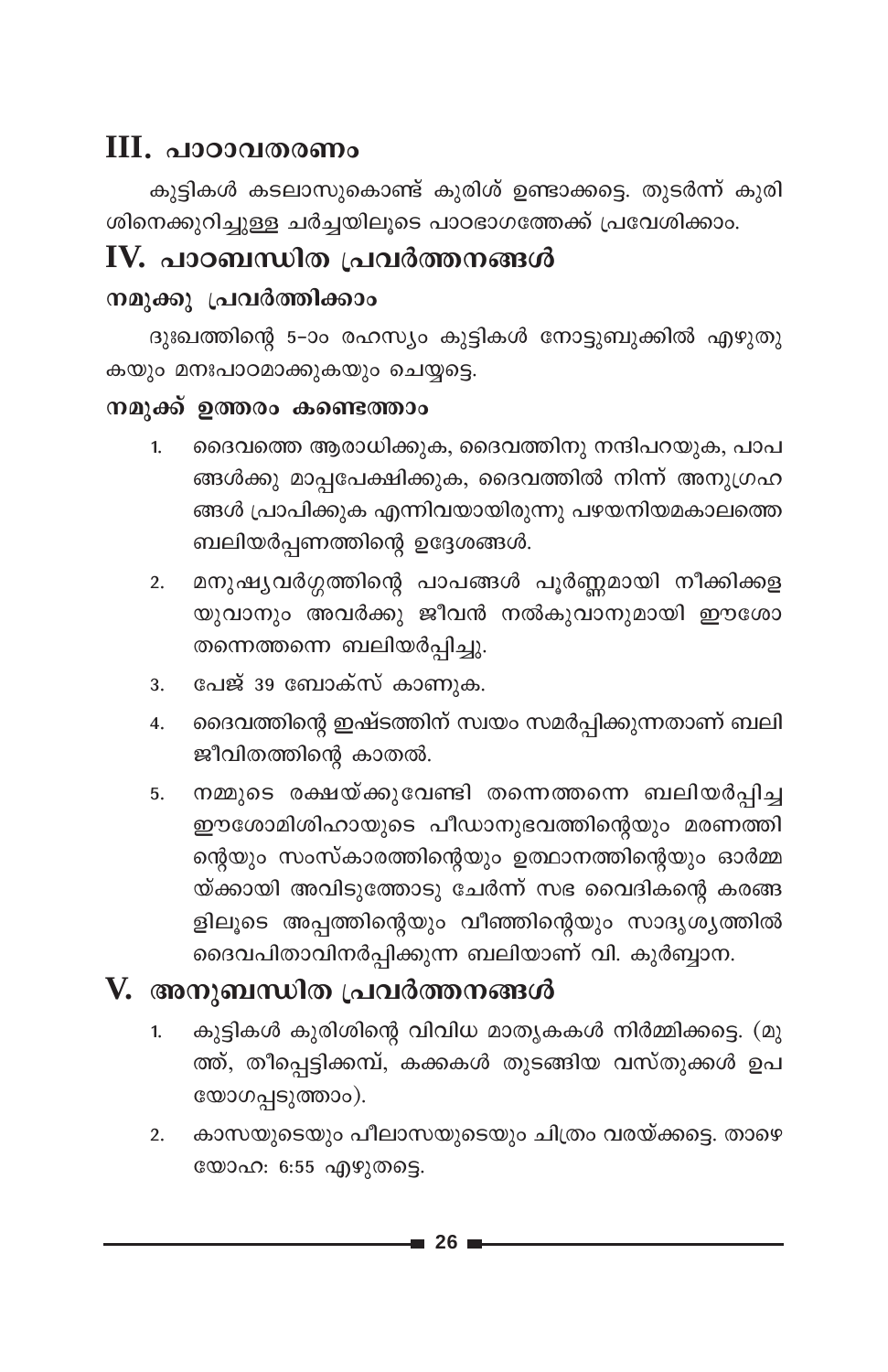#### $0.1000Z$

# വി. കുർബ്ബാന - ജീവന്റെ അപ്പം

#### I. കൂട്ടികൾ സ്വന്തമാക്കേണ്ടത്

#### a)  $\cos\omega$   $\sin\omega$

- നമ്മുടെ ആത്മീയ ജീവിതത്തെ പരിപോഷിപ്പിച്ച് ശക്തിപ്പെ  $\mathbf{1}$ ടുത്തുന്നതിനാണ് ഈശോ വി. കുർബ്ബാന സ്ഥാപിച്ചത്.
- വി. കുർബ്ബാനയിൽ ഈശോയുടെ യഥാർത്ഥ ശരീരരക്തങ്ങ  $2.$ ളാണ് നാം സ്വീകരിക്കുന്നത്.
- 3. വി. കുർബ്ബാനയാകുന്ന സ്നേഹവിരുന്നിലൂടെ നാമും ഈശോയിൽ ഒന്നാകുന്നു.

#### b) മനോഭാവങ്ങൾ

- തന്റെ ശരീരരക്തങ്ങൾ നമുക്കു നൽകിയ ഈശോയെ നാം  $1.$ സ്തുതിക്കണം.
- അൾത്താരയിലെ പങ്കുവയ്ക്കൽ ജീവിതത്തിലെ പങ്കുവയ്ക്ക  $\overline{2}$ . ലിലേക്ക് നയിക്കണം

#### $\mathbf c$ ) ശീലങ്ങൾ

- പരസ്പരം സ്നേഹിക്കുകയും സഹായിക്കുകയും ചെയ്യും.  $1.$
- വി. കുർബ്ബാന യോഗ്യതയോടെ സ്വീകരിക്കും.  $\overline{2}$ .

#### $\mathbf H$ . ബോധനോപാധികൾ

വി. കുർബ്ബാന സ്ഥീകരിക്കുന്ന ഫോട്ടോ (ചിത്രം), ചാർട്ടുകൾ, വി. ഗ്രന്ഥം വിവിധതരം ഭക്ഷണസാധനങ്ങളുടെയും പാനീ യങ്ങളുടേയും ചിത്രങ്ങൾ.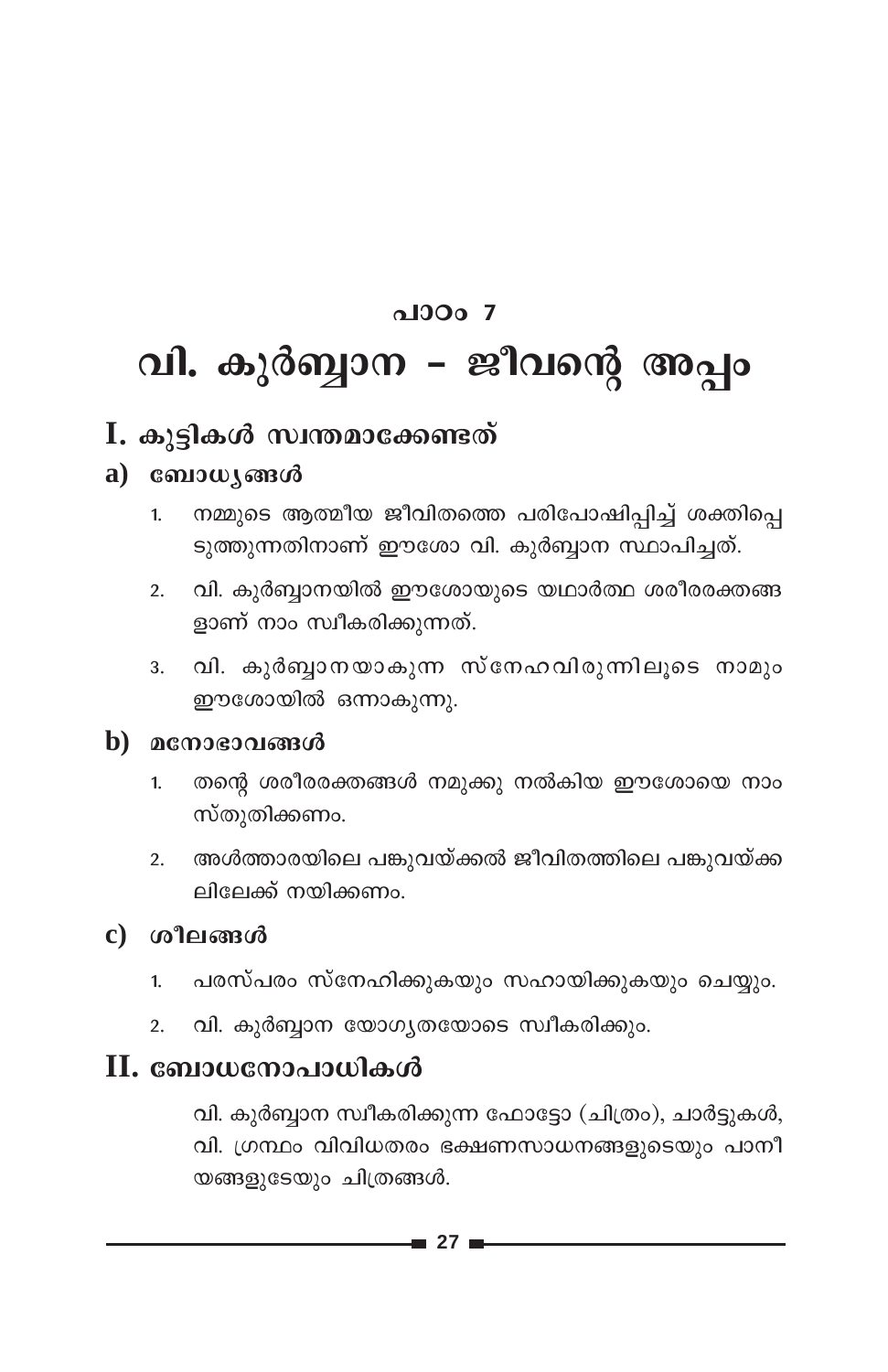## III. പാഠാവതരണം

ടീച്ചർ ഭക്ഷണസാധനങ്ങളുടെയും പാനീയങ്ങളുടെയും ചിത്രങ്ങൾ മേശപ്പുറത്ത് കമഴ്ത്തിവയ്ക്കുന്നു. കുട്ടികൾ വന്ന് ചിത്രങ്ങൾ എടുത്ത് അവ എന്തെന്നും എന്തിനുപകരിക്കുന്നു എന്നും പറയട്ടെ. ഭക്ഷണ പാനീയങ്ങൾ ശാരീരിക ആരോഗ്യത്തിന് ആവശ്യമാണൈന്ന് കുട്ടി കൾക്കറിയാം. തുടർന്ന് കാസയുടെയും തിരുവോസ്തിയുടെയും ചിത്ര ങ്ങൾ കാണിച്ചുകൊണ്ട് ആത്മീയ പോഷണം എന്ന വിഷയത്തിലേക്ക് കടക്കാപ

## IV. പാഠബന്ധിത പ്രവർത്തനങ്ങൾ

#### നമുക്കു പ്രവർത്തിക്കാം

പ്രകാശത്തിന്റെ 5-ാം രഹസ്യം കുട്ടികൾ നോട്ടുബുക്കിൽ എഴു തുകയും മനഃപാഠമാക്കുകയും ചെയ്യട്ടെ.

#### നമുക്ക് ഉത്തരം കണ്ടെത്താം

- പേജ് 43 ബോക്സ് കാണുക.  $1.$
- ക്രൈസ്തവരായ നമ്മുടെ ആത്മീയജീവിതത്തെ പരിപോഷി  $2.$ പ്പിച്ച് ശക്തിപ്പെടുത്തുന്നതിനായി ഈശോ വി. കുർബ്ബാന സ്ഥാപിച്ചു.
- വി. കുർബ്ബാന ഒരു വിരുന്നായതുകൊണ്ട് അതിൽ പങ്കെടു  $\overline{3}$ . ക്കുന്ന എല്ലാവരും ഈശോ നൽകുന്ന ശരീരരക്തങ്ങൾ യോഗൃതയോടെ സ്വീകരിക്കണം. അപ്പോഴാണ് വിരുന്ന് പൂർണ്ണമാകുന്നത്.
- വി. കുർബ്ബാനയാകുന്ന സ്നേഹവിരുന്നിലുടെ നാം ഈശോ  $\overline{4}$ . യോടും സഭയോടും ഒന്നാകുന്നു. അതിനാൽ വി. കുർബ്ബാനയെ ഐക്യത്തിന്റെ കൂദാശ എന്നു വിളിക്കുന്നു.

- 'വി. കുർബ്ബാനയെ അറിയാൻ, അനുഭവിക്കാൻ' എന്ന പുസ്ത  $1.$ കത്തിലെ വി. കുർബ്ബാനയുമായി ബന്ധപ്പെട്ട തിരുവസ്തു ക്കൾ പരിചയപ്പെടുത്തുക.
- ഈശോ അപ്പം വർദ്ധിപ്പിച്ച സംഭവം കഥാരൂപത്തിൽ കുട്ടി  $\overline{2}$ . കൾ അവതരിപ്പിക്കട്ടെ.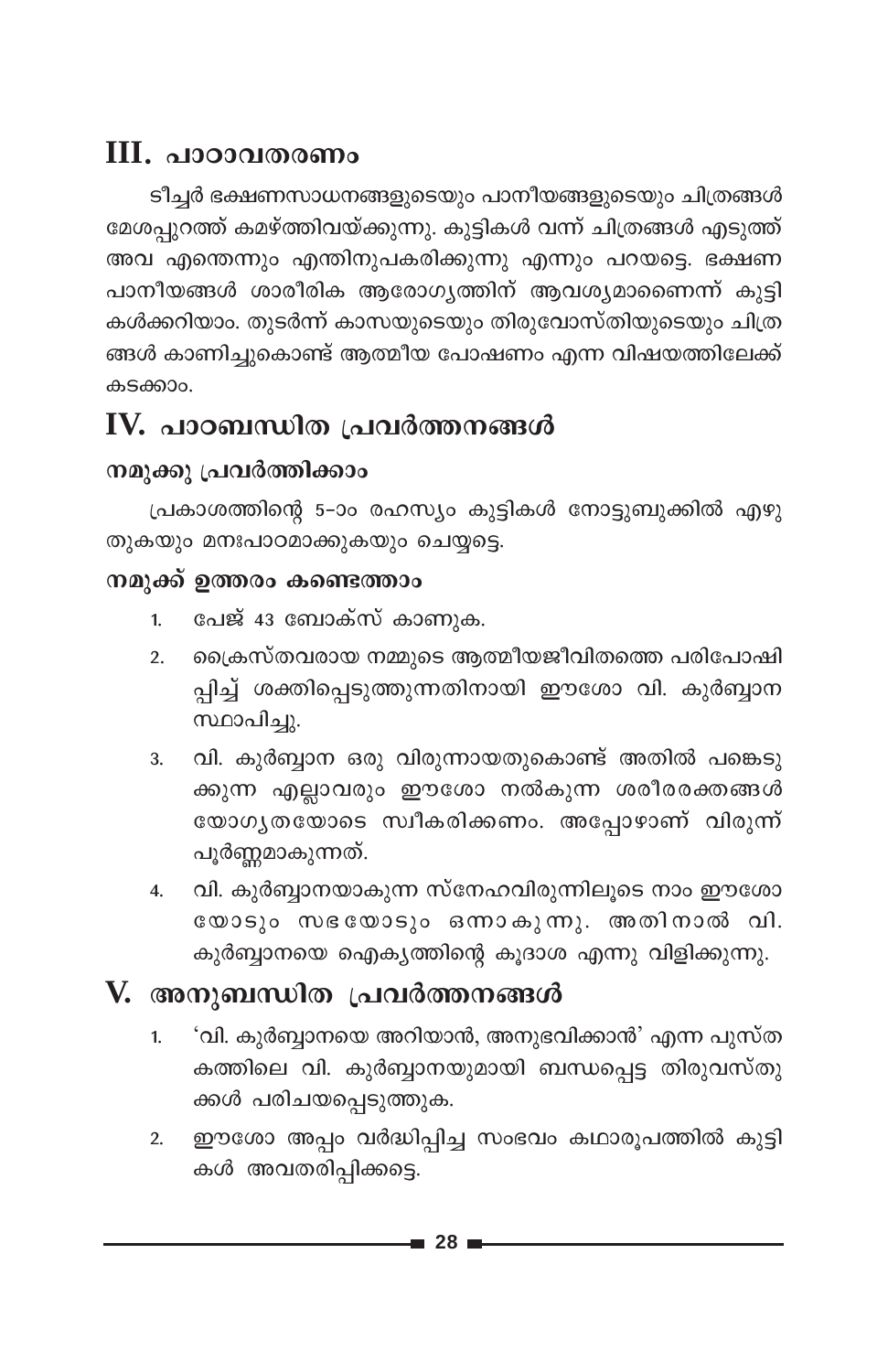#### $\Omega$  0.00  $\Omega$

## ഈശോയെ സ്വീകരിക്കാൻ

#### $I.$  കൂട്ടികൾ സ്വന്തമാക്കേണ്ടത്

#### $a)$   $\cos\omega$   $\sin\omega$

- ഈശോയുടെ ശരീരരക്തങ്ങൾ സ്വീകരിക്കുവാൻ വിശുദ്ധി  $\mathbf{1}$ ആവശ്യമാണ്.
- ഈശോയുടെ ശരീരവും രക്തവും സ്വീകരിക്കുന്ന എല്ലാവരും  $2.$ ഈശോയുടെ ദൈവിക ജീവനിൽ പങ്കാളികളാകുന്നു.
- വി. കുർബ്ബാന സ്വീകരിക്കുവാൻ ഭക്തിയും ഒരുക്കവും ആവ  $\overline{3}$ . ശ്യമാണ്.

#### $\mathbf{b}$ മനോഭാവങ്ങൾ

- $1.$ വി. കുർബുാനയിലൂടെ നമ്മോടൊത്തു വസിക്കുന്ന ഈശോയെ നാം സ്നേഹിക്കണം.
- തന്റെ ശരീരരക്തങ്ങൾ വഴി നമുക്ക് ദൈവിക ജീവനും പാപ  $2.$ മോചനവും നൽകുന്ന ഈശോയോട് നാം നന്ദിയുള്ളവരാ യിരിക്കണം.

#### $\mathbf c$ ) ശീലങ്ങൾ

- ദിവ്യകാരുണ്യ ഈശോയെ ഞാൻ കൂടെക്കൂടെ സന്ദർശിക്കും.  $1.$
- 'പരിശുദ്ധ പരമ ദിവ്യകാരുണ്യത്തിന് എന്നേരവും ആരാധ  $2.$ നയും സ്തുതിയും പുകഴ്ചയുമുണ്ടായിരിക്കട്ടെ ആമ്മേൻ' എന്ന സുകൃതജപം ഞാൻ ഉരുവിടും.

#### II. ബോധനോപാധികൾ

വി. ഗ്രന്ഥം, ചാർട്ടുകൾ, ഗാനങ്ങൾ.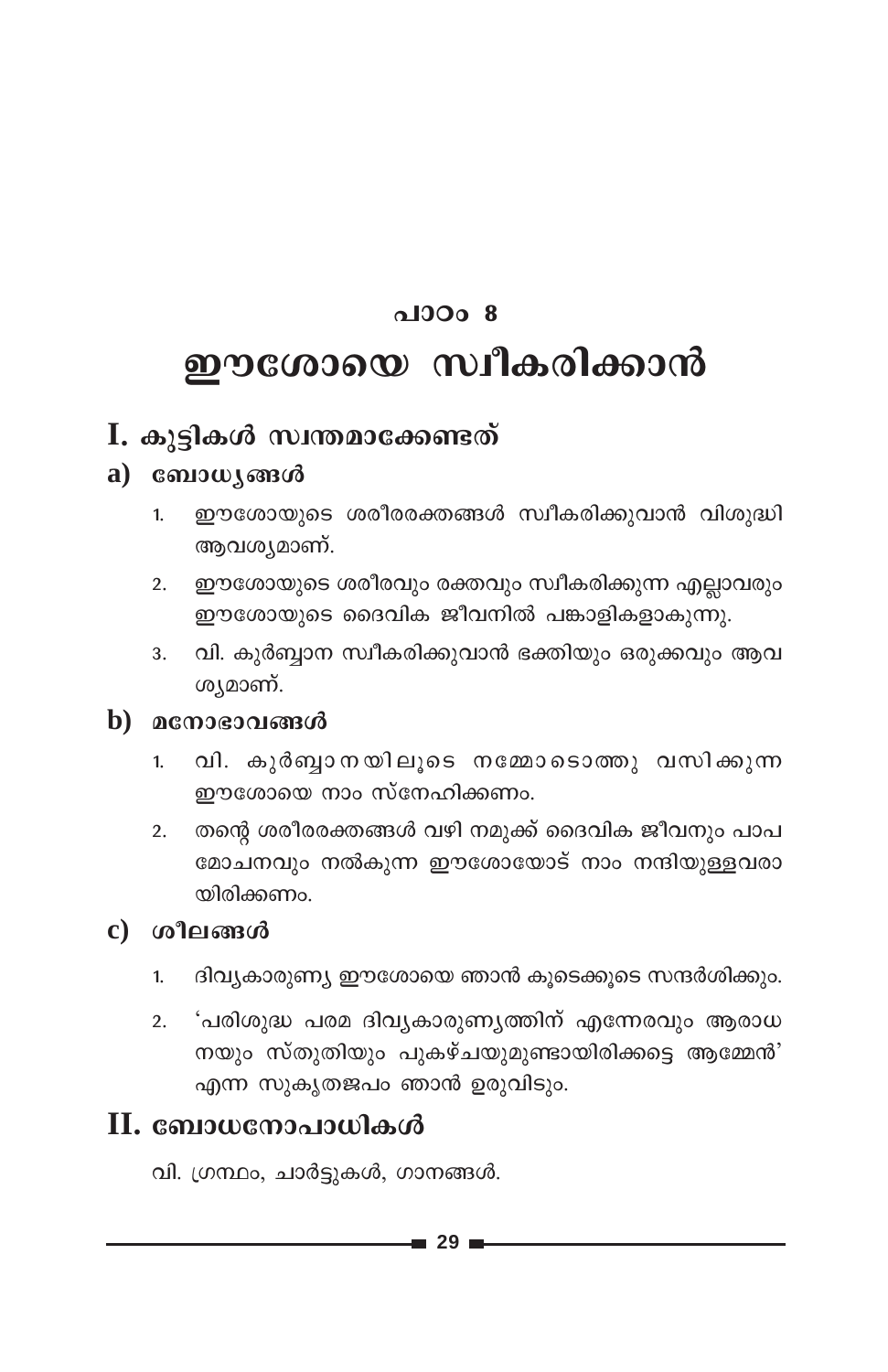#### **III. പാഠാവതരണം**

"മനസ്സിൽ നിറയും മലിനതയെല്ലാം" (കുർബ്ബാന പുസ്തകം പേജ് 56) എന്ന ഗാനം ആലപിച്ചുകൊണ്ട് ഹൃദയവിശുദ്ധി എന്ന ആശയ ത്തിലേക്ക് കുട്ടികളെ നയിക്കാവുന്നതാണ്.

## IV. പാഠബന്ധിത പ്രവർത്തനങ്ങൾ

#### നമുക്കു പ്രവർത്തിക്കാം

വിശുദ്ധി, വിശ്വാസം, ഭക്തി, ഒരുക്കം, കൃപാവരം, ഉപവാസം, ആത്മ ശോധന.

#### നമുക്ക് ഉത്തരം കണ്ടെത്താം

- ഭക്ഷണത്തിനിരുന്നപ്പോൾ ഈശോ അപ്പമെടുത്ത് ആശീർവ  $\mathbf{1}$ ദിച്ച് മുറിച്ച് അവർക്കുകൊടുത്തു. അപ്പോൾ അവരുടെ കണ്ണു കൾ തുറക്കപ്പെട്ടു. അവർ ഈശോയെ തിരിച്ചറിഞ്ഞു.
- മാരക പാപങ്ങൾ ചെയ്തിട്ടുണ്ടെങ്കിൽ വി. കുർബ്ബാന സ്വീക  $\overline{2}$ . രിക്കുന്നതിനുമുമ്പ് അനുരഞ്ജന കൂദാശയിലൂടെ പാപമോ ചനം നേടണം.
- പേജ് 50 ബോക്സ് കാണുക. 3.
- വി. കുർബ്ബാന പരസ്പരസ്നേഹത്തിന്റെയും ശുശ്രുഷയു  $\overline{4}$ . ടെയും വിരുന്നാണ്. ഒരേ അപ്പത്തിൽ നിന്നു ഭക്ഷിക്കുന്നവർ ഒരുമയിൽ ജീവിക്കണം. പരസ്പരസ്നേഹവും സാഹോദ രുവും നാം പ്രകടിപ്പിക്കണം. അങ്ങനെ നാമെല്ലാവരും ഈശോയിൽ ഒന്നായിത്തീരണം.

- എമ്മാവൂസ് സംഭവം സംഭാഷണരൂപത്തിൽ എഴുതട്ടെ.  $1.$
- "വാവാ യേശുനാഥാ" എന്ന ഗാനം കുട്ടികൾ ഭക്തിപൂർവ്വം  $\overline{2}$ . ആലപിക്കടെ.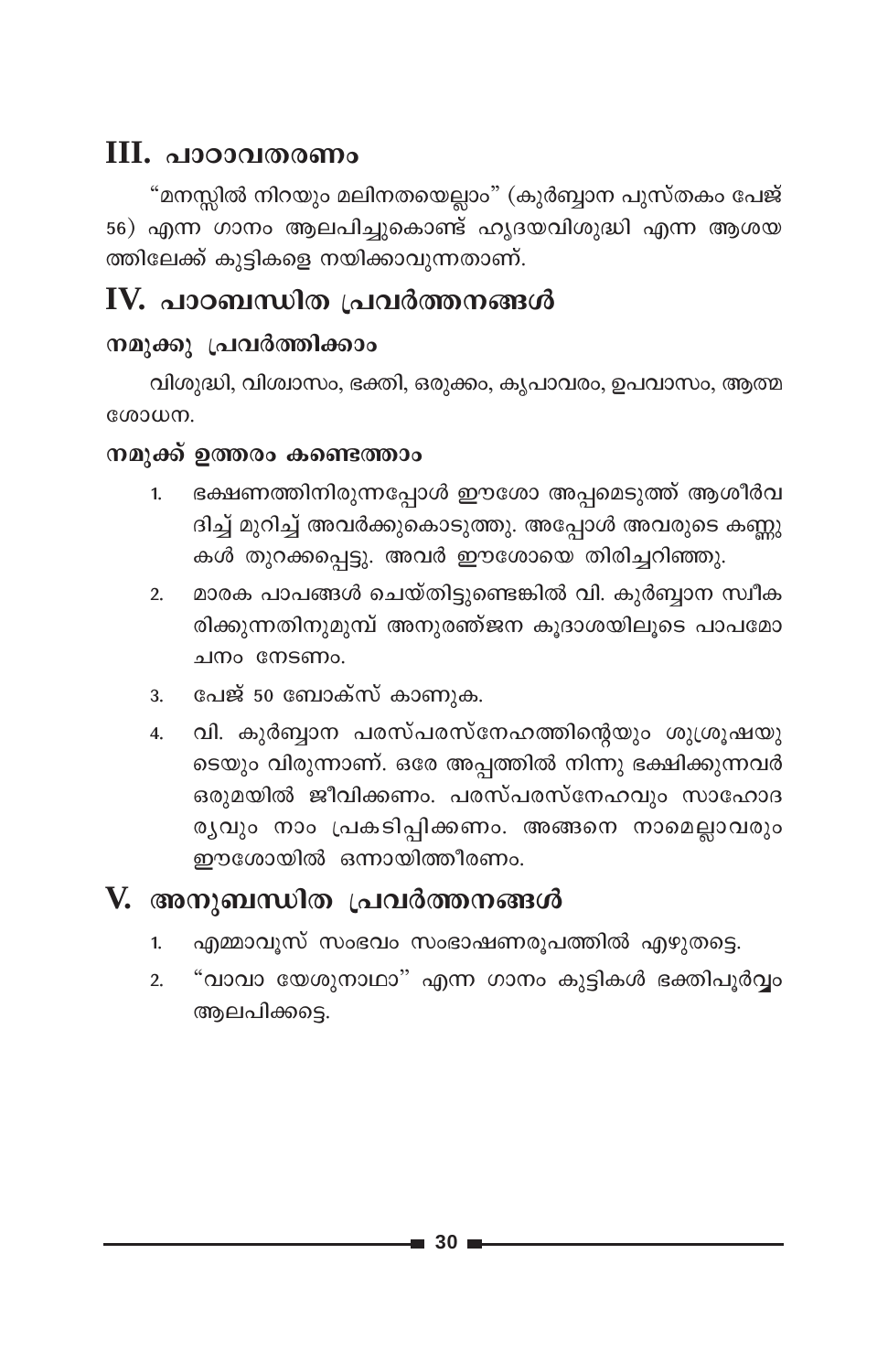# $0.1000.9$ അനുരഞ്ജിതരായ് തീർന്നീടാം

#### I. കുട്ടികൾ സ്വന്തമാക്കേണ്ടത്

#### $a)$   $\cos\omega$   $\sin\omega$

- പാപം വഴി ദൈവത്തിൽ നിന്നകന്നുപോയാലും നമ്മെ കാത്തി  $1<sub>1</sub>$ രിക്കുന്ന സ്നേഹപിതാവാണ് ദൈവം.
- നാം ചെയ്ത തെറ്റുകളെക്കുറിച്ച് നമുക്കുണ്ടാകുന്ന ദുഃഖവും  $\overline{2}$ . പാപത്തോടുള്ള വെറുപ്പുമാണ് മനസ്താപം.
- എല്ലാ പാപങ്ങളിൽ നിന്നും നമ്മെ മോചിപ്പിക്കുന്ന കൂദാശ 3. യാണ് അനുരഞ്ജനത്തിന്റെ കൂദാശ.

#### b) മനോഭാവങ്ങൾ

- സ്നേഹം തന്നെയായ ദൈവത്തെ പാപംവഴി വേദനിപ്പിക്ക  $\mathbf{1}$ രുത്.
- പാപം ചെയ്താൽ മനസ്തപിച്ച് ദൈവത്തോടും സഹോദര  $2.$ ങ്ങളോടും രമ്യപ്പെടണം.

#### $\mathbf c$ ) ശീലങ്ങൾ

- ഒരുക്കത്തോടെ അനുരഞ്ജന കൂദാശയ്ക്കണയും.  $\mathbf{1}$
- പാപ സാഹചര്യങ്ങളിൽ നിന്നും ഒഴിഞ്ഞുമാറും.  $\overline{2}$ .
- അനുരഞ്ജന കൂദാശ കൂടെക്കൂടെ സ്വീകരിക്കും. 3.

#### $\mathbf H$ . ബോധനോപാധികൾ

വി. ഗ്രന്ഥം, ചിത്രവായന (ചിത്രം പേജ് 54), ചാർട്ടുകൾ.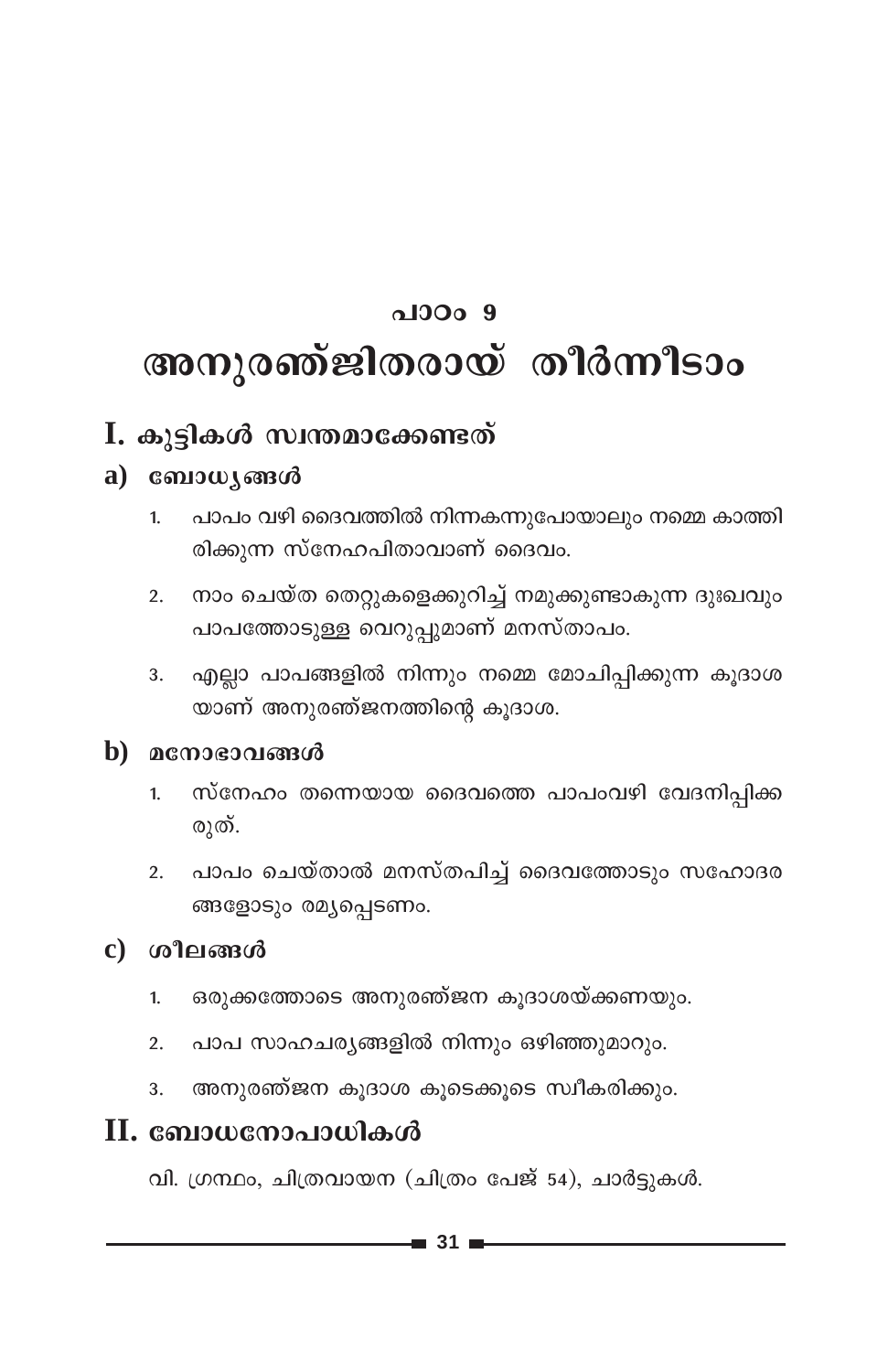## III. പാഠാവതരണം

ചിത്രവായനയിലൂടെയും തുടർന്നുള്ള ചർച്ചയിലൂടെയും പാഠത്തി ലേക്ക് കടക്കാം.

#### IV. പാഠബന്ധിത പ്രവർത്തനങ്ങൾ

#### നമുക്കു പ്രവർത്തിക്കാം

മനസ്താപപ്രകരണം ടീച്ചർ കുട്ടികൾക്ക് വിശദീകരിച്ചുകൊടുക്കു ന്നു. പിന്നീട് അത് കുട്ടികൾ മനഃപാഠമാക്കട്ടെ. മനസ്താപപ്രകരണം എഴുതിയ ചാർട്ട് ക്ലാസ്സിൽ പ്രദർശിപ്പിക്കുന്നതും നന്നായിരിക്കും.

#### നമുക്ക് ഉത്തരം കണ്ടെത്താം

- പേജ് 55 മുന്നാമത്തെ ഖണ്ഡിക.  $1<sub>1</sub>$
- പേജ് 55 അഞ്ചാമത്തെ ഖണ്ഡിക.  $2.$
- മാരകമായ പാപങ്ങൾക്ക് അനുരഞ്ജനകൂദാശയിലൂടെ 3. മോചനം ലഭിക്കുന്നു.
- 4. അനുരഞ്ജനം പൂർണമാകാൻ പാപം വഴി വേദനിപ്പിച്ച എല്ലാ വരോടും രമ്യപ്പെടണം.

- ധൂർത്തപുത്രന്റെ കഥ റോൾ പ്ലേ ചെയ്യുക.  $1.$
- "അനന്തസ്നേഹത്തിൽ ആശ്രയം തേടി മരിച്ചവനൊരുനാൾ  $\overline{2}$ തിരിച്ചുവന്നു." എന്ന ഗാനം ക്ലാസ്സിൽ ആലപിക്കട്ടെ.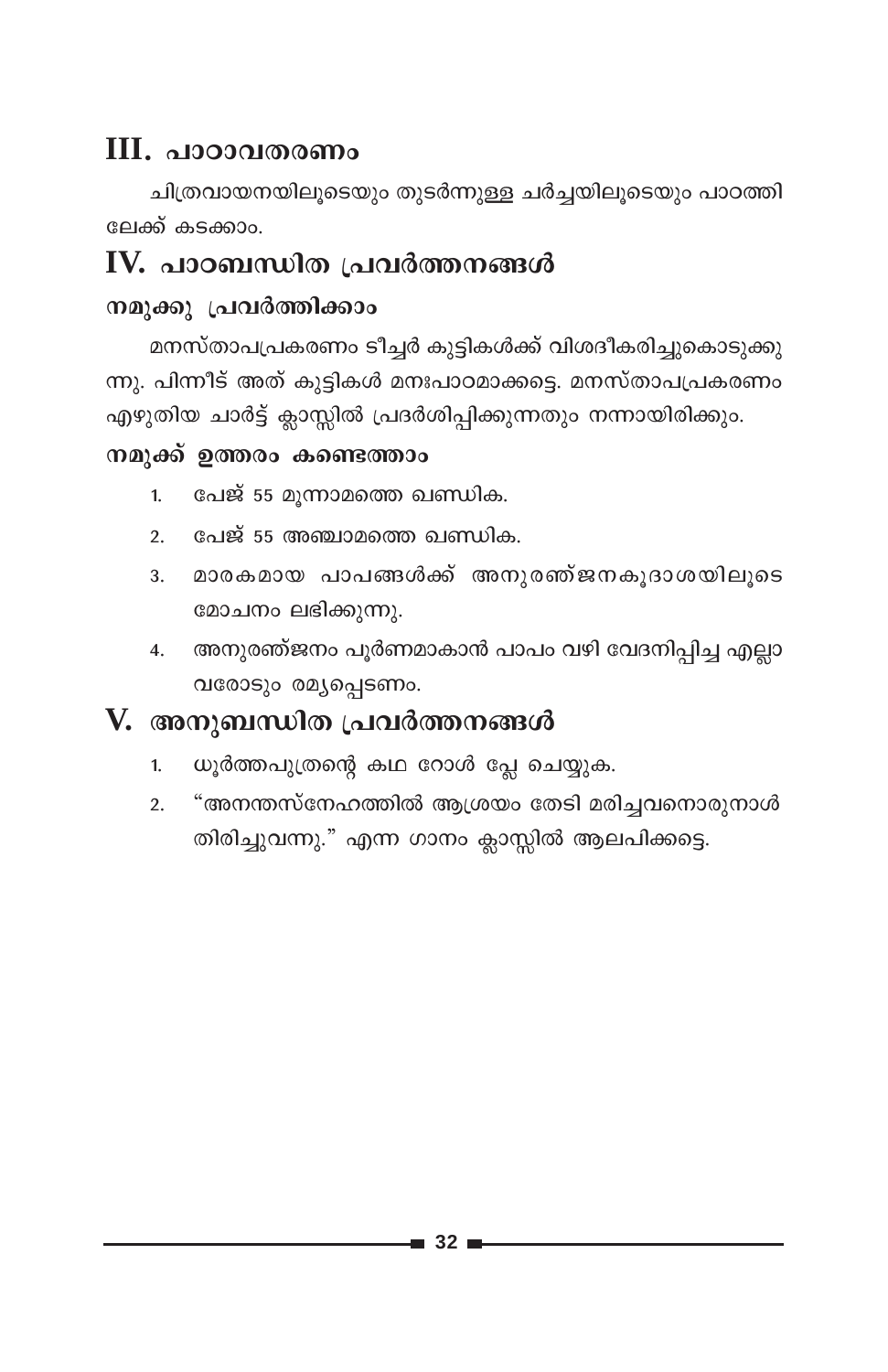# $\Omega$ <sub>0</sub> 10 അനുരഞ്ജന കൂദാശ

#### I. കൂട്ടികൾ സ്വന്തമാക്കേണ്ടത്

#### $a)$  computes  $a$

- പാപങ്ങൾ ഏറ്റുപറയുകയും അവയ്ക്ക് പരിഹാരം ചെയ്യു  $1.$ കയും വേണം.
- 2. അനുരഞ്ജനകുദാശ ആന്തരിക സമാധാനവും സന്തോഷവും നൽകുന്നു.
- പശ്ചാത്താപമില്ലാതെ പാപമോചനം ലഭിക്കുകയില്ല. 3.

#### $\mathbf b$ ) മനോഭാവങ്ങൾ

- പാപികളെ സ്നേഹിക്കുന്ന ഈശോയോടു നാം നന്ദിയും  $1.$ സ്നേഹവും ഉള്ളവരാകണം.
- നാം വഴി സഹോദരങ്ങൾക്കുണ്ടാകുന്ന തിന്മകൾക്ക് പരിഹാ  $2.$ രമനുഷ്ഠിക്കണം.

#### $c)$  ശീലങ്ങൾ

- പാപങ്ങൾക്കു പരിഹാരമായി ചെറിയ ത്യാഗപ്രവൃത്തികൾ  $1.$ ചെയ്യും.
- മാസത്തിലൊരിക്കലെങ്കിലും അനുരഞ്ജനകൂദാശ സ്വീകരി  $2.$ ക്കും.

#### II. ബോധനോപാധികൾ

വി. ഗ്രന്ഥം, അനുരഞ്ജനകൂദാശയ്ക്കൊരുക്കമായ 5 കാര്യങ്ങൾ എഴുതിയ ചാർട്ട്, ഫ്ളാഷ് കാർഡുകൾ.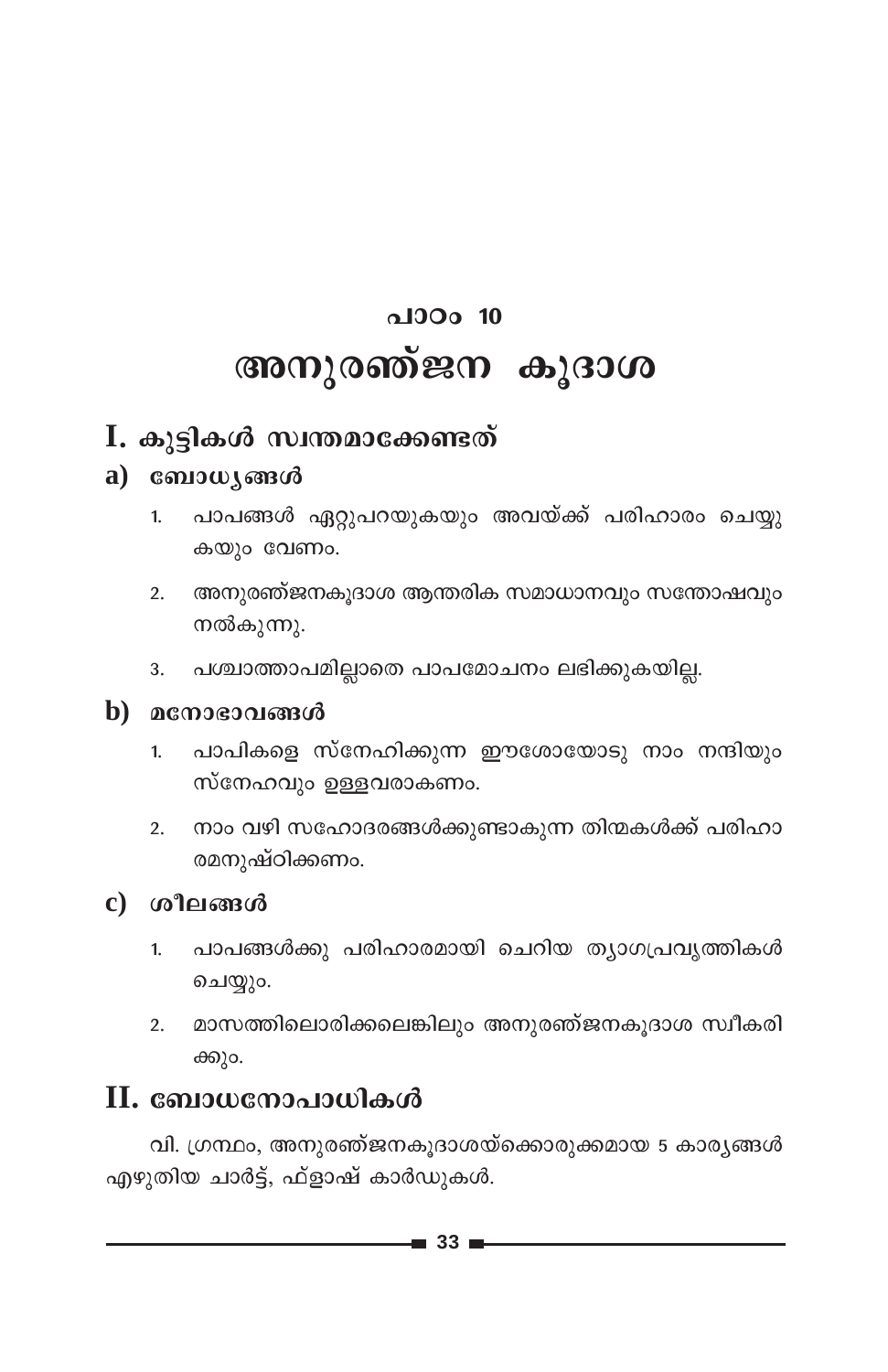#### $\mathbf{III}$ , <u>വാറാവതരണം</u>

ഫ്ളാനൽ ബോർഡിലെ ചിത്രങ്ങൾക്കനുസരിച്ച് കുട്ടികൾ സക്കേ വുസിന്റെ കഥ പൂർത്തിയാക്കട്ടെ. ഈ കഥയിലൂടെ പാഠത്തിലേക്ക് പ്രവേശിക്കാം.

#### IV. പാഠബന്ധിത പ്രവർത്തനങ്ങൾ

#### നമുക്കു പ്രവർത്തിക്കാം

കുമ്പസാരത്തിനു മുമ്പുള്ള ജപം കൂട്ടികൾ നിർബന്ധമായും മനഃ പാഠമാക്കേണ്ടതാണ്.

#### നമുക്ക് ഉത്തരം കണ്ടെത്താം

- പേജ് 61 ബോക്സ്.  $\mathbf{1}$
- പേജ് 62 ആദ്യ ഖണ്ഡിക.  $2<sup>1</sup>$
- 3. പേജ് 61 അവസാന ഖണ്ഡിക.
- 4. പേജ് 62 രണ്ടാം ഖണ്ഡിക.

- "മനസ്സിൽ നിറയും മലിനതയെല്ലാം" എന്ന ഗാനം ക്ലാസ്സിൽ  $1<sub>1</sub>$ ആലപിക്കാം.
- അനുരഞ്ജനകൂദാശ സ്ഥീകരിക്കുവാനുള്ള ആഗ്രഹം പ്രക  $\overline{2}$ . ടിപ്പിച്ചുകൊണ്ട് ഈശോയ്ക്ക് ഒരു കത്തെഴുതുക.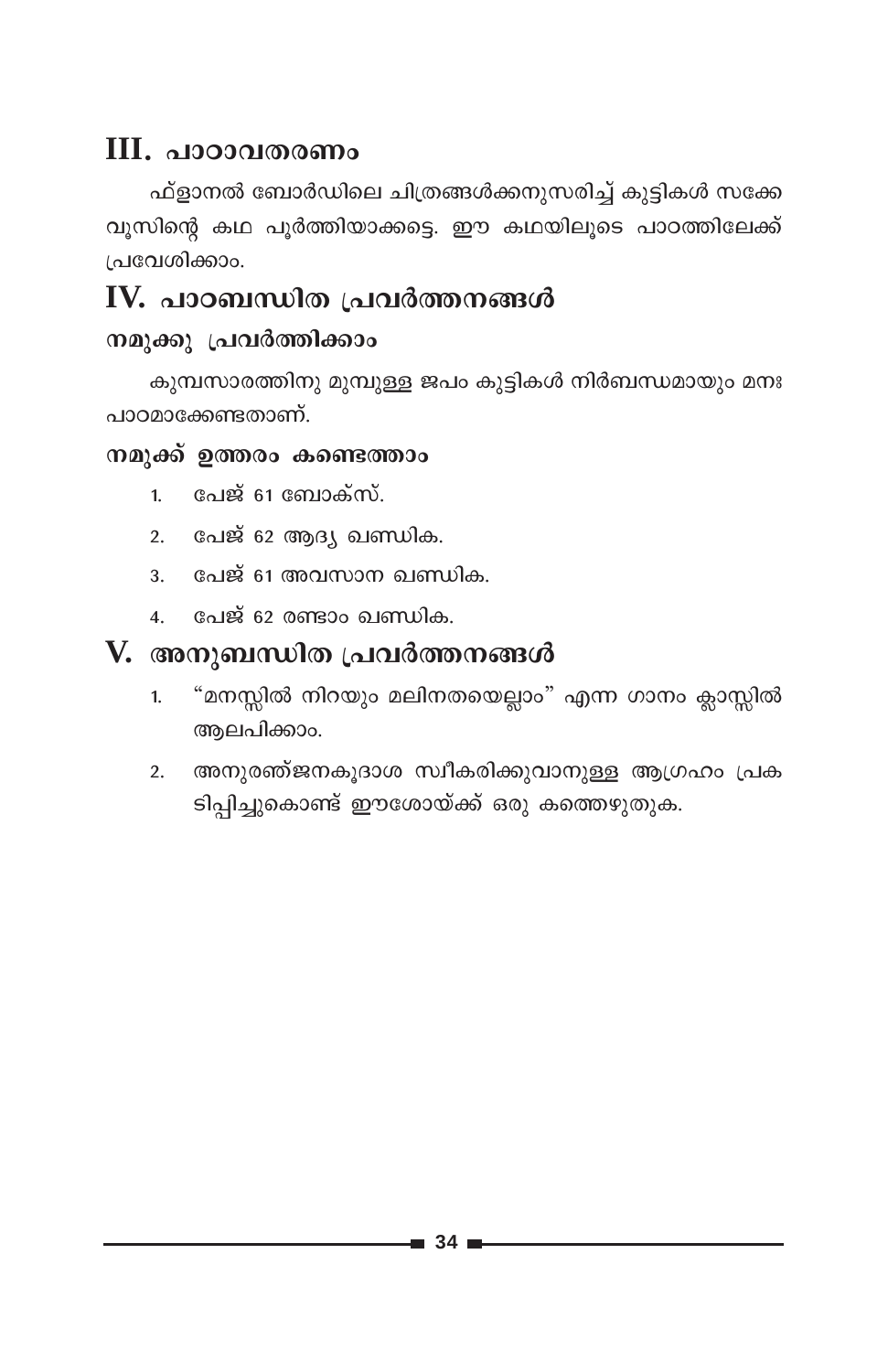## $0.1300111$ രോഗീലേപനം

#### I. കുട്ടികൾ സ്വന്തമാക്കേണ്ടത്

#### $a)$   $\cos\omega$   $\sin\omega$

- ഈശോ സൗഖ്യദായകനാണ്.  $1.$
- രോഗീലേപനമെന്ന കൂദാശവഴി രോഗികളെ സുഖപ്പെടുത്തു  $2.$ വാനുള്ള അധികാരം ഈശോയാണ് സഭയ്ക്ക് നൽകിയത്.
- രോഗീലേപനം നമ്മുടെ ആത്മശരീരങ്ങൾക്ക് ആരോഗ്യം 3. നൽകുന്നു.

#### b) മനോഭാവങ്ങൾ

- രോഗികളോട് അനുകമ്പയോടെ പെരുമാറണം.  $\mathbf{1}$
- രോഗികൾക്കുവേണ്ടി പ്രാർത്ഥിക്കണം.  $2.$

#### c) ശീലങ്ങൾ

- രോഗികളെ സന്ദർശിക്കുകയും സഹായിക്കുകയും ചെയ്യും.  $1.$
- രോഗവും വേദനകളും ഉണ്ടാകുമ്പോൾ ഈശോയോട്  $2.$ പ്രാർത്ഥിക്കും.

#### $\mathbf H$ . ബോധനോപാധികൾ

വി. ഗ്രന്ഥം, ഈശോ രോഗികളെ സുഖപ്പെടുത്തുന്ന ചിത്രങ്ങൾ, ചാർട്ടുകൾ.

#### $III.$  പാഠാവതരണം

ഈശോ രോഗികളെ സുഖപ്പെടുത്തുന്ന ചിത്രങ്ങൾ കുട്ടികൾക്ക് ചിത്രവായനക്കു നൽകാം. അവർ ആ സംഭവങ്ങൾ ഗ്രൂപ്പിൽ ചർച്ച ചെയ്ത് വിവരിക്കട്ടെ. ഈശോ സൗഖ്യദായകനാണെന്ന ബോധ്യത്തി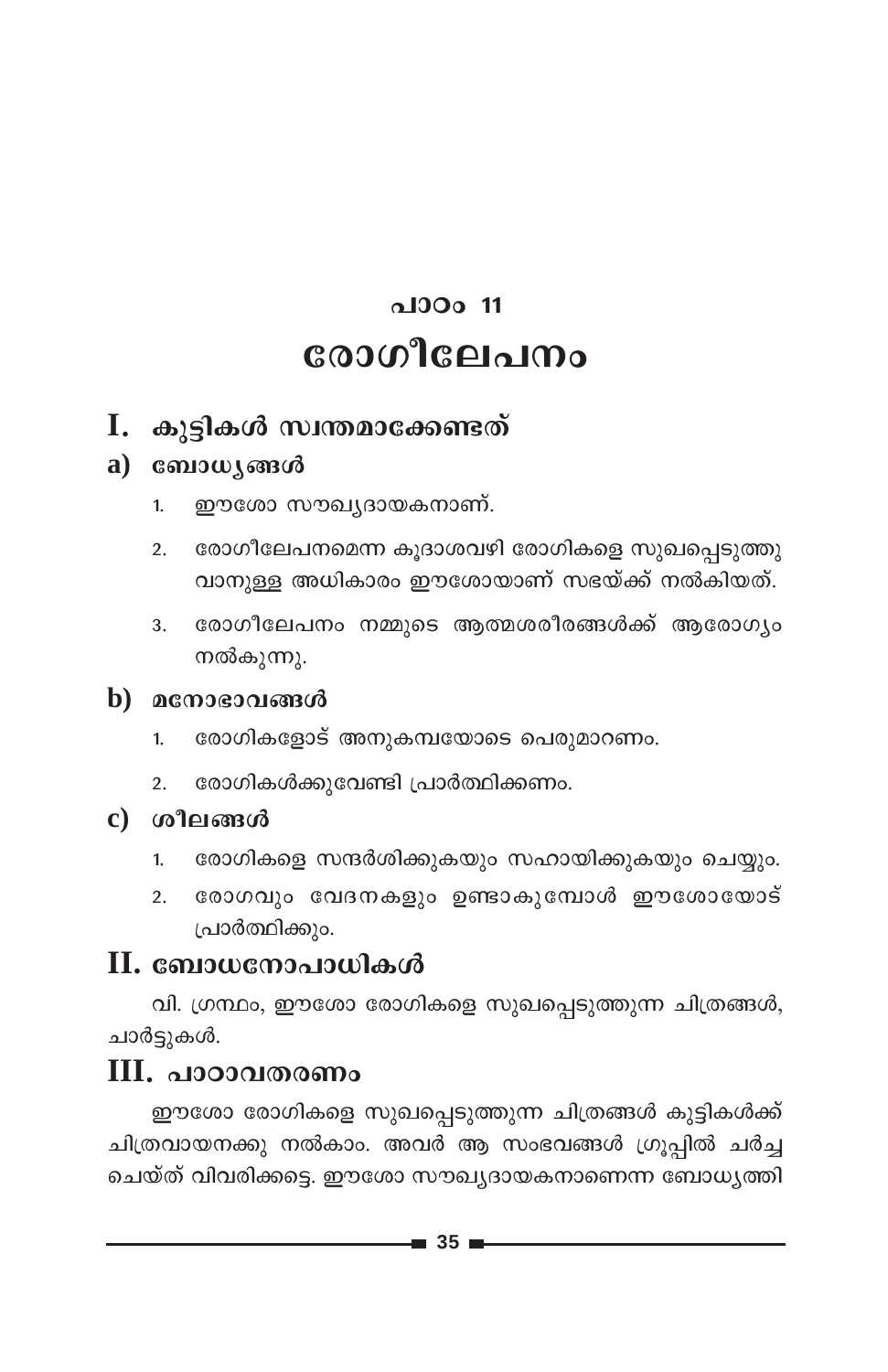ലേക്ക് എത്തുവാൻ ഈ പഠനപ്രവർത്തനം സഹായിക്കും. ഇങ്ങനെ പാഠഭാഗത്തിലേക്കു പ്രവേശിക്കാം.

#### IV. പാഠബന്ധിത പ്രവർത്തനങ്ങൾ

#### നമുക്കു പ്രവർത്തിക്കാം

മദർ തെരേസ, ഫാ. ഡാമിയൻ എന്നിവരുടെ പുസ്തകങ്ങൾ കുട്ടി കൾക്ക് ലഭ്യമാക്കണം. അവരുടെ ചിത്രങ്ങൾ കുട്ടികൾ ശേഖരിക്കട്ടെ.

#### നമുക്ക് ഉത്തരം കണ്ടെത്താം

- കുഷ്ഠരോഗികൾ, അന്ധർ, ബധിരർ എന്നിവരെയാണ്  $1.$ ഈശോ പരസ്യജീവിതകാലത്ത് സുഖപ്പെടുത്തിയത്.
- പേജ് 66 മുന്നാം ഖണ്ഡിക.  $\overline{2}$ .
- പേജ് 66 ബോക്സ്.  $3<sub>1</sub>$
- ആത്മാവിന്റെയും ശരീരത്തിന്റെയും വിശുദ്ധീകരണത്തിനും  $4.$ പാപമോചനത്തിനും സൗഖ്യത്തിനും വേണ്ടിയുള്ള പ്രാർത്ഥ നകളാണ് രോഗീലേപനമെന്ന കൂദാശയിൽ ഉള്ളത്.
- പേജ് 67 അവസാന ഖണ്ഡിക. 5.

- സാധിക്കുമെങ്കിൽ ടീച്ചറുമൊത്ത് ആശുപത്രിയിൽ രോഗികളെ  $1.$ സന്ദർശിക്കുക.
- രോഗികളെ ശുശ്രൂഷിക്കുന്ന ചിത്രങ്ങൾ ശേഖരിച്ച് ആൽബം  $\overline{2}$ . നിർമ്മിക്കുക.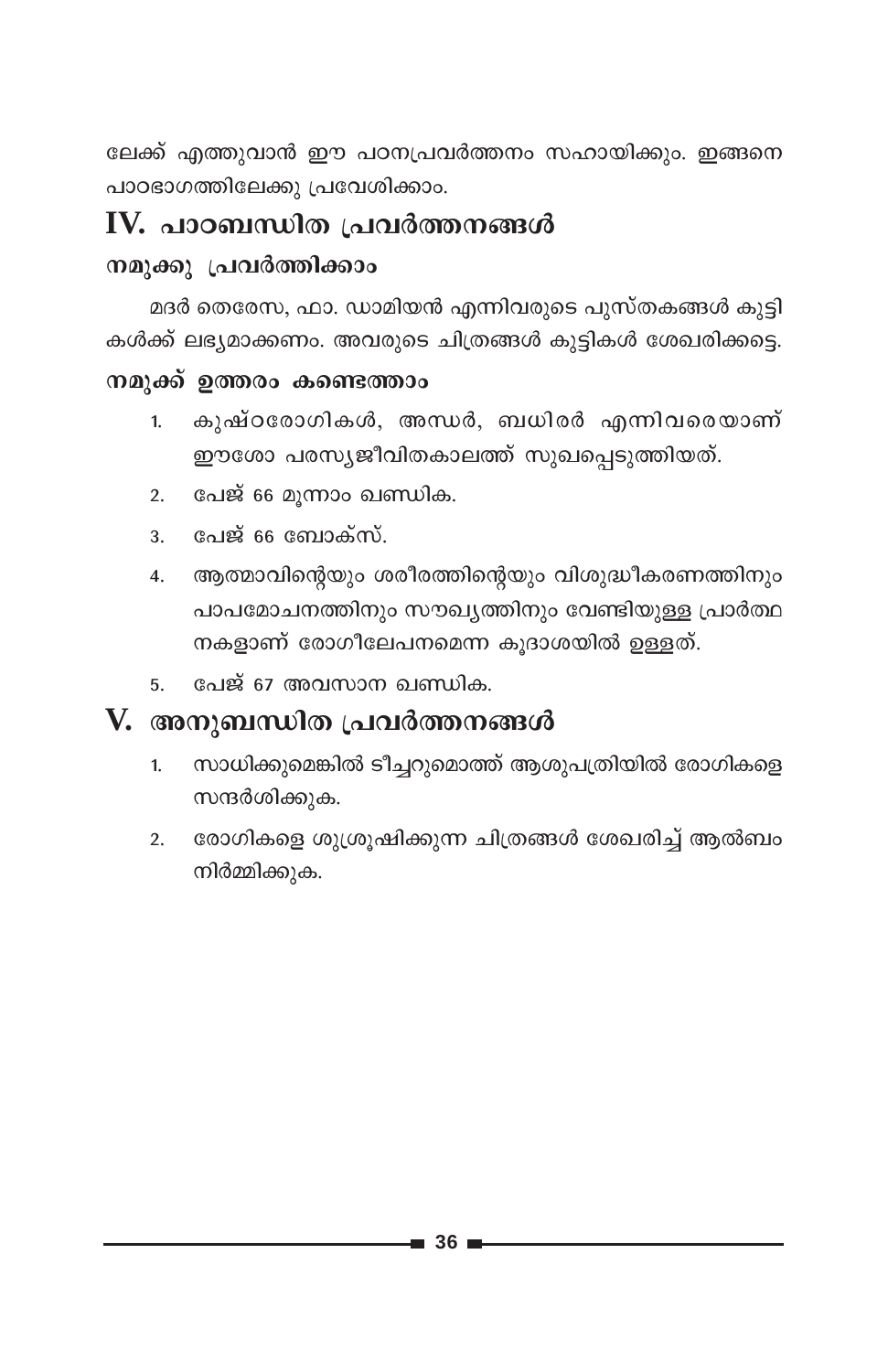# $0.100012$ തിരുപ്പട്ടം

#### I. കൂട്ടികൾ സ്വന്തമാക്കേണ്ടവ

#### $a)$   $\cos\omega$   $\sin\omega$

- ഈശോ നിതൃപുരോഹിതനാണ്.  $1<sup>1</sup>$
- ഈശോ പ്രത്യേകം തിരഞ്ഞെടുത്തവരാണ് വൈദികർ.  $2.$
- മാമ്മോദീസായിലൂടെ നാമും ഈശോയുടെ പൗരോഹിത്യ 3. ത്തിൽ പങ്കുപറ്റുന്നു.

#### $\mathbf b$ ) മനോഭാവങ്ങൾ

- വൈദികരെ ഈശോയുടെ പ്രതിനിധികളായി കണ്ട് ആദരി  $1.$ ക്കണം.
- നമുക്കു ലഭിച്ച പൊതുപൗരോഹിതൃത്തിൽ അഭിമാനിക്കണം.  $2.$
- $c)$  ശീലങ്ങൾ
	- വൈദികരെ ബഹുമാനിക്കും.  $1<sup>1</sup>$
	- "നിത്യപുരോഹിതനായ ഈശോ" എന്ന പ്രാർത്ഥന മനഃപാ  $2.$ ഠമാക്കും.
	- പുരോഹിത ദൈവവിളിക്കായി പ്രാർത്ഥിക്കും.  $\overline{3}$ .

#### $II.$  ബോധനോപാധികൾ

വി. ഗ്രന്ഥം, ഫ്ളാഷ് കാർഡുകൾ, ചാർട്ടുകൾ.

#### $III.$  പാഠാവതരണം

ഭാവിയിൽ ആരായിത്തീരണം എന്ന ചർച്ചയിലുടെ പാഠഭാഗ ത്തേയ്ക്ക് പ്രവേശിക്കാം.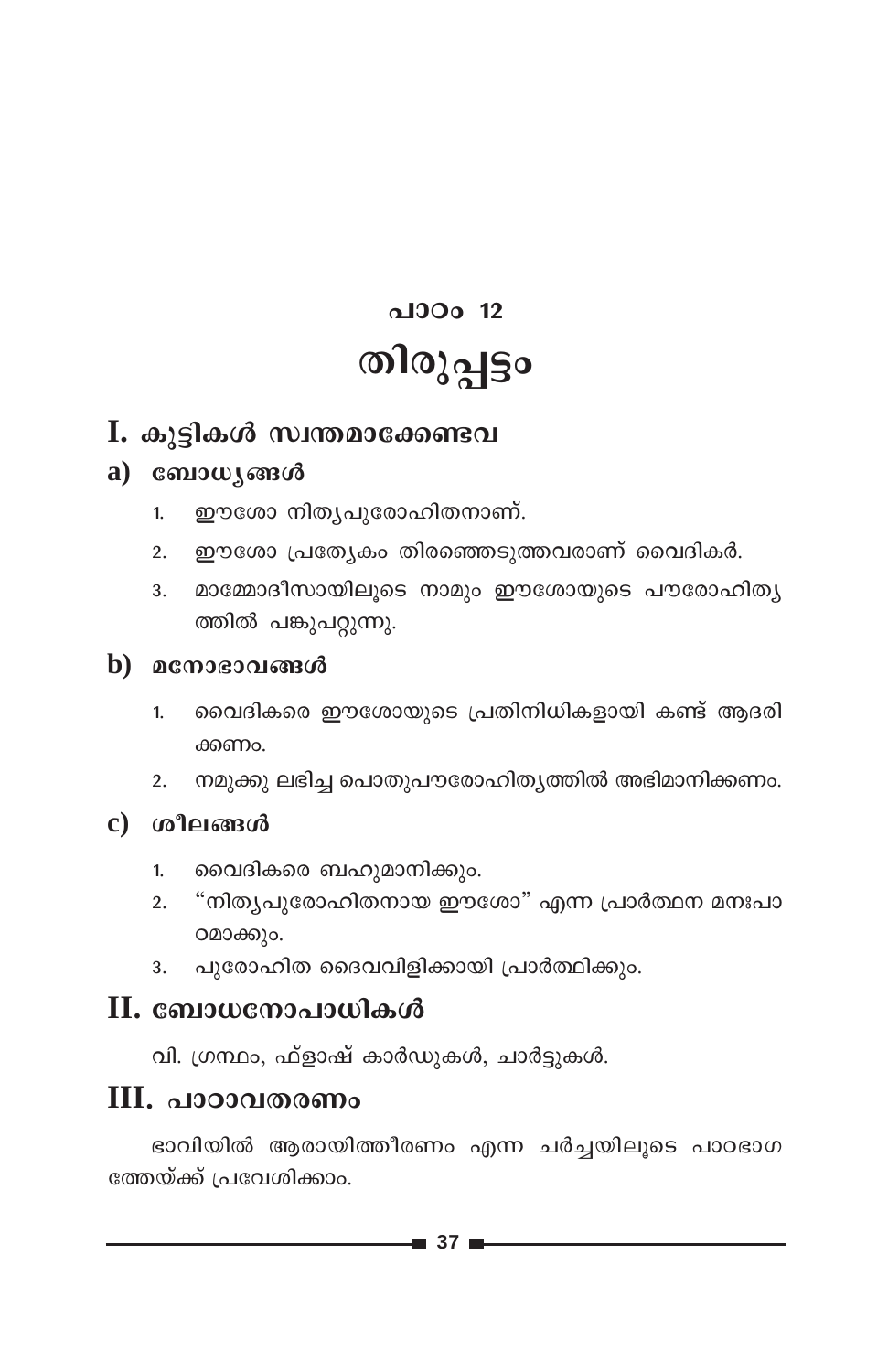#### $\mathbf{IV.}$  പാഠബന്ധിത പ്രവർത്തനങ്ങൾ

#### നമുക്കു പ്രവർത്തിക്കാം

ഉത്തരങ്ങൾ ശരിയായി എഴുതുവാൻ കുട്ടികളെ സഹായിക്കാം. അവ മനഃപാഠമാക്കട്ടെ.

#### നമുക്ക് ഉത്തരം കണ്ടെത്താം

- 1. പേജ് 70 ആദ്യഖണ്ഡിക.
- 2. പേജ്. 71 ബോക്സ്.
- 3. പേജ് 71 രണ്ടാം ഖണ്ഡിക.
- 4. Galg 71, 72.

- നല്ലിടയനെക്കുറിച്ചുള്ള ഗാനങ്ങൾ ശേഖരിക്കട്ടെ.  $1<sup>1</sup>$
- കുട്ടികളെ സ്വാധീനിച്ചിട്ടുള്ള വൈദികരെക്കുറിച്ച് സംസാരി  $2.$ ക്കട്ടെ.
- 3. പുരോഹിത ധർമ്മം ലേവൃർ വായിക്കുക.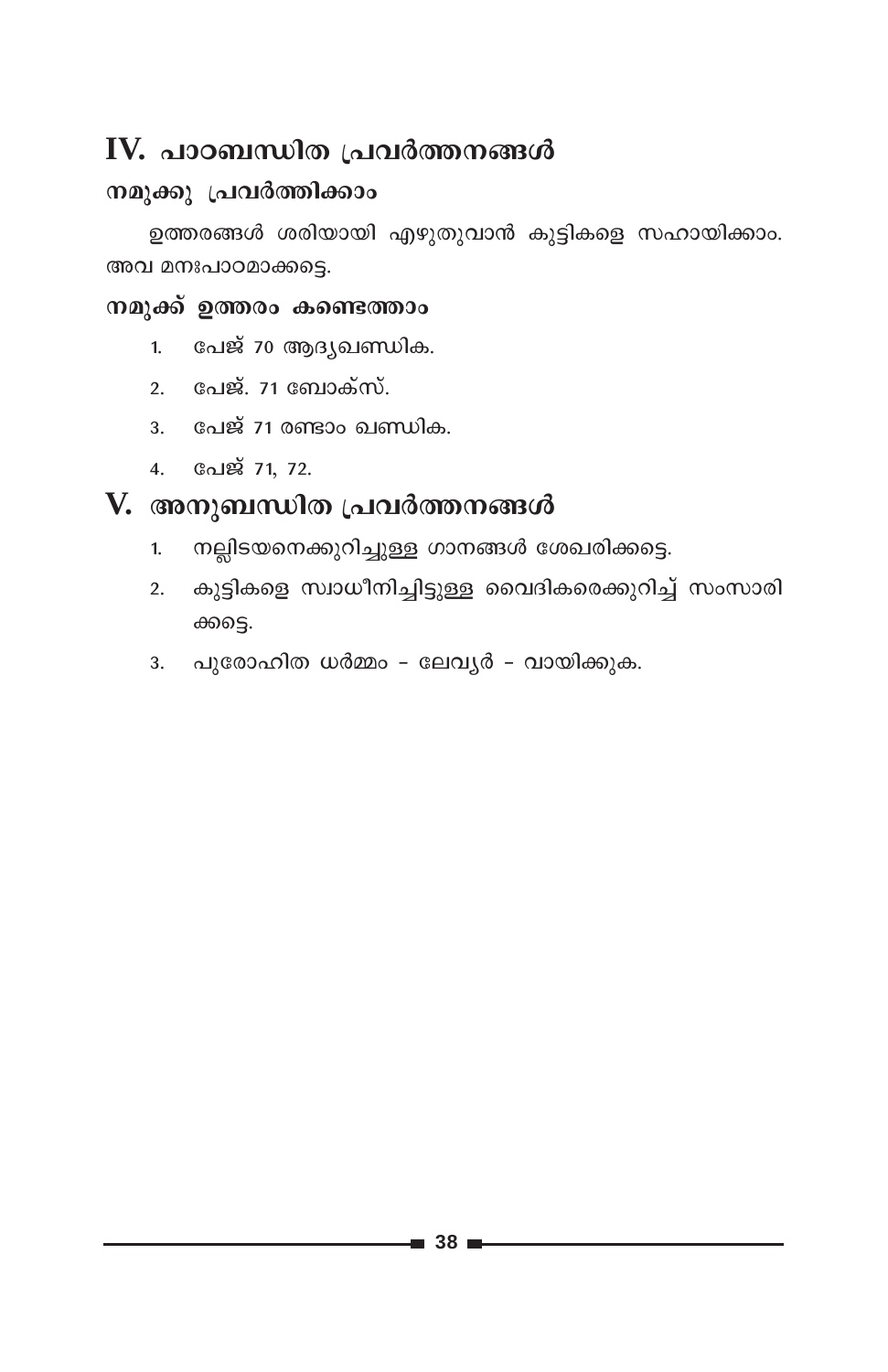## $\triangle$ 100 $\Omega$  13 വിവാഹം

#### I. കൂട്ടികൾ സ്വന്തമാക്കേണ്ടവ

#### $a)$  computes  $a$

- ആദ്യകൂടുംബം സ്ഥാപിച്ചത് ദൈവമാണ്.  $1<sub>1</sub>$
- വിവാഹം ഒരു കൂദാശയാണ്.  $2.$
- ദൈവത്തിന്റെ പ്രതിനിധികളാണ് മാതാപിതാക്കൾ. 3.

#### b) മനോഭാവങ്ങൾ

- ദൈവസ്ഥാപിതമായ കുടുംബത്തിൽ അംഗങ്ങളായതിൽ അഭി  $\mathbf{1}$ . മാനിക്കണം.
- മാതാപിതാക്കളെ നൽകിയ ദൈവത്തിന് നന്ദി പറയണം.  $2.$

#### c) ശീലങ്ങൾ

- മാതാപിതാക്കളെ അനുസരിക്കും.  $1.$
- മാതാപിതാക്കൾക്കുവേണ്ടി ദിവസവും പ്രാർത്ഥിക്കും.  $2.$
- കുടുംബത്തിൽ മാതാപിതാക്കളെ അനുസരിച്ചും സ്നേഹിച്ചും 3. ബഹുമാനിച്ചും ജീവിക്കും.

#### II. ബോധനോപാധികൾ

വി. ഗ്രന്ഥം, വിവാഹഫോട്ടോ, കുടുംബചിത്രങ്ങൾ, തിരുക്കുടും ബത്തിന്റെ ചിത്രം.

#### $III.$  പാഠാവതരണം

കുട്ടികൾ കുടുംബാംഗങ്ങളുടെ പേരുകൾ എഴുതട്ടെ. തുടർന്ന് സ്വന്തം കുടുംബത്തെക്കുറിച്ച് സംസാരിക്കാൻ ചിലർക്ക് അവസരം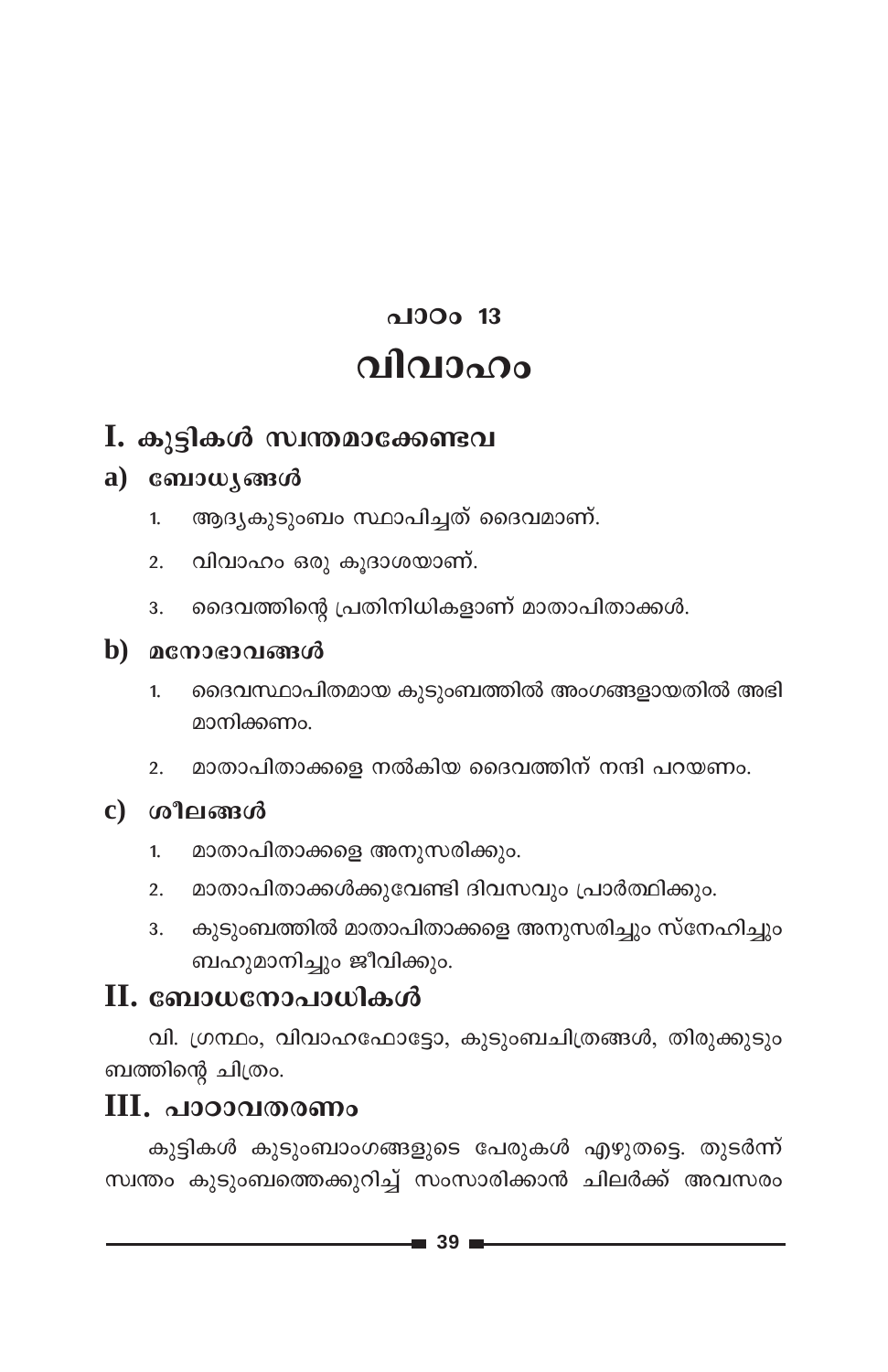നൽകാം. പിന്നീട് തിരുക്കുടുംബത്തിന്റെ ചിത്രം കാണിക്കാം – ഇങ്ങനെ പാഠഭാഗത്തേക്ക് പ്രവേശിക്കാം.

#### IV. പാഠബന്ധിത പ്രവർത്തനങ്ങൾ

#### നമുക്കു പ്രവർത്തിക്കാം

ഈശോ നൽകിയ അനുഗ്രഹങ്ങൾ എഴുതിയത് വായിപ്പിക്കാം.

#### നമുക്ക് ഉത്തരം കണ്ടെത്താം

- പേജ് 76 ബോക്സ്.  $1<sub>1</sub>$
- പേജ് 76 മൂന്നാം ഖണ്ഡിക.  $2.$
- 3. പേജ് 76 അവസാന ഖണ്ഡിക.
- 4. പേജ് 77 ആദ്യ ഖണ്ഡിക.

- കുടുംബാംഗങ്ങളുടെ നന്മകൾ കുട്ടികൾ എഴുതട്ടെ.  $1.$
- 2. പ്രഭാഷകൻ 3-ാം അധ്യായം മാതാപിതാക്കളോടുള്ള കടമ കൾ വായിക്കട്ടെ.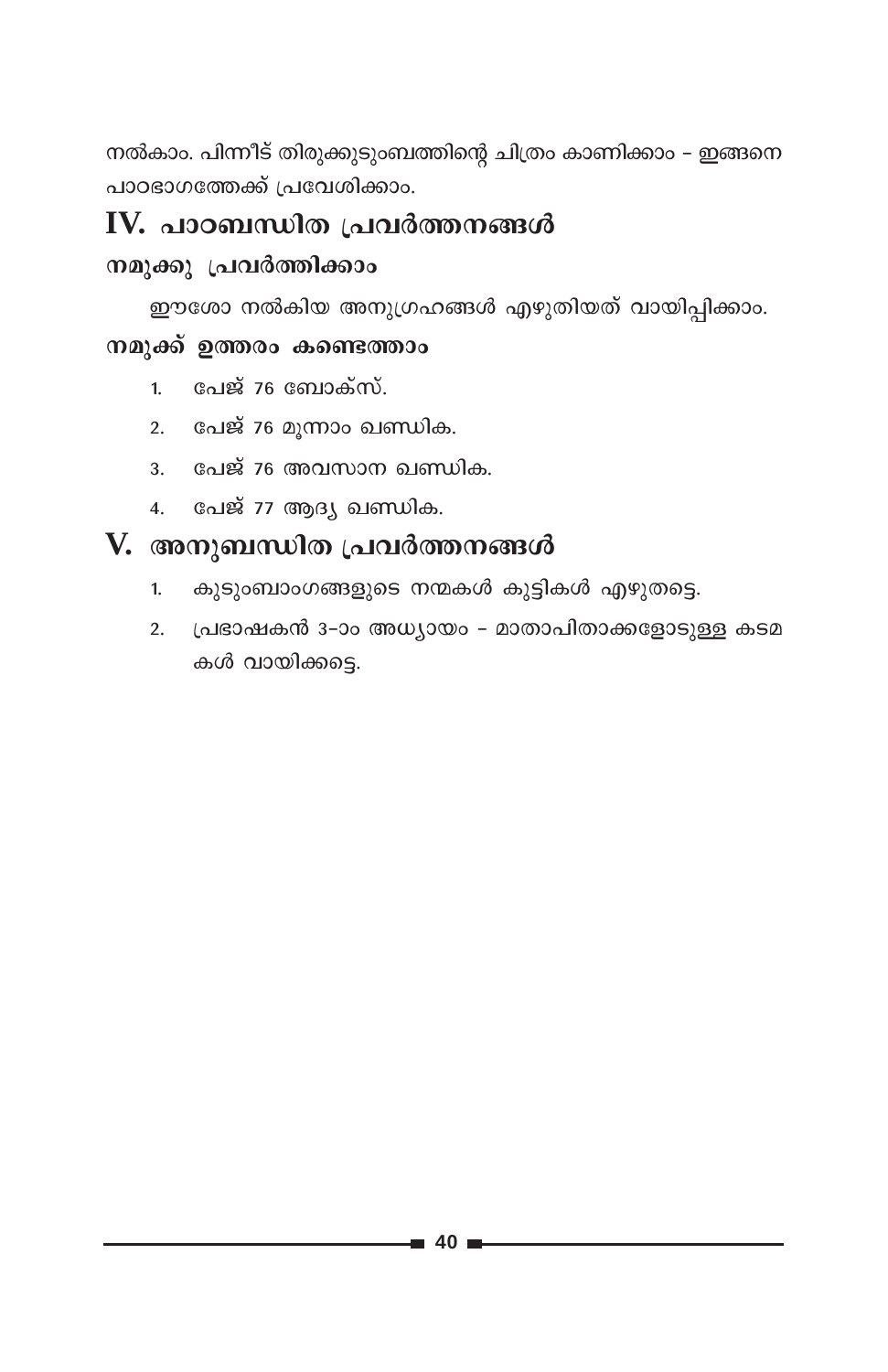## പാഠം  $14$ കൂദാശാനുകരണങ്ങൾ

#### I. കുട്ടികൾ സ്വന്തമാക്കേണ്ടവ

#### a) ബോധൃങ്ങൾ

- കൂദാശാനുകരണങ്ങൾ നമ്മെ വിശുദ്ധീകരിക്കുകയും ശക്തി  $\mathbf{1}$ പ്പെടുത്തുകയും ചെയ്യുന്നു.
- കുദാശാനുകരണങ്ങൾ സഭയുടെ അധികാരത്താൽ സ്ഥാപി  $2.$ തമാണ്.

#### $\mathbf b$ ) മനോഭാവങ്ങൾ

- നമുക്കായി കൂദാശാനുകരണങ്ങൾ സ്ഥാപിച്ചുനൽകിയ സഭ  $1.$ യോട് കൃതജ്ഞതയുള്ളവരാകണം.
- കൂദാശാനുകരണങ്ങൾ നന്ദിയോടെ സ്വീകരിക്കണം.  $2.$
- $c)$  ശീലങ്ങൾ
	- കൂദാശാനുകരണ പരികർമ്മവേളകളിൽ ഭക്തിപൂർവ്വം പങ്കെ  $1.$ ടുക്കും.
	- ദൈവാലയത്തിന്റെ പരിശുദ്ധിക്ക് യോജിച്ചവിധം പെരുമാറും.  $\overline{2}$ .
	- വെഞ്ചരിച്ച കാശുരൂപം, കൊന്ത, കുരിശ്, ഉത്തരീയം ഇവയി 3. ലേതെങ്കിലും വിശ്വാസപൂർവ്വം ധരിക്കും.

#### $\mathbf H$ . ബോധനോപാധികൾ

വി. ഗ്രന്ഥം, ചാർട്ടുകൾ - കൂദാശകളുടെയും കൂദാശാനുകരണ ങ്ങളുടെയും പേരുകൾ എഴുതിയ സ്ലിപ്പുകൾ, കൂദാശാനുകരണങ്ങളു മായി ബന്ധപ്പെട്ട ചിത്രങ്ങൾ.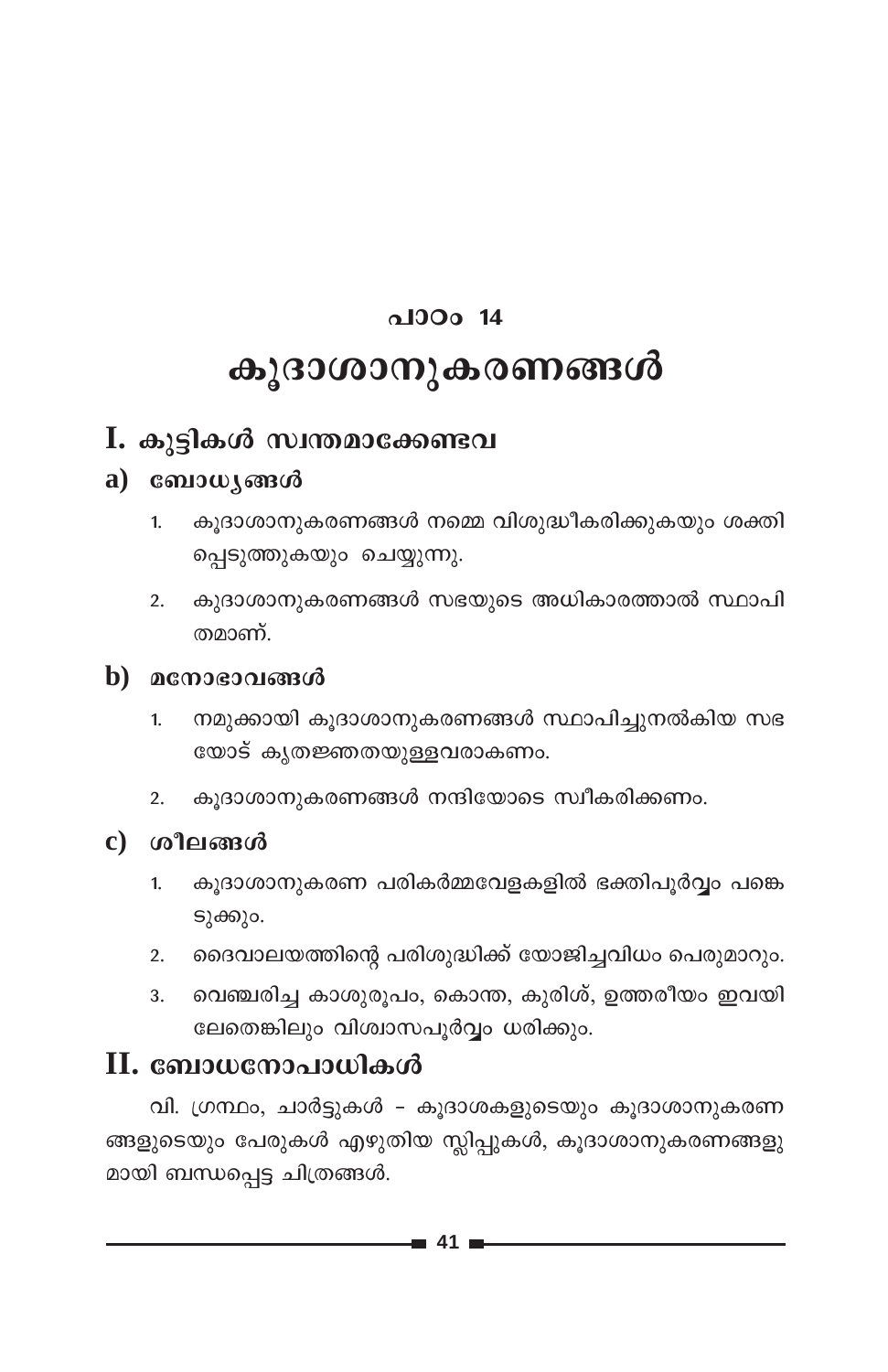#### III. പാഠാവതരണം

കൂദാശകളുടെയും കൂദാശാനുകരണങ്ങളുടെയും പേരുകൾ പ്രത്യേകം പ്രത്യേകം സ്ലിപ്പുകളിൽ എഴുതി ചുരുളുകളാക്കി ഒന്നിച്ച് ഒരു ബോക്സിൽ ഇടുക. കുട്ടികൾ വന്ന് ഓരോന്നായി എടുക്കട്ടെ. പിന്നീട് ഓരോരുത്തരും തനിക്കു കിട്ടിയ സ്ലിപ്പിലെ പേര് ഉറക്കെ വായി ക്കുന്നു. ടീച്ചർ അവയെല്ലാം ബോർഡിൽ പട്ടികപ്പെടുത്തട്ടെ. ഇവയിൽ കൂദാശകളുടെ പേരുകൾ ( ) ചെയ്യുന്നു. ബാക്കിയുള്ള പേരുകൾ മറ്റൊരു കോളത്തിലേക്ക് എഴുതുന്നു. ഇവയെക്കുറിച്ച് കുട്ടികൾക്കറി വുള്ള കാര്യങ്ങൾ പങ്കുവയ്ക്കുവാൻ അവസരം നൽകുക.

## IV. പാഠബന്ധിത പ്രവർത്തനങ്ങൾ

#### നമുക്കു പ്രവർത്തിക്കാം

കുട്ടികളുടെ നോട്ടുബുക്കിൽ ഈ പ്രവർത്തനം ചെയ്യട്ടെ.

#### നമുക്ക് ഉത്തരം കണ്ടെത്താം

- പേജ് 80 ബോക്സ്.  $1<sup>1</sup>$
- 2. പേജ് 81 രണ്ടാം ഖണ്ഡിക.
- പേജ് 81 മൂന്നാം ഖണ്ഡിക. 3.
- നമ്മുടെ ജീവിതത്തെ ധന്യമാക്കാൻ സഹായിക്കുന്ന കൂദാ  $\overline{4}$ . ശാനുകരണങ്ങളെ വിശ്വാസത്തോടും ഒരുക്കത്തോടും കൂടെ സ്വീകരിക്കണം.

- നിങ്ങളുടെ ഇടവകദൈവാലയം വെഞ്ചെരിച്ച വർഷം അന്വേ 1. ഷിച്ചറിയുക.
- സിമിത്തേരി സന്ദർശിച്ച് മരിച്ചവർക്കുവേണ്ടി പ്രാർത്ഥിക്കുക.  $2.$
- നിങ്ങളുടെ ഇടവകയിൽ നിന്ന് സന്യാസവ്രതം സ്വീകരിച്ചിട്ടു 3. ള്ളവരുടെ പേരുകൾ ശേഖരിക്കുക.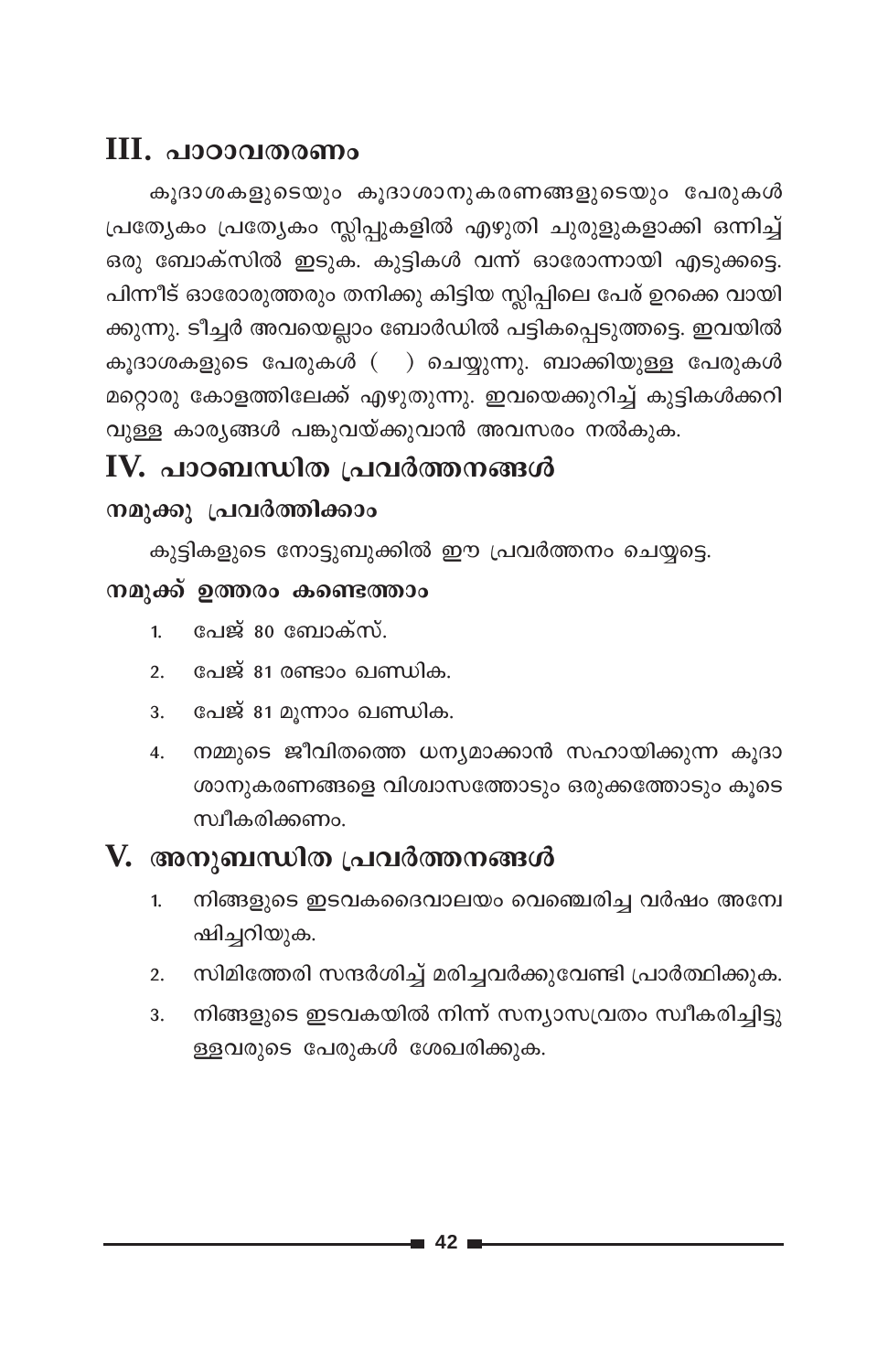## $0.100015$ **{]m¿∞\ ssZh-hp-am-bp≈ m**ocontomo

#### **I.** കൂട്ടികൾ സ്വന്തമാക്കേണ്ടവ

#### a) **canowy** and

- 1. ഈശോ നിരന്തരം പിതാവിനോട് പ്രാർത്ഥിച്ചിരുന്നു.
- 2. ഈശോ പഠിപ്പിച്ച പ്രാർത്ഥനയാണ് കർത്തൃപ്രാർത്ഥന.
- 3. ഒെെവവുമായുള്ള സ്നേഹസംഭാഷണമാണ് പ്രാർത്ഥന.
- 4. റനന്മ ചെയ്യുവാനും പ്രലോഭനങ്ങളെ അതിജീവിക്കാനുമുള്ള കൃപ പ്രാർത്ഥനയിലുടെ ലഭിക്കുന്നു.

#### $\mathbf{b}$ ) മനോഭാവങ്ങൾ

- 1. സന്തോഷങ്ങളിലും ദുഃഖങ്ങളിലും ആവശ്യങ്ങളിലും ബുദ്ധി മുട്ടുകളിലും വ്യക്തിപരമായി പ്രാർത്ഥിക്കണം.
- 2. പ്രാർത്ഥനയിലൂടെ ശക്തിനേടി ഈശോയ്ക്ക് പ്രീതികരമായ ജീവിതം നയിക്കണം.
- 3. നന്മചെയ്യാനുള്ള അനുഗ്രഹത്തിനായും പ്രാർത്ഥിക്കണം.

#### **c)** ശീലങ്ങൾ

- 1. ഈശോ പഠിപ്പിച്ച പ്രാർത്ഥന ഭക്തിയോടെ ചൊല്ലും.
- 2. ജീവിതത്തിലെ എല്ലാ സന്ദർഭങ്ങളിലും ദൈവത്തോട പ്രാർത്ഥിക്കും.
- 3. മറ്റുള്ളവരുടെ ആവശ്യങ്ങളിൽ അവർക്കുവേണ്ടി പ്രാർത്ഥ<mark>ി</mark> ക്കും.
- 4. (പാർത്ഥനകൾ ഉറക്കെ ചൊല്ലും.

**43**